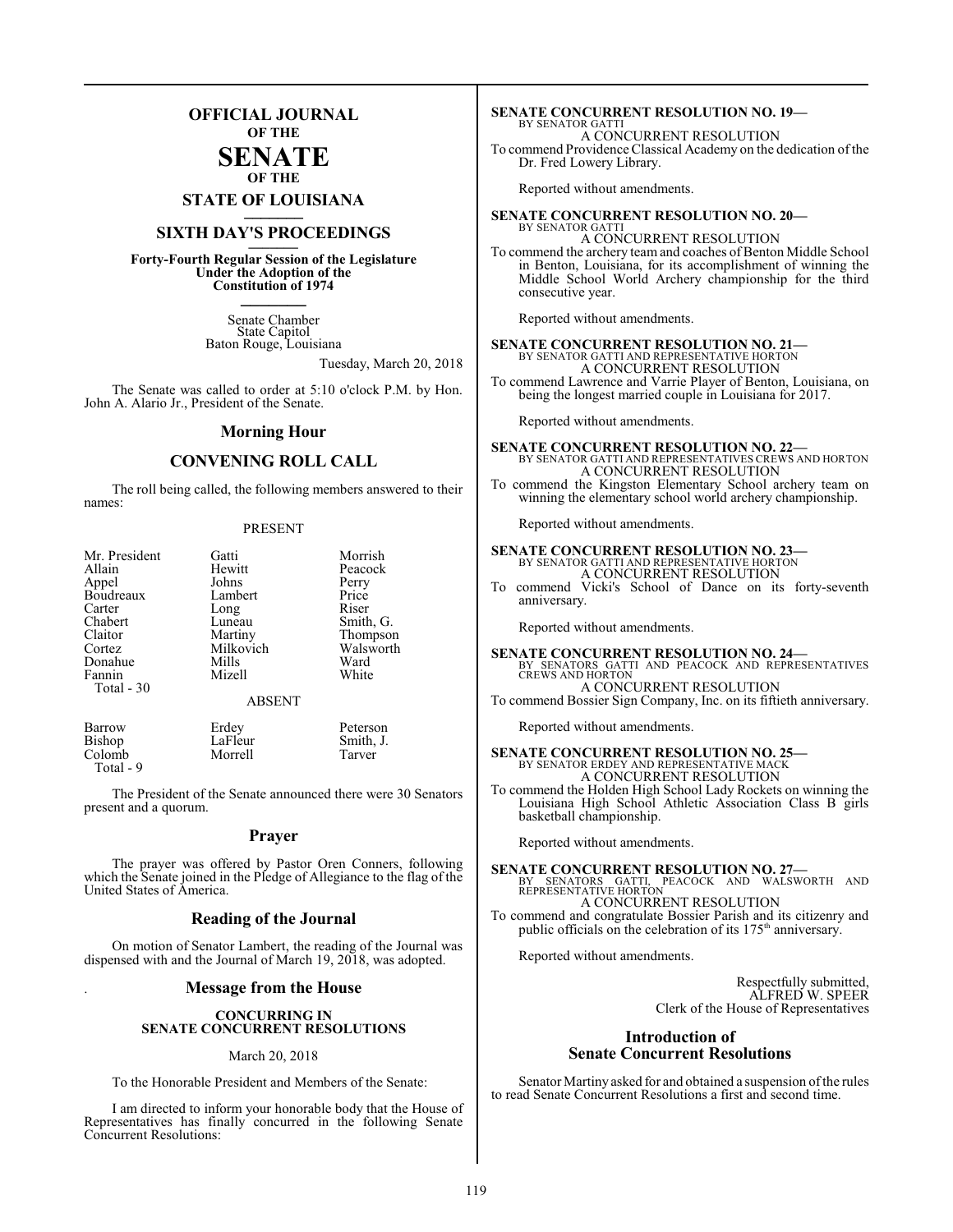### **SENATE CONCURRENT RESOLUTION NO. 31—**

BY SENATORS ALARIO AND MARTINY A CONCURRENT RESOLUTION

To commend, posthumously, former Jefferson Parish Sheriff Harry Lee for his extraordinary life and contributions to Jefferson Parish and the state of Louisiana.

The concurrent resolution was read by title. Senator Martiny moved to adopt the Senate Concurrent Resolution.

### **ROLL CALL**

The roll was called with the following result:

### YEAS

Mr. President Fannin Morrish<br>Allain Gatti Peacock Allain Gatti Peacock Bishop Johns Price<br>Boudreaux Lambert Riser Boudreaux Lamb<br>Carter Long Carter Long Smith, G.<br>
Chabert Luneau Tarver Chabert Luneau<br>Claitor Martiny Claitor Martiny Walsworth<br>
Cortez Mills Ward Cortez Mills Ward Donahue Mizell White Total - 30

Hewitt Perry<br>Johns Price

### NAYS

### Total - 0

### ABSENT

| Barrow<br>Colomb<br>Erdey<br>Total - 9 | LaFleur<br>Milkovich<br>Morrell | Peterson<br>Smith, J.<br>Thompson |
|----------------------------------------|---------------------------------|-----------------------------------|
|                                        |                                 |                                   |

The Chair declared the Senate adopted the Senate Concurrent Resolution and ordered it sent to the House.

### **SENATE CONCURRENT RESOLUTION NO. 32—** BY SENATOR ALARIO

A CONCURRENT RESOLUTION

To express the sincere condolences of the Legislature of Louisiana upon the passing of New Orleans businessman, philanthropist, and Louisiana legend, Thomas Milton "Tom" Benson, at the age of ninety and to note his lifetime of accomplishment.

The concurrent resolution was read by title. Senator Martiny moved to adopt the Senate Concurrent Resolution.

### **ROLL CALL**

The roll was called with the following result:

### YEAS

| Mr. President   | Fannin          | Peacock   |
|-----------------|-----------------|-----------|
| Allain          | Gatti           | Perry     |
|                 | Hewitt          | Price     |
| Appel<br>Bishop | Johns           | Riser     |
| Boudreaux       | Lambert         | Smith, G. |
| Carter          |                 | Thompson  |
| Chabert         | Long<br>Martiny | Walsworth |
| Claitor         | Mills           | Ward      |
| Cortez          | Mizell          | White     |
| Donahue         | Morrish         |           |
| Total - 29      |                 |           |
|                 | NAVS            |           |

Total - 0

## **Page 2 SENATE 6th DAY'S PROCEEDINGS**

### ABSENT

| Barrow     |  |
|------------|--|
| Colomb     |  |
| Erdev      |  |
| LaFleur    |  |
| Total - 10 |  |

Luneau Smith, J.<br>Milkovich Tarver

The Chair declared the Senate adopted the Senate Concurrent Resolution and ordered it sent to the House.

### **SENATE CONCURRENT RESOLUTION NO. 33—** BY SENATOR WALSWORTH

Milkovich Morrell Peterson

A CONCURRENT RESOLUTION

To commend U.S. Congressman Steven Joseph Scalise upon his induction into the Louisiana Political Museum and Hall of Fame.

The resolution was read by title and placed on the Calendar for a second reading.

#### **SENATE CONCURRENT RESOLUTION NO. 34—** BY SENATOR WALSWORTH

A CONCURRENT RESOLUTION To commend Charles Doerr Lancaster Jr. upon his induction into the Louisiana Political Museum and Hall of Fame.

The resolution was read by title and placed on the Calendar for a second reading.

### **SENATE CONCURRENT RESOLUTION NO. 35—** BY SENATOR MILKOVICH

A CONCURRENT RESOLUTION

To express the sincere condolences of the Legislature of Louisiana upon the death of William Franklin "Billy" Graham Jr., well known as "America's pastor" and a much admired and beloved Christian preacher.

The resolution was read by title and placed on the Calendar for a second reading.

## **SENATE CONCURRENT RESOLUTION NO. 36—** BY SENATOR MILKOVICH

A CONCURRENT RESOLUTION

To express the sincere condolences of the Legislature of Louisiana upon the death of William P. Black Sr. of Baton Rouge, Louisiana, known for his decades-long children's television persona, Buckskin Bill.

The resolution was read by title and placed on the Calendar for a second reading.

### **Senate Bills and Joint Resolutions on Second Reading to be Referred**

**SENATE BILL NO. 465—** BY SENATOR BISHOP

AN ACT

To amend and reenact R.S.  $17:416(A)(1)(c)(iii)$  and  $(v)$ ,  $(2)(a)$  and (b), and  $(3)(a)(i)$ , (vii) and (xvi) and  $(C)(1)$  and to enact R.S.  $17:416(A)(1)(c)(viii)$ ,  $416.22$ , and  $3996(B)(13)$ , relative to the discipline of students; to provide for the discipline of certain public school students upon removal from a classroom; to provide for implementation of certain disciplinary measures; to require city, parish, and other local public school boards to adopt certain rules relative to suspensions; to require those school boards to publish student discipline policies and other specified information on their websites; to provide relative to inschool and out-of-school suspensions for certain violations; to provide relative to expulsion hearings; to provide for definitions; and to provide for related matters.

The bill was read by title and referred by the President to the Committee on Education.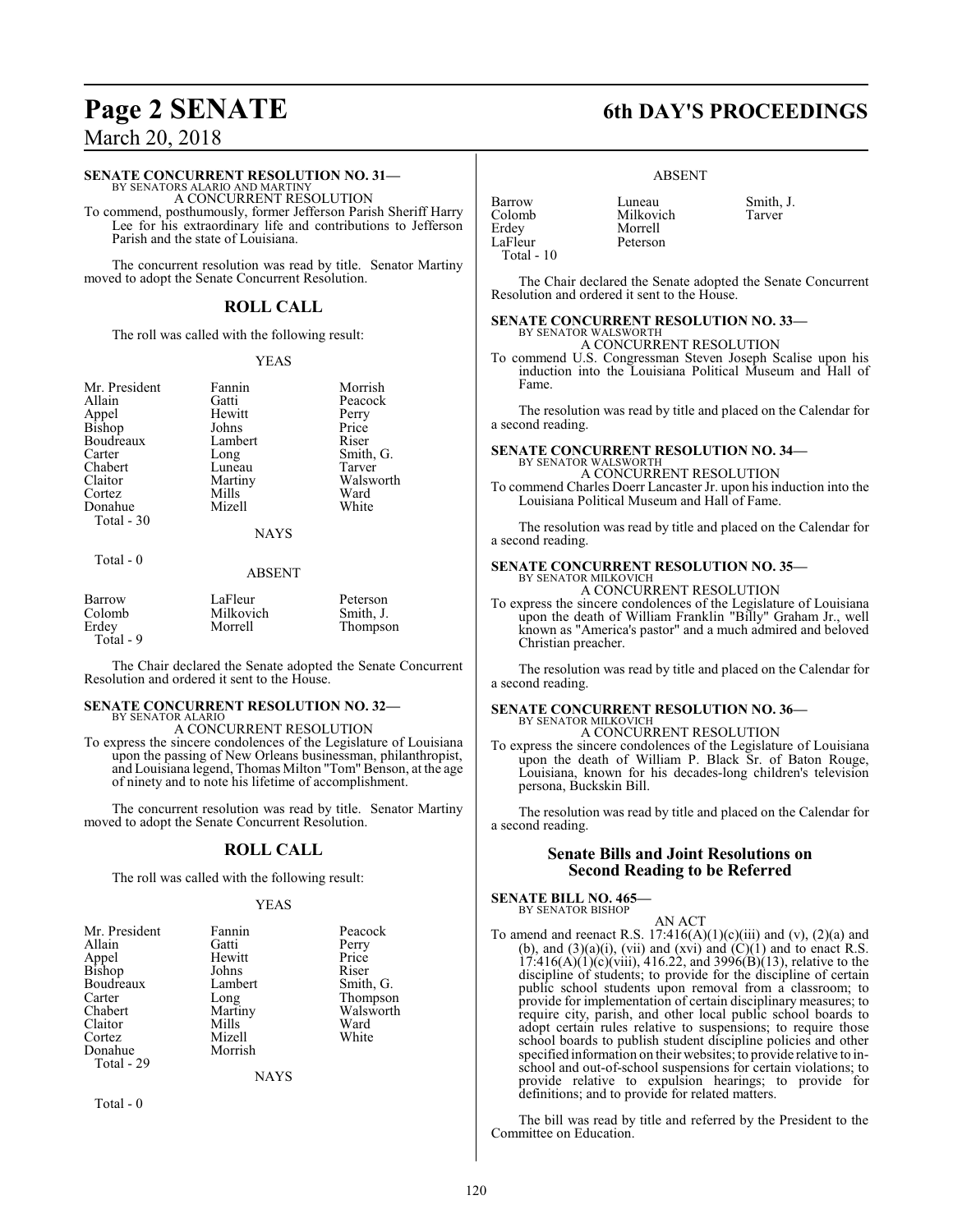## **6th DAY'S PROCEEDINGS Page 3 SENATE**

### **SENATE BILL NO. 466—** BY SENATOR PRICE

AN ACT

To amend and reenact Part IV of Chapter 1 of Title IX of Title 9 of the Revised Statutes of 1950, to be comprised of R.S. 9:3251 through 3254, relative to residential leases; to provide for the return of a security deposit; to provide for the right of retention; to provide time periods for the return of a security deposit; to provide for venue; to provide for damages and attorney fees; to provide with respect to the waiver of rights; and to provide for related matters.

The bill was read by title and referred by the President to the Committee on Judiciary A.

### **SENATE BILL NO. 467—** BY SENATOR MORRELL

AN ACT

To enact Chapter 16 of Title 15 of the Louisiana Revised Statutes of 1950, to be comprised of R.S. 15:1701 through 1705, relative to jury pools and verdicts; to create a task force to study the impact of race on criminal jury selection and verdicts in the state; to provide for the composition and duties of the task force; and to provide for related matters.

The bill was read by title and referred by the President to the Committee on Judiciary C.

### **SENATE BILL NO. 468—** BY SENATOR MORRISH

AN ACT

To amend and reenact R.S. 4:705(1), (9), and (10)(a) and 706(A) and (B) and to enact R.S. 4:705(2)(f) and 707.1, relative to gaming; to authorize public institutions of higher education to conduct raffles to support the institution; to provide for state licensure; to provide for duties and functions of the office of charitable gaming; and to provide for related matters.

The bill was read by title and referred by the President to the Committee on Judiciary B.

#### **SENATE BILL NO. 469—** BY SENATOR WARD

AN ACT

To amend and reenact R.S. 32:1252(8) and (56) and R.S. 39:2182(E), and to enact R.S. 32:1252(73) and (74) and 1254(P) and R.S. 39:2182(F), relative to motor vehicles; to provide for definitions; to exempt the procurement orsale of certain towable equipment from licensure; to authorize acceptance by a public entity of a valid dealer's license within a certain time period; and to provide for related matters.

The bill was read by title and referred by the President to the Committee on Transportation, Highways and Public Works.

#### **SENATE BILL NO. 470—** BY SENATOR BARROW

AN ACT

To amend and reenact R.S. 33:4570.1, relative to the Recreation and ParkCommission for the parish of East Baton Rouge; to provide for an increase on the board of commissioners; and to provide for related matters.

The bill was read by title and referred by the President to the Committee on Local and Municipal Affairs.

#### **SENATE BILL NO. 471—** BY SENATOR RISER

AN ACT

To amend and reenact Code of Criminal Procedure Art. 404(H), relative to jury commissions; to provide for the functions of the jury commission in the parish of Caldwell; to transfer the functions of the jury commission to the clerk of court of Caldwell Parish; and to provide for related matters.

The bill was read by title and referred by the President to the Committee on Judiciary C.

### **SENATE BILL NO. 472—**

BY SENATOR JOHNS

AN ACT To enact R.S. 47:463.196, relative to motor vehicles; to provide for the "Autism" special prestige license plate; to provide for the creation, issuance, and design of such plate; to authorize adoption of rules and regulations; and to provide for related matters

The bill was read by title and referred by the President to the Committee on Transportation, Highways and Public Works.

### **SENATE BILL NO. 473—**<br>BY SENATOR JOHNS

AN ACT To amend and reenact R.S. 40:2405.1(B), relative to the issuance of bulletproof vests to peace officers; to make surplus bulletproof vests available for purchase to certain part-time and reserve peace officers; to provide for conditions; to provide for notice; to provide for definitions; to provide for liability; and to provide for related matters.

The bill was read by title and referred by the President to the Committee on Judiciary B.

### **Senate Resolutions on Second Reading**

### **SENATE RESOLUTION NO. 28—** BY SENATOR WHITE

A RESOLUTION

To recognize Wednesday, March 21, 2018, as Forum 35 Day at the state capitol and to commend the members of Forum 35.

On motion of Senator White the resolution was read by title and adopted.

### **SENATE RESOLUTION NO. 29—**

BY SENATORS BISHOP AND BARROW A RESOLUTION

To designate Wednesday, March 21, 2018, as School-Based Health Care Awareness Day in Louisiana.

On motion of Senator Bishop the resolution was read by title and adopted.

### **Senate Concurrent Resolutions on Second Reading**

### **SENATE CONCURRENT RESOLUTION NO. 28—** BY SENATOR GATTI A CONCURRENT RESOLUTION

To commend and congratulate the First Baptist Church ofMinden for its rich history and the faithful foundation upon which it was built.

The concurrent resolution was read by title. Senator Gatti moved to adopt the Senate Concurrent Resolution.

### **ROLL CALL**

The roll was called with the following result:

### YEAS

Mr. President Gatti Peacock<br>Allain Hewitt Price Allain Hewitt Price Appel Johns<br>Bishop Lambert Boudreaux Long<br>Chabert Luneau

Lambert Smith, G.<br>
Long Thompson Walsworth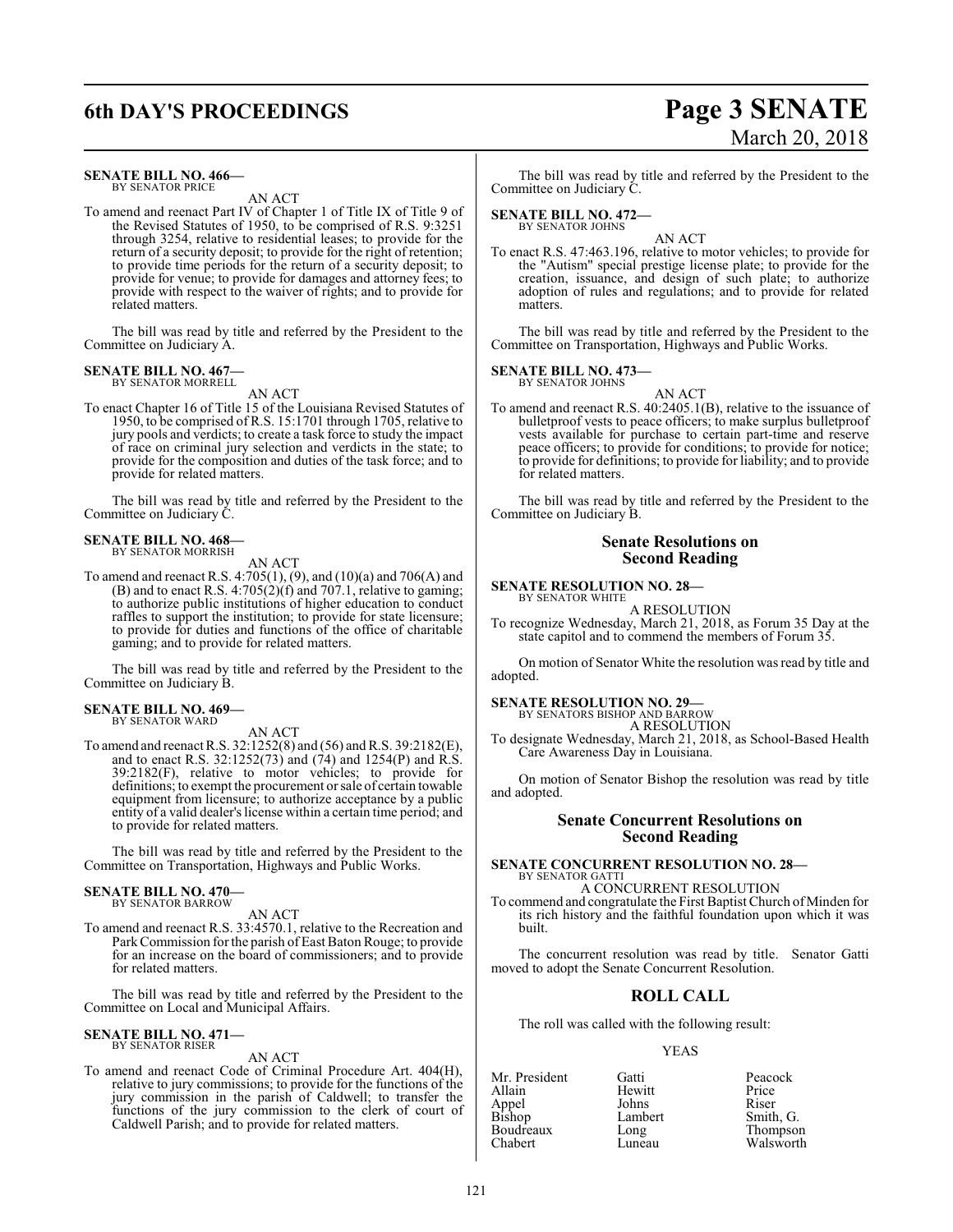| Claitor<br>Cortez<br>Donahue              | Martiny<br>Milkovich<br>Mizell               | White                                   |                                                   | <b>ROLL CALL</b><br>The roll was called with the following result: |                                         |
|-------------------------------------------|----------------------------------------------|-----------------------------------------|---------------------------------------------------|--------------------------------------------------------------------|-----------------------------------------|
| Total - 25                                | <b>NAYS</b>                                  |                                         |                                                   | YEAS                                                               |                                         |
| Total - 0                                 | <b>ABSENT</b>                                |                                         | Mr. President<br>Allain                           | Johns<br>Lambert                                                   | Price<br>Riser                          |
| Barrow<br>Carter<br>Colomb<br>Erdey<br>D. | LaFleur<br>Mills<br>Morrell<br>Morrish<br>n. | Peterson<br>Smith, J.<br>Tarver<br>Ward | Appel<br>Bishop<br>Boudreaux<br>Chabert<br>Cortez | Long<br>Luneau<br>Martiny<br>Milkovich<br>Mills                    | Smith<br>Tarve<br>Thom<br>Walsy<br>Ward |

Fannin Perry Total - 14

The Chair declared the Senate adopted the Senate Concurrent Resolution and ordered it sent to the House.

### **SENATE CONCURRENT RESOLUTION NO. 29—**

BY SENATOR WALSWORTH A CONCURRENT RESOLUTION

To commend Summer Holloway on achieving a perfect score on the ACT.

The concurrent resolution was read by title. Senator Walsworth moved to adopt the Senate Concurrent Resolution.

### **ROLL CALL**

The roll was called with the following result:

### YEAS

| Mr. President<br>Allain<br>Appel<br><b>Bishop</b><br>Boudreaux<br>Chabert<br>Cortez<br>Fannin<br>Gatti<br>Total - 27 | Hewitt<br>Johns<br>Lambert<br>Long<br>Luneau<br>Martiny<br>Milkovich<br>Mills<br>Mizell<br><b>NAYS</b> | Morrish<br>Peacock<br>Price<br>Riser<br>Smith, G.<br>Tarver<br>Thompson<br>Walsworth<br>White |
|----------------------------------------------------------------------------------------------------------------------|--------------------------------------------------------------------------------------------------------|-----------------------------------------------------------------------------------------------|
| Total - 0                                                                                                            | <b>ABSENT</b>                                                                                          |                                                                                               |
| $\overline{\phantom{a}}$                                                                                             | $\sim$                                                                                                 |                                                                                               |

| Barrow       | Donahue | Perry     |
|--------------|---------|-----------|
| Carter       | Erdey   | Peterson  |
| Claitor      | LaFleur | Smith, J. |
| Colomb       | Morrell | Ward      |
| Total - $12$ |         |           |

The Chair declared the Senate adopted the Senate Concurrent Resolution and ordered it sent to the House.

### **SENATE CONCURRENT RESOLUTION NO. 30—** BY SENATOR JOHNS

A CONCURRENT RESOLUTION

To recognize May 12, 2018, as Louisiana Firefighters' Appreciation Day and commends all firefighters across the state for their dedication to public safety, and for their service to the citizens of Louisiana and the United States of America.

The concurrent resolution was read by title. Senator Johns moved to adopt the Senate Concurrent Resolution.

### **Page 4 SENATE 6th DAY'S PROCEEDINGS**

### **ROLL CALL**

### YEAS

Fannin Mizell White Gatti Morrish<br>Hewitt Peacock Total - 28

Total - 0

Johns Price<br>
Lambert Riser Long Smith, G.<br>Luneau Tarver Martiny Thompson<br>Milkovich Walsworth Milkovich Walsworth<br>
Mills Ward

**NAYS** 

### ABSENT

| Barrow<br>Carter<br>Claitor<br>Colomb | Donahue<br>Erdey<br>LaFleur<br>Morrell | Perry<br>Peterson<br>Smith, J. |
|---------------------------------------|----------------------------------------|--------------------------------|
| Total - 11                            |                                        |                                |

Peacock

The Chair declared the Senate adopted the Senate Concurrent Resolution and ordered it sent to the House.

### **Message from the House**

### **ASKING CONCURRENCE IN HOUSE BILLS AND JOINT RESOLUTIONS**

### March 19, 2018

To the Honorable President and Members of the Senate:

I am directed to inform your honorable body that the House of Representatives has finally passed and asks your concurrence in the following House Bills and Joint Resolutions:

| HB No. 74  | <b>HB</b> No. 86 | HB No. 122 |
|------------|------------------|------------|
| HB No. 129 | HB No. 146       | HB No. 175 |
| HB No. 312 | HB No. 375       | HB No. 109 |
| HB No. 134 | HB No. 150       | HB No. 154 |
| HB No. 156 |                  |            |

Respectfully submitted, ALFRED W. SPEER Clerk of the House of Representatives

### **House Bills and Joint Resolutions on First Reading**

### **HOUSE BILL NO. 74—**

BY REPRESENTATIVE DAVIS AN ACT

To enact R.S. 17:170.5 and 3996(B)(45), relative to immunization information for elementary and secondary school students; to require schools to provide information relative to influenza and immunization against the influenza virus to students' parents; to require the state Department of Education to provide such information to the parents of students enrolled in approved home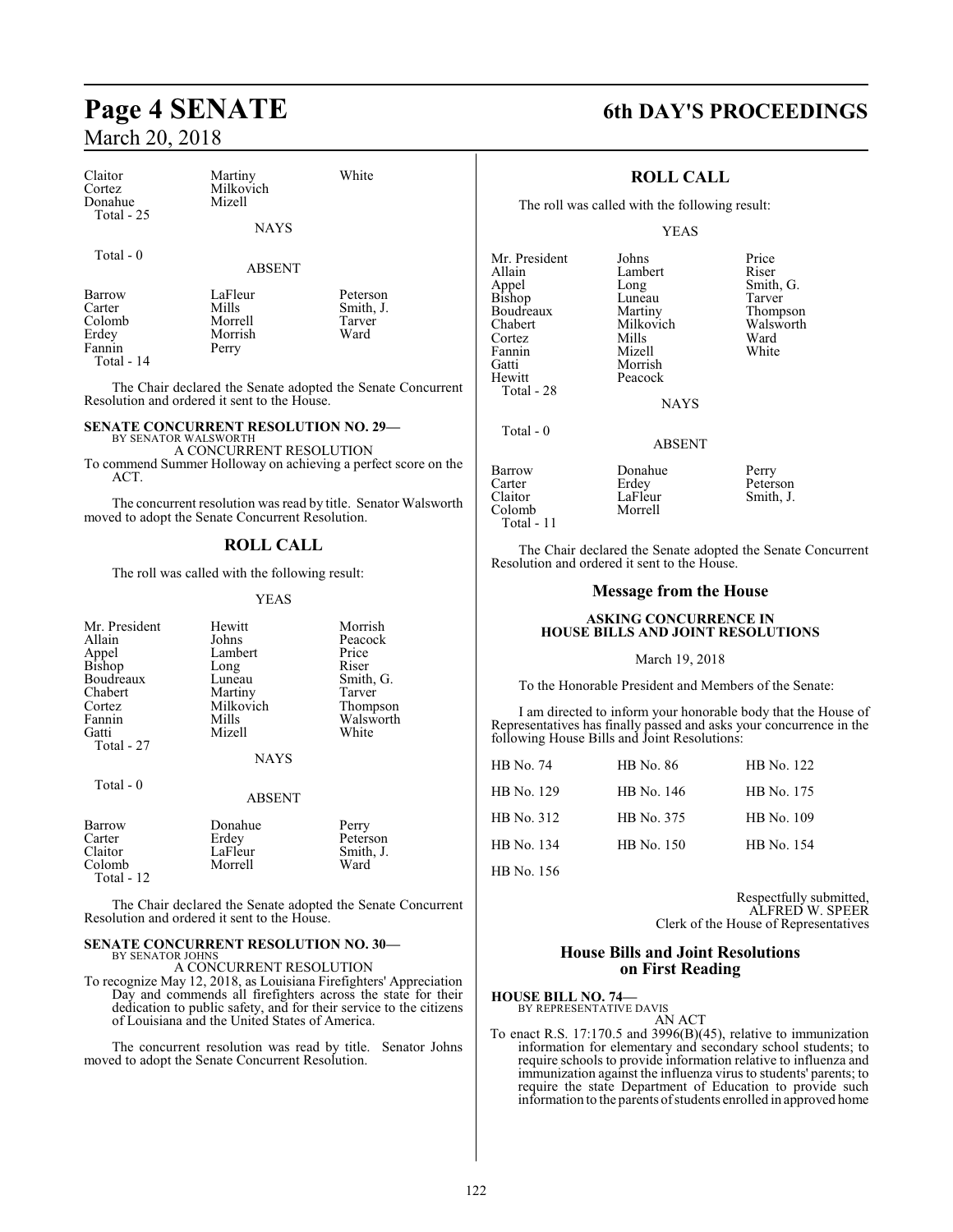## **6th DAY'S PROCEEDINGS Page 5 SENATE**

# March 20, 2018

study programs; to provide for rules and regulations; and to provide for related matters.

The bill was read by title and placed on the Calendar for a second reading.

### **HOUSE BILL NO. 86—** BY REPRESENTATIVE JAMES

AN ACT

To enact R.S. 42:1123(44), relative to ethics; to provide an exception from ethics laws to allow governing authority members and public employees of a political subdivision that operates parks and recreation facilities and their immediate family members to rent park facilities subject to certain conditions; and to provide for related matters.

The bill was read by title and placed on the Calendar for a second reading.

### **HOUSE BILL NO. 109—**

BY REPRESENTATIVES HOFFMANN, BAGLEY, CHANEY, COUSSAN, HENSGENS, HORTON, STAGNI, AND STOKES AN ACT

To enact R.S. 49:191(10)(c) and to repeal R.S. 49:191(8)(e), relative to the Department of Children and Family Services, including provisions to provide for the re-creation of the Department of Children and Family Services and the statutory entities made a part of the department by law; to provide for the effective termination date for all statutory authority for the existence of such statutory entities; and to provide for related matters.

The bill was read by title and placed on the Calendar for a second reading.

### **HOUSE BILL NO. 122—**

BY REPRESENTATIVE DEVILLIER AN ACT

To amend and reenact R.S.  $39:112(C)(2)(b)$ ,  $(E)(1)$ ,  $(2)(introducing$ paragraph), (b) and (c), and (F), and 122(A) and to enact R.S. 39:112(H), relative to capital outlay; to provide with respect to the capital outlay process; to provide for certain definitions; to provide for certain requirements for nonstate projects;to provide for changes to the amount and allocation of cash line of credit capacity each fiscal year; to provide with respect to the local match requirements for certain projects; to provide relative to line of credit recommendations for projects; to require the approval of certain line of credit recommendations; to require the inclusion of certain information concerning state indebtedness within the capital outlay act; to provide for applicability; to provide for an effective date; and to provide for related matters.

The bill was read by title and placed on the Calendar for a second reading.

#### **HOUSE BILL NO. 129—** BY REPRESENTATIVE REYNOLDS

AN ACT

To enact R.S. 39:128(E), relative to the capital outlay process; to provide for the exemption of certain projects from the capital outlay process; to provide for certain limitations and restrictions; and to provide for related matters.

The bill was read by title and placed on the Calendar for a second reading.

### **HOUSE BILL NO. 134—**

BY REPRESENTATIVE ANDERS AN ACT

To amend and reenact R.S. 22:984(C), relative to the identification of a health benefit plan insurer and sponsor; to require information regarding the type of insurance be listed on the face of the identification or coverage documentation; to provide for an effective date; and to provide for related matters.

The bill was read by title and placed on the Calendar for a second reading.

### **HOUSE BILL NO. 146—**

BY REPRESENTATIVE DAVIS AN ACT

To amend and reenact R.S.  $39.112(C)(2)(b)$ , relative to capital outlay; to provide with respect to the capital outlay process; to provide for certain definitions; to provide for applicability; to provide for an effective date; and to provide for related matters.

The bill was read by title and placed on the Calendar for a second reading.

### **HOUSE BILL NO. 150—**

BY REPRESENTATIVES LEBAS, BAGLEY, CHANEY, COX, HENSGENS, HOFFMANN, HORTON, POPE, STAGNI, AND STOKES AN ACT

To enact R.S. 37:1208.1, relative to pharmacist and technician licensing and certification; to allow the board of pharmacy to waive the license or certificate renewal fee for a military spouse; and to provide for related matters.

The bill was read by title and placed on the Calendar for a second reading.

## **HOUSE BILL NO. 154—** BY REPRESENTATIVE MAGEE

AN ACT

To amend and reenact R.S. 46:236.15(C)(introductory paragraph) and (9), relative to child support enforcement; to provide relative to paternity and child support actions; to authorize access to certain information of electronic communications and Internet service providers; and to provide for related matters.

The bill was read by title and placed on the Calendar for a second reading.

**HOUSE BILL NO. 156—** BY REPRESENTATIVES BACALA, BAGLEY, CHANEY, HENSGENS, HOFFMANN, HORTON, POPE, RICHARD, STAGNI, AND STOKES AN ACT

To amend and reenact R.S. 46:440.8, relative to the task force on coordination of Medicaid fraud detection and prevention initiatives created within the office of the legislative auditor; to extend the termination date of the statutes creating and providing for the task force; and to provide for related matters.

The bill was read by title and placed on the Calendar for a second reading.

### **HOUSE BILL NO. 175—**

BY REPRESENTATIVES JAMES AND GLOVER AN ACT

To enact Chapter 5 of Subtitle VII of Title 47 of the Louisiana Revised Statutes of 1950, to be comprised of R.S. 47:6361, relative to rebates; to authorize a rebate for certain donations to the Louisiana Office of Student Financial Assistance for certain postsecondary education scholarship and grant programs; to provide for requirements and limitations; to provide for the amount, approval, and issuance of rebates; to provide for a program cap; to authorize the promulgation of rules and regulations; to provide for an effective date; and to provide for related matters.

The bill was read by title and placed on the Calendar for a second reading.

### **HOUSE BILL NO. 312—**

BY REPRESENTATIVE ABRAHAM

AN ACT To amend and reenact R.S. 51:940.1(B), relative to standards and procedures for the Department of Economic Development or the office of entertainment industry development; to provide for requirements for state-certification of certain motion picture productions; to prohibit final certification of certain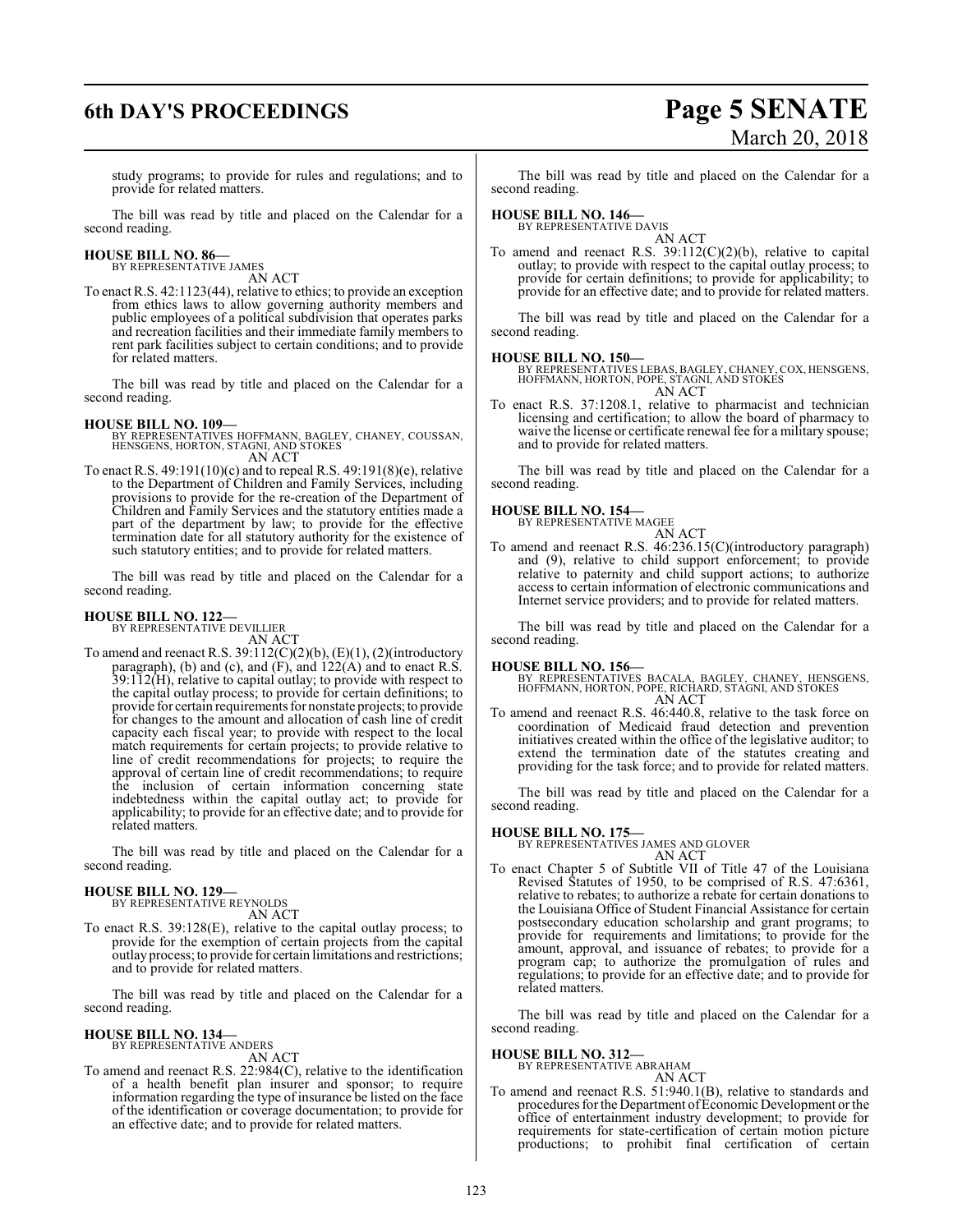## **Page 6 SENATE 6th DAY'S PROCEEDINGS**

expenditures under certain circumstances; to provide for applicability; to provide for an effective date; and to provide for related matters.

The bill was read by title and placed on the Calendar for a second reading.

### **HOUSE BILL NO. 375—**

BY REPRESENTATIVE ABRAMSON AN ACT

To amend and reenact R.S.  $51:2453(2)(b)(v)$ , relative to the Quality Jobs Rebate Program; to provide for definitions; to provide for eligibility requirements for certain employers; and to provide for related matters.

The bill was read by title and placed on the Calendar for a second reading.

### **House Bills and Joint Resolutions on Second Reading**

### **HOUSE BILL NO. 7—** BY REPRESENTATIVE GREGORY MILLER

AN ACT

To amend and reenact R.S. 42:1111(E)(2), relative to certain required statements filed by elected officials regarding certain transactions with their governmental entity or its officials or agencies; to remove the requirement for a sworn statement; to provide for a certification by the elected official; and to provide for related matters.

The bill was read by title and referred by the President to the Committee on Senate and Governmental Affairs.

#### **HOUSE BILL NO. 45—** BY REPRESENTATIVE CONNICK

AN ACT

To amend and reenact R.S. 40:972(B)(7) through (14) and 973(A)(1) and to enact R.S. 40:961(41) and  $\frac{972(B)(15)}{15}$ , relative to entities required to obtain a controlled dangerous substance license issued by the Louisiana Board of Pharmacy; to establish within the Uniform Controlled Dangerous Substances Law a definition of "third-party logistics provider"; to require such providers to obtain controlled dangerous substance licenses; to provide relative to fees collected by the Louisiana Board of Pharmacy for registration and licensing; to establish the fee for a controlled dangerous substance license for third-party logistics providers; and to provide for related matters.

The bill was read by title and referred by the President to the Committee on Health and Welfare.

### **HOUSE BILL NO. 48—**

BY REPRESENTATIVE CARPENTER AN ACT

To enact R.S. 17:1601.8, relative to naming of state buildings after living persons; to provide that the baseball operational center at Southern University at Baton Rouge be named the Cador Baseball Operational Center; and to provide for related matters.

The bill was read by title and referred by the President to the Committee on Senate and Governmental Affairs.

#### **HOUSE BILL NO. 51—** BY REPRESENTATIVE LEBAS

AN ACT

To enact R.S. 42:66(E), relative to dual officeholding and employment; to provide an exception to allow a certified public accountant to hold an office on a school board and employment with a sheriff; and to provide for related matters.

The bill was read by title and referred by the President to the Committee on Senate and Governmental Affairs.

### **HOUSE BILL NO. 52—**

BY REPRESENTATIVE MARCELLE AN ACT

To enact R.S. 47:463.196, relative to motor vehicle special prestige license plates; to provide for the "Capitol High School" special prestige license plate; to provide for creation, issuance, and design of such license plate; to provide relative to the fee and distribution of fees for such plate; to authorize the promulgation of rules and regulations relative to the creation and implementation of a special prestige license plate; and to provide for related matters.

The bill was read by title and referred by the President to the Committee on Transportation, Highways and Public Works.

**HOUSE BILL NO. 60—**<br>BY REPRESENTATIVES COX, BRASS, TERRY BROWN, CARPENTER,<br>STEVE CARTER, FRANKLIN, GISCLAIR, GUINN, HALL, HILL,<br>HOWARD, TERRY LANDRY, MARCELLE, NORTON, PIERRE, POPE,<br>AND WRIGHT

AN ACT To designate a portion of Louisiana Highway 175 fromthe city limits of Mansfield to Interstate 49 as the "SSG Richard Lee Vazquez Memorial Highway"; and to provide for related matters.

The bill was read by title and referred by the President to the Committee on Transportation, Highways and Public Works.

### **HOUSE BILL NO. 63—**

BY REPRESENTATIVE SCHEXNAYDER AN ACT

To designate a portion of United States Highway 61 as the "Deputy Brandon Nielsen and Deputy Jeremy Triche Memorial Highway"; and to provide for related matters.

The bill was read by title and referred by the President to the Committee on Transportation, Highways and Public Works.

#### **HOUSE BILL NO. 90—** BY REPRESENTATIVE TALBOT

AN ACT

To amend and reenact R.S. 39:122(A), relative to capital outlay; to provide relative to the capital outlay process; to provide for line of credit recommendations for nonstate entity projects; to require the approval of certain line of credit recommendations; to provide for an effective date; and to provide for related matters.

The bill was read by title and referred by the President to the Committee on Revenue and Fiscal Affairs.

## **HOUSE BILL NO. 132—** BY REPRESENTATIVE ZERINGUE

AN ACT To amend and reenact R.S. 39:112(E)(2) and to enact R.S. 39:112(E)(3), relative to capital outlay; to provide with respect to the capital outlay process; to provide for the local match requirements for certain capital outlay projects; to add certain requirements to the exception to the local match requirement for certain nonstate entity projects; to repeal certain exceptions to the local match requirement; to provide for applicability; to provide for an effective date; and to provide for related matters.

The bill was read by title and referred by the President to the Committee on Revenue and Fiscal Affairs.

### **HOUSE BILL NO. 216—**

BY REPRESENTATIVE JACKSON AN ACT

To amend and reenact R.S. 47:463.73(G), relative to motor vehicle special prestige license plates; to provide for the "Neville High School" special prestige license plate; to provide for the creation, issuance, design, fees, distribution, and rule promulgation applicable to such license plates; and to provide for related matters.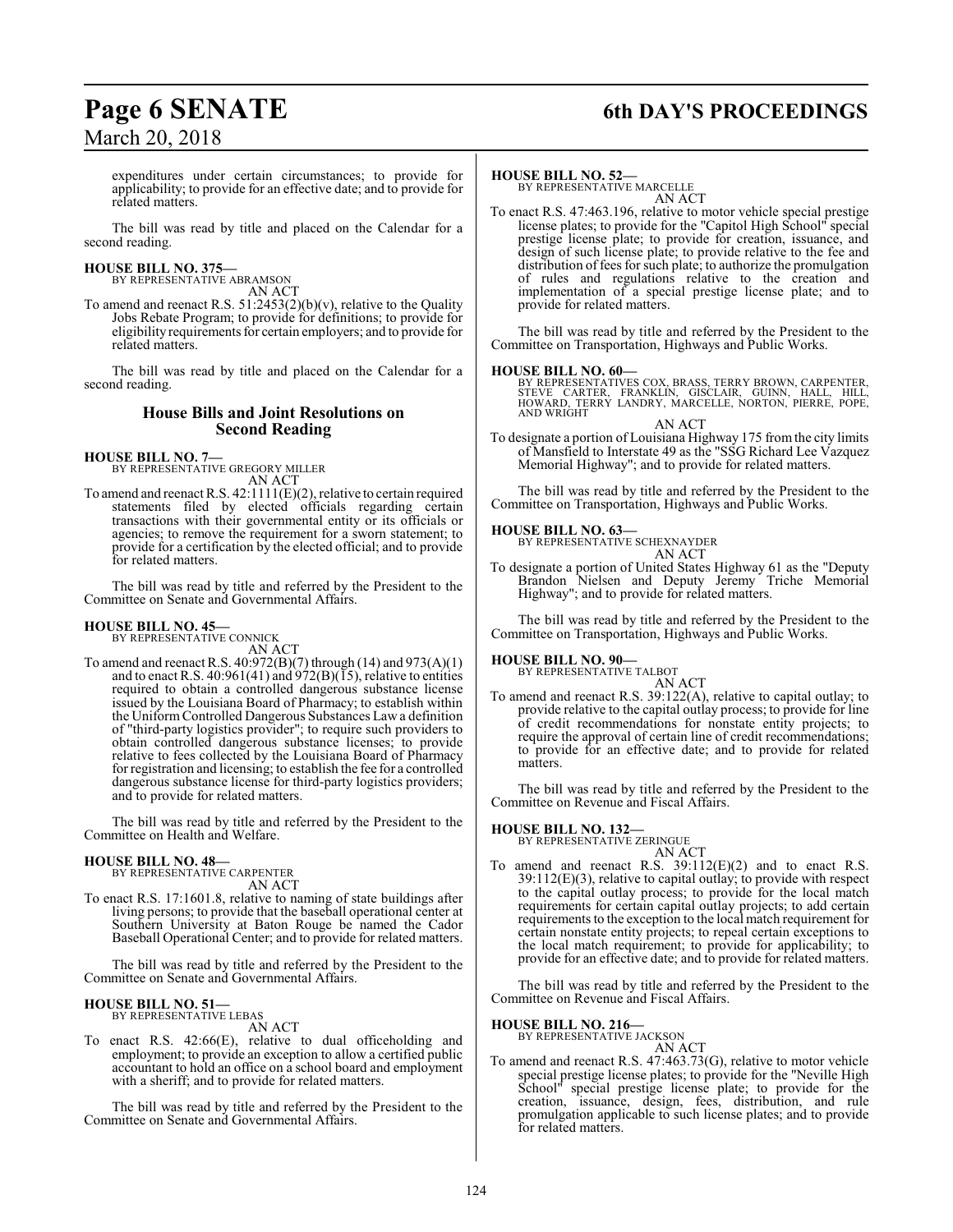## **6th DAY'S PROCEEDINGS Page 7 SENATE**

The bill was read by title and referred by the President to the Committee on Transportation, Highways and Public Works.

### **HOUSE BILL NO. 217—**

BY REPRESENTATIVE JACKSON AN ACT

To amend and reenact R.S. 47:463.73(G), relative to motor vehicle special prestige license plates; to provide for the "Carroll High School" special prestige license plate; to provide for the creation, issuance, design, fees, distribution, and rule promulgation applicable to such license plates; and to provide for related matters.

The bill was read by title and referred by the President to the Committee on Transportation, Highways and Public Works.

### **HOUSE BILL NO. 250—**

BY REPRESENTATIVE BISHOP AN ACT

To amend and reenact R.S. 47:1705(B)(2)(c)(ii)(aa) and to repeal R.S.  $47:1705(B)(2)(c)(ii)(bb)$ , relative to ad valorem tax; to provide with respect to the newspaper advertisement for a public hearing notice concerning certain ad valorem property tax increases; and to provide for related matters.

The bill was read by title and referred by the President to the Committee on Revenue and Fiscal Affairs.

### **HOUSE BILL NO. 289—**

BY REPRESENTATIVE JORDAN

- AN ACT
- To amend and reenact R.S. 47:463.73(G), relative to motor vehicle special prestige license plates; to provide for the "Brusly High School" special prestige license plate; to provide for the creation, issuance, design, fees, distribution, and rule promulgation applicable to such license plates; and to provide for related matters.

The bill was read by title and referred by the President to the Committee on Transportation, Highways and Public Works.

### **HOUSE BILL NO. 290—**

BY REPRESENTATIVE JORDAN AN ACT

To amend and reenact R.S.  $47:463.73(C)(2)$ , (D), and (G), relative to motor vehicle special prestige license plates; to provide for the "Glen Oaks High School" special prestige license plate; to provide for the creation, issuance, design, fees, distribution, and rule promulgation applicable to such license plates; and to provide for related matters.

The bill was read by title and referred by the President to the Committee on Transportation, Highways and Public Works.

#### **HOUSE BILL NO. 291—** BY REPRESENTATIVE JORDAN

AN ACT

To amend and reenact R.S. 47:463.73(G), relative to motor vehicle special prestige license plates; to provide for the "Port Allen High School" special prestige license plate; to provide for the creation, issuance, design, fees, distribution, and rule promulgation applicable to such license plates; and to provide for related matters.

The bill was read by title and referred by the President to the Committee on Transportation, Highways and Public Works.

### **HOUSE BILL NO. 303—**

BY REPRESENTATIVE GISCLAIR AN ACT

To amend and reenact R.S.  $32:408(A)(5)(b)(i)$ , relative to certain military personnel obtaining a commercial driver's license; to increase the time period of employment in a specific military position permitted to waive the skills test required for a commercial driver's license; and to provide for related matters.

# March 20, 2018

The bill was read by title and referred by the President to the Committee on Transportation, Highways and Public Works.

### **HOUSE BILL NO. 341—**

BY REPRESENTATIVE ABRAMSON AN ACT

To amend and reenact R.S. 47:611(A), relative to corporate franchise tax returns; to provide for the deadline for the payment of corporate franchise tax; to provide for applicability; to provide for an effective date; and to provide for related matters.

The bill was read by title and referred by the President to the Committee on Revenue and Fiscal Affairs.

### **HOUSE BILL NO. 342—**

BY REPRESENTATIVE ABRAMSON

- AN ACT
- To amend and reenact R.S. 47:1517.1(B)(introductory paragraph), relative to tax incentive reports; to provide for the deadline in which certain tax incentive reports are due to the legislature; to provide for an effective date; and to provide for related matters.

The bill was read by title and referred by the President to the Committee on Revenue and Fiscal Affairs.

### **HOUSE BILL NO. 441—**



To enact R.S. 47:463.47.1, relative to motor vehicle special prestige license plates; to provide for the "Military Order of the Purple Heart First Responder Program" special prestige license plate; to provide for the creation, issuance, design, fees, distribution, and rule promulgation applicable to such license plates; and to provide for related matters.

The bill was read by title and referred by the President to the Committee on Transportation, Highways and Public Works.

**HOUSE BILL NO. 496—**<br>BY REPRESENTATIVES HAZEL, ABRAMSON, AMEDEE, ANDERS, ARMES, BAGLEY, BERTHELOT, BILLIOT, BRASS, TERRY BROWN,<br>CARMODY, CARPENTER, STEVE CARTER, CHANEY, COX, DAVIS,<br>EDMONDS, FOIL, FRANKLIN, GISCLAIR, GLOV

AN ACT

To enact R.S. 32:412(A)(8), relative to driver's license fees; to provide for a voluntary donation to the Louisiana Military Family Assistance Fund; and to provide for related matters.

The bill was read by title and referred by the President to the Committee on Transportation, Highways and Public Works.

### **HOUSE BILL NO. 678—**

BY REPRESENTATIVE TALBOT AN ACT

To provide relative to the naming of a proposed roadway or ramp; to designate a proposed airport flyover road for the Louis Armstrong International Airport as the "Francis E. 'Hank' Lauricella Memorial Road"; and to provide for related matters.

The bill was read by title and referred by the President to the Committee on Transportation, Highways and Public Works.

### **House Concurrent Resolutions on Second Reading**

## **HOUSE CONCURRENT RESOLUTION NO. 13—**<br>BY REPRESENTATIVE BISHOP AND SENATOR ALARIO<br>A CONCURRENT RESOLUTION

To commend Don Briggs upon the occasion of his retirement as president ofthe Louisiana Oil and Gas Association after twentyfive years; for his extraordinary leadership in the advancement of the oil and gas industry in this state and beyond; for his rich legacy of representing the oil and gas industry to which he gave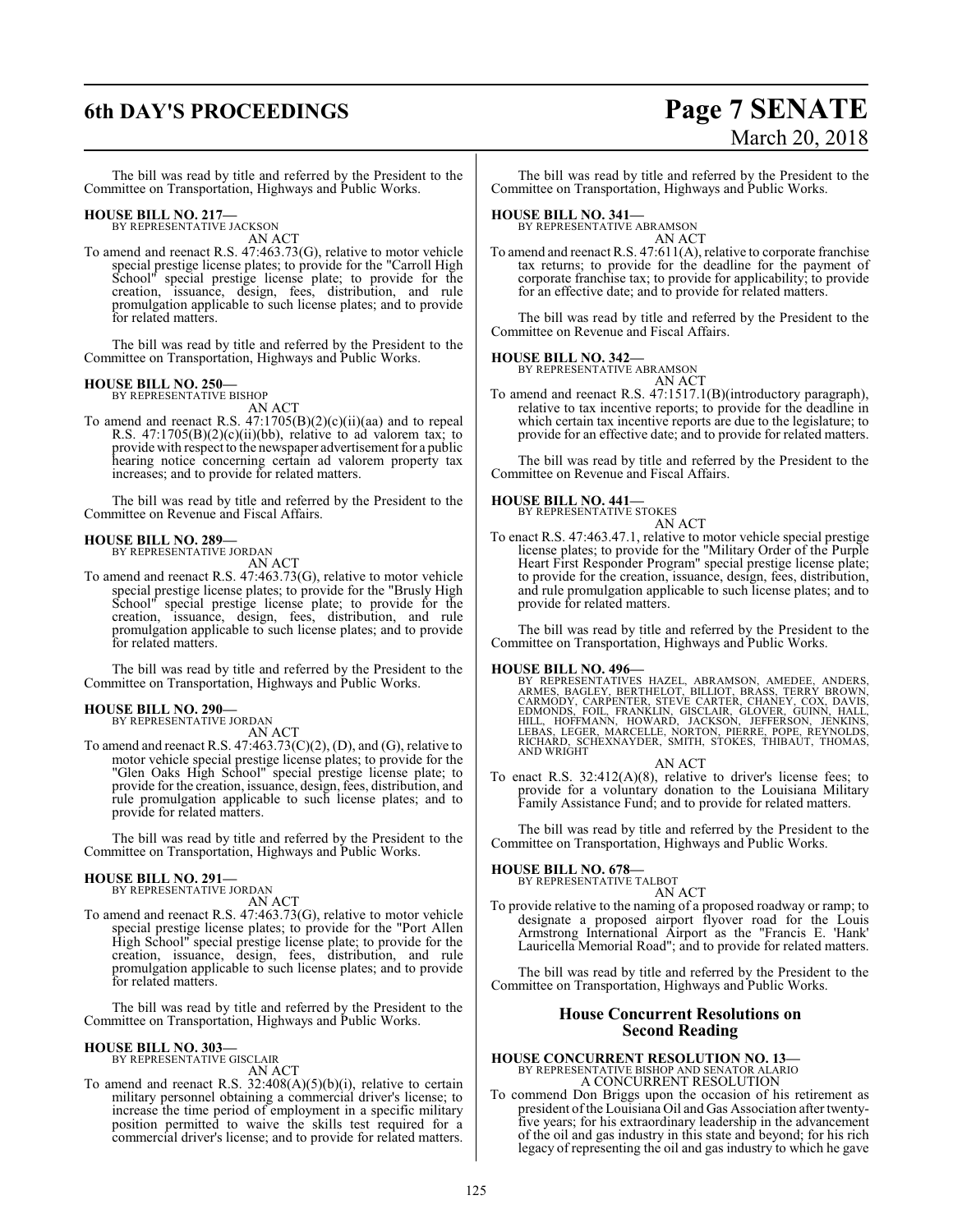### **Page 8 SENATE 6th DAY'S PROCEEDINGS**

so much; for his incredible devotion to his adopted state; and to thank him for his many years of service to the oil and gas industry and the state of Louisiana.

The resolution was read by title. Senator Mizell moved to concur in the House Concurrent Resolution.

### **ROLL CALL**

The roll was called with the following result:

### YEAS

Smith, G. Tarver Thompson Walsworth<br>Ward

| Mr. President | Gatti       | Peacock  |
|---------------|-------------|----------|
| Allain        | Hewitt      | Perry    |
| Appel         | Johns       | Price    |
| <b>Bishop</b> | Lambert     | Riser    |
| Boudreaux     | Long        | Smith, C |
| Chabert       | Luneau      | Tarver   |
| Claitor       | Martiny     | Thomps   |
| Donahue       | Milkovich   | Walswor  |
| Erdey         | Mizell      | Ward     |
| Fannin        | Morrish     | White    |
| Total - 30    |             |          |
|               | <b>NAYS</b> |          |

### Total - 0

### ABSENT

| Barrow    | Cortez  | Morrell   |
|-----------|---------|-----------|
| Carter    | LaFleur | Peterson  |
| Colomb    | Mills   | Smith, J. |
| Total - 9 |         |           |

The Chair declared the Senate concurred in the House Concurrent Resolution and ordered it returned to the House.

### **Reports of Committees**

The following reports of committees were received and read:

### **REPORT OF COMMITTEE ON**

### **AGRICULTURE, FORESTRY, AQUACULTURE, AND RURAL DEVELOPMENT**

Senator Francis C. Thompson, Chairman on behalf of the Committee on Agriculture, Forestry, Aquaculture, and Rural Development, submitted the following report:

### March 20, 2018

To the President and Members of the Senate:

I am directed by your Committee on Agriculture, Forestry, Aquaculture, and Rural Development to submit the following report:

### **SENATE BILL NO. 167—** BY SENATOR THOMPSON

AN ACT

To enact R.S. 49:191(10)(c) and to repeal R.S. 49:191(8)(d), relative to the Department of Agriculture and Forestry, including provisions to provide for the re-creation of the Department of Agriculture and Forestry and the statutory entities made a part of the department by law; to provide for the effective termination date for all statutory authority for the existence of such statutory entities; and to provide for related matters.

Reported favorably.

### **SENATE BILL NO. 169—**

BY SENATOR THOMPSON AN ACT

To amend and reenact R.S. 3:1431(19), 1435(5), 1436(4)(d) and  $(5)(e)$ , and 1444 $(10)$  and to repeal R.S. 3:1431 $(23)$ , relative to seeds; to provide for the authority of the commissioner of agriculture; to require seed test confidentiality; to provide relative to seed labeling; to provide for definitions; and to provide for related matters.

Reported with amendments.

#### **SENATE BILL NO. 170—** BY SENATOR THOMPSON

AN ACT

To amend and reenact R.S. 3:1382(A)(4), relative to the Agricultural Chemistry and Seed Commission; to provide for a change in the commission membership; and to provide for related matters.

Reported with amendments.

Respectfully submitted, FRANCIS C. THOMPSON Chairman

### **REPORT OF COMMITTEE ON**

### **JUDICIARY A**

Senator Rick Ward III, Chairman on behalf of the Committee on Judiciary A, submitted the following report:

March 20, 2018

To the President and Members of the Senate:

I am directed by your Committee on Judiciary A to submit the following report:

### **SENATE BILL NO. 56—**<br>BY SENATOR MILKOVICH

AN ACT To enact Code of Civil Procedure Art. 1636.1, relative to contradictory hearings in civil proceedings; to provide for the right to present oral arguments; to provide with respect to reasonable control of oral argument by the court, waiver of oral argument, and grounds for setting aside a judgment obtained in violation of requirements; and to provide for related matters.

Reported with amendments.

### **SENATE BILL NO. 91—**

BY SENATOR CLAITOR

To enact Civil Code Art. 2315.10, relative to civil liability for offenses and quasi offenses; to provide relative to hazing; to authorize exemplary damages for death caused by hazing; and to provide for related matters.

AN ACT

Reported favorably.

### **SENATE BILL NO. 112—**<br>BY SENATOR GARY SMITH

AN ACT

To amend and reenact R.S. 37:212(C), relative to the practice of law; to provide definitions and exceptions; to provide relative to the assertion or defense of claims by a legal entity; and to provide for related matters.

Reported with amendments.

Respectfully submitted, RICK WARD III Chairman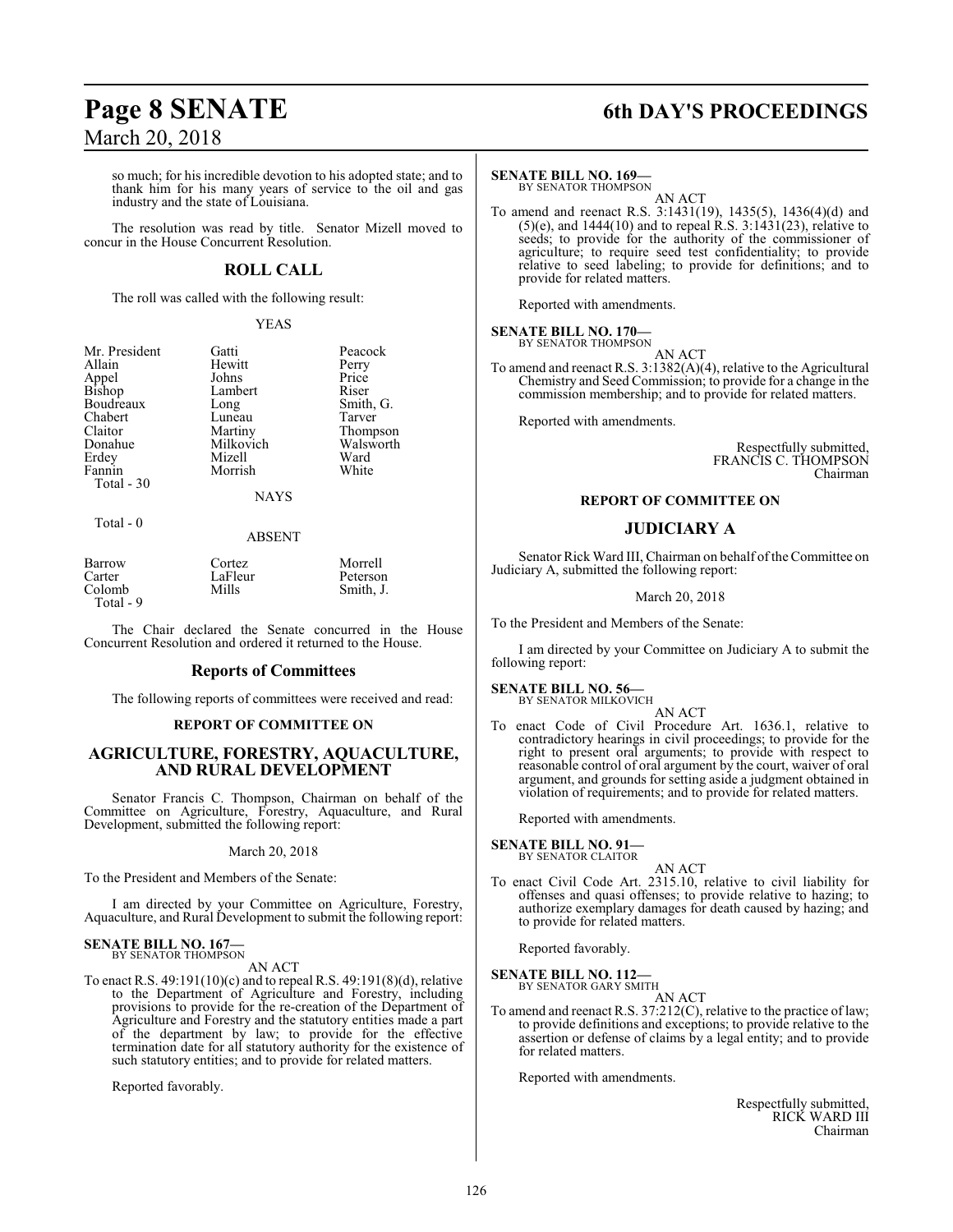### **6th DAY'S PROCEEDINGS Page 9 SENATE**

### **REPORT OF COMMITTEE ON**

### **JUDICIARY B**

Senator GaryL. Smith Jr., Chairman on behalf ofthe Committee on Judiciary B, submitted the following report:

March 20, 2018

To the President and Members of the Senate:

I am directed by your Committee on Judiciary B to submit the following report:

#### **SENATE BILL NO. 102—** BY SENATOR MORRELL

AN ACT

To amend and reenact R.S. 15:901(D)(1) and 906, and the introductory paragraph of Children's Code Articles 116 and 116(24.2), 801, 897.1, 901(B), the introductory paragraph of (D), (E), and (F), to enact Children's Code Article 897.1(D) and (E), and to repeal Children's Code Article 901(G), relative to juvenile justice; to provide relative to disposition in delinquency cases; to provide relative to disposition after adjudication of certain felony-grade delinquent acts; to provide relative to modification of dispositions; to provide relative to parole for certain juveniles; to provide relative to the duration of dispositions; to provide relative to applicability; to provide for exceptions; to provide for technical changes; and to provide for related matters.

Reported favorably.

**SENATE BILL NO. 103—** BY SENATOR MORRELL

AN ACT

To amend and reenact Children's Code Art. 408, relative to juvenile court proceedings; to prohibit the use of restraints on a child except under certain circumstances; to provide for exceptions; to provide for a procedure to determine if restraints are necessary; to provide for notice; and to provide for related matters.

Reported favorably.

**SENATE BILL NO. 106—** BY SENATOR MORRELL

AN ACT

To amend and reenact Children's Code Art. 898(B)(1) and (2) and  $(C)(1)(a)$  and  $(2)$  and  $906(B)(1)$ , relative to juvenile justice; to provide relative to the duration of a disposition based on a felony-grade adjudication; to provide relative to modification of dispositions; to provide for hearings; and to provide for related matters.

Reported with amendments.

### **SENATE BILL NO. 120—** BY SENATOR PERRY

AN ACT

To amend and reenact R.S. 13:5554(G)(1) and to enact R.S.  $13:5554$ (II), relative to payment of certain premium costs of retired sheriffs and retired deputy sheriffs; to provide relative to payment of certain premium costs for retired sheriffs and retired deputy sheriffs of the Vermilion Parish Sheriff's Office; to provide for eligibility for payment of premium costs; to provide for applicability; and to provide for related matters.

Reported favorably.

# March 20, 2018

### **SENATE BILL NO. 124—**

BY SENATOR PERRY AN ACT

To amend and reenact R.S. 32:398.1(C), relative to traffic citations; to provide for warning citations; to allow warning citations in Acadia, Lafayette, and Vermilion parishes; and to provide for related matters.

Reported with amendments.

#### **SENATE BILL NO. 128—** BY SENATOR PERRY

AN ACT

To amend and reenact R.S. 16:2(B) and R.S. 42:261(F), relative to legal representation of parishes; to authorize the governing authority of Acadia Parish to employ its own attorneys to represent it generally; and to provide for related matters.

Reported favorably.

#### **SENATE BILL NO. 231—** BY SENATOR MORRELL

AN ACT

To amend and reenact R.S. 14:95.1.3(D) and 95.10(B) and the introductory paragraph of R.S. 46:2136.3(A), to enact R.S. 14:79(A)(4) and (C)(3), 14:95.1.3(E), R.S. 46:2136.3(C), and Title XXXV of the Code of Criminal Procedure, to be comprised of Arts. 1000 through 1003, and to repeal R.S. 46:2137, relative to firearms; to provide penalties for the violation of a protective order; to provide penalties for fraudulent firearms purchases; to require certain reporting; to create a firearm relinquishment program; to designate sheriffs as repository for firearms; to provide procedure for storage and return of firearms; to require the development of forms, policies, and procedures; and to provide for related matters.

Reported with amendments.

**SENATE BILL NO. 233—**

BY SENATOR MORRELL

AN ACT To amend and reenact R.S. 9:2717, relative to contracts; to allow a court to render null and void certain nondisclosure agreements and nondisclosure contract provisions; to provide for public policy; to provide for retroactive application; and to provide for related matters.

Reported with amendments.

#### **SENATE BILL NO. 262—** BY SENATOR GATTI

- 
- AN ACT To amend and reenact R.S. 29:724(B)(1) and the introductory paragraph of  $(D)$  and to enact R.S. 29:724 $(D)(8)$  and  $(9)$ , relative to the Louisiana Homeland Security and Emergency Assistance and Disaster Act; to provide for the powers of the governor during a disaster or emergency; to remove the thirty day expiration date of certain executive orders or proclamations; to authorize the suspension of liberative prescription and peremptive periods; to authorize the extension of certain insurance claims; and to provide for related matters.

Reported favorably.

**SENATE BILL NO. 316—** BY SENATORS JOHNS AND GARY SMITH

AN ACT

To amend and reenact R.S. 27:15(B)(8)(b), 44(4) and (14) through  $(25)$ , and  $66(B)(1)$ , and to enact R.S.  $27:44(26)$  and 67, relative to the Louisiana Riverboat Economic Development and Gaming Control Act; to provide relative to the Louisiana Gaming Control Board; to provide relative to gaming activity locations; to provide relative to economic development plan applications for relocating gaming operations; to provide relative to requirements of a riverboat; to provide relative to designated gaming area; to provide for limitations; to provide for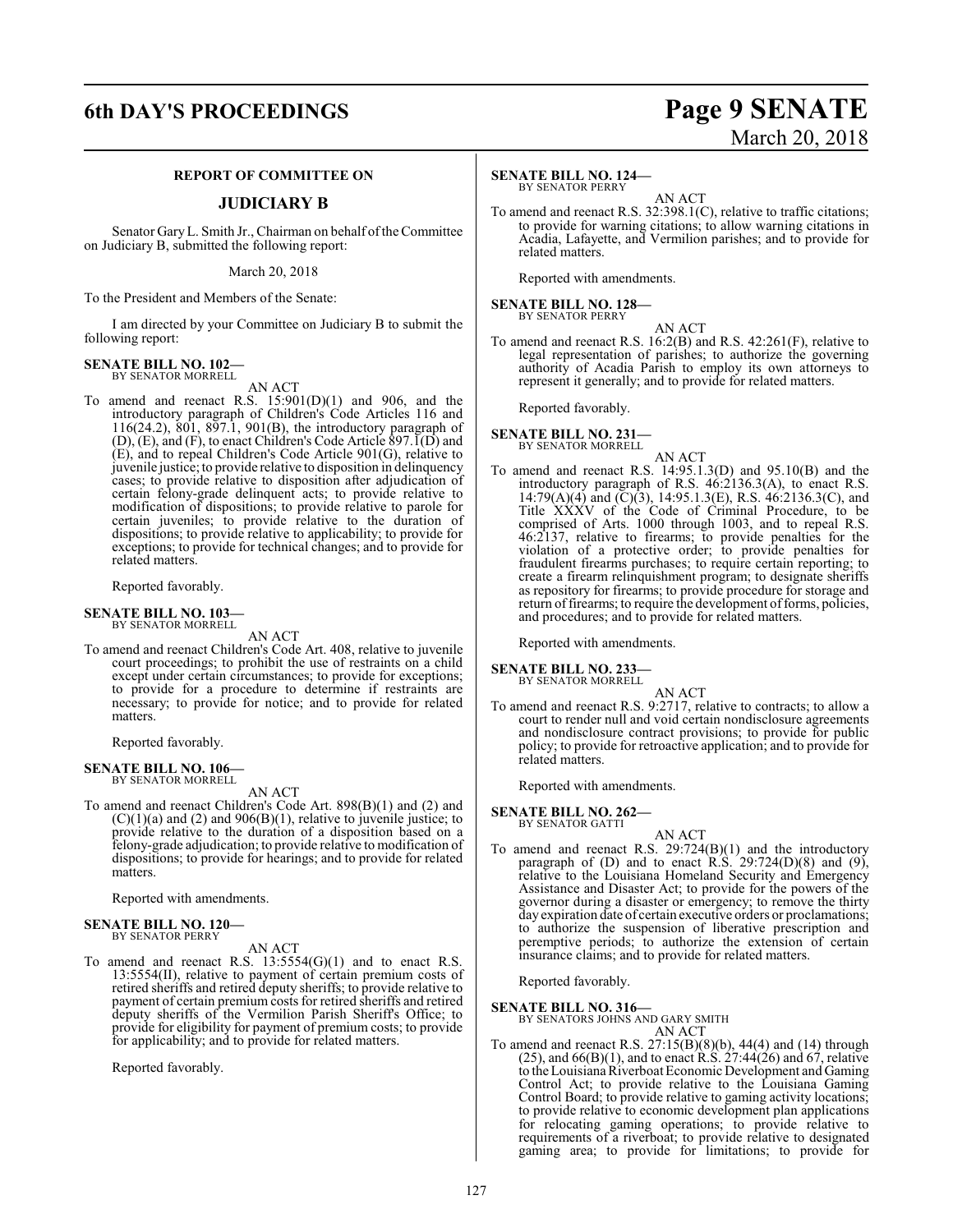## **Page 10 SENATE 6th DAY'S PROCEEDINGS**

definitions; to provide forrulemaking; to provide for exceptions; and to provide for related matters.

Reported with amendments.

### **SENATE BILL NO. 318—** BY SENATOR MARTINY

### AN ACT

To amend and reenact R.S. 27:15(B)(8)(b), 44(4) and (14) through  $(25)$ , and  $66(B)(1)$ , and to enact R.S.  $27:44(26)$ , relative to the Louisiana Riverboat Economic Development and Gaming Control Act; to provide relative to the Louisiana Gaming Control Board; to provide relative to gaming activity locations; to provide relative to designated gaming area; to provide relative to requirements of a riverboat; to define gaming positions; to provide for definitions; to provide for rulemaking; to provide for exceptions; and to provide for related matters.

Reported with amendments.

#### **SENATE BILL NO. 320—** BY SENATOR JOHNS

AN ACT

To amend and reenact R.S. 27:44(21) through (25) and to enact R.S. 27:44(26) and 95, relative to the Louisiana Riverboat Economic Development and Gaming Control Act; to define qualified wager and qualified wagering; to provide for the portion of license and franchise fees charged to riverboat gaming licensees attributable to qualified wagering; to provide for a baseline amount; to provide for a deduction from net gaming proceeds; to allow a licensee to reapply for a new baseline amount; to provide for the Louisiana Gaming Control Board; to provide for rulemaking; to provide for limitations; to provide for an effective date; to provide for restrictions; to provide for definitions; and to provide for related matters.

Reported with amendments.

#### **SENATE BILL NO. 321—** BY SENATOR MARTINY

AN ACT

To enact R.S. 27:67, relative to the Louisiana Riverboat Economic Development and Gaming Control Act; to provide relative to the Louisiana Gaming Control Board; to provide relative to economic development plan applications for relocating gaming operations; to provide for limitations; to provide for rulemaking; to provide for exceptions; and to provide for related matters.

Reported favorably.

#### **SENATE BILL NO. 417—** BY SENATOR WHITE

AN ACT

To amend and reenact R.S. 27:43(B)(1) and to enact R.S. 18:1300.24, relative to riverboat gaming operations in Tangipahoa Parish on the portion of the Tangipahoa River southwest of the intersection of Interstate 12 and Louisiana Highway 445; to add the portion of the Tangipahoa River south of Interstate 12 as a designated river and waterway upon which riverboat gaming activities may be conducted; to require and provide for a referendum election in Tangipahoa Parish; to provide for the relocation of an existing riverboat gaming license holder's operations; to provide for applicability; to provide for legislative intent; and to provide for related matters.

Reported favorably.

### **SENATE BILL NO. 446—** BY SENATOR WHITE

AN ACT

To enact R.S. 49:191(10)(c) and to repeal R.S. 49:191(8)(n), relative to the Governor's Office of Homeland Security and Emergency Preparedness, including provisions to provide for the re-creation of the Governor's Office of Homeland Security and Emergency Preparedness and the statutory entities made a part of the department by law; to provide for the effective termination date for all statutory authority for the existence of such statutory entities; and to provide for related matters.

Reported favorably.

Respectfully submitted, GARY L. SMITH JR. Chairman

### **REPORT OF COMMITTEE ON**

### **JUDICIARY C**

Senator Dan Claitor, Chairman on behalf of the Committee on Judiciary C, submitted the following report:

March 20, 2018

To the President and Members of the Senate:

I am directed by your Committee on Judiciary C to submit the following report:

### **SENATE BILL NO. 68—** BY SENATOR CLAITOR

AN ACT amend and reenact R.S.  $32:58(A)$  and to enact R.S. 34:851.4(A)(21), relative to careless operation ofmotor vehicles and watercraft; to provide that careless operation includes injury or damage caused by the wake created by a motor vehicle or watercraft during flood conditions; and to provide for related matters.

Reported with amendments.

**SENATE BILL NO. 70—** BY SENATOR MIZELL

AN ACT

To amend and reenact Code of Criminal Procedure Article 895(A)(13)(a) and to enact R.S. 15:574.4.2(I), relative to probation and parole; to provide that a warrantless search may be conducted of a probationer's residence under certain circumstances by either the probation officer assigned to the probationer or by a probation officer assigned by the Department of Public Safety and Corrections to conduct the search; to define "probation and parole officer"; to provide relative to legislative intent; and to provide for related matters.

Reported favorably.

**SENATE BILL NO. 105—** BY SENATOR MORRELL

AN ACT

To enact R.S. 14:41.1, relative to rape and sexual battery; to provide that a person is deemed incapable of consent to sexual conduct with a police officer when the person is under arrest or otherwise in police custody; and to provide for related matters.

Reported favorably.

## **SENATE BILL NO. 243—** BY SENATORS MORRELL AND CARTER

A JOINT RESOLUTION

Proposing to amend Article I, Section 17(A) of the Constitution of Louisiana, relative to jury trials in criminal cases; to provide for unanimous juries in felony cases; and to specify an election for submission of the proposition to electors and provide a ballot proposition.

Reported favorably.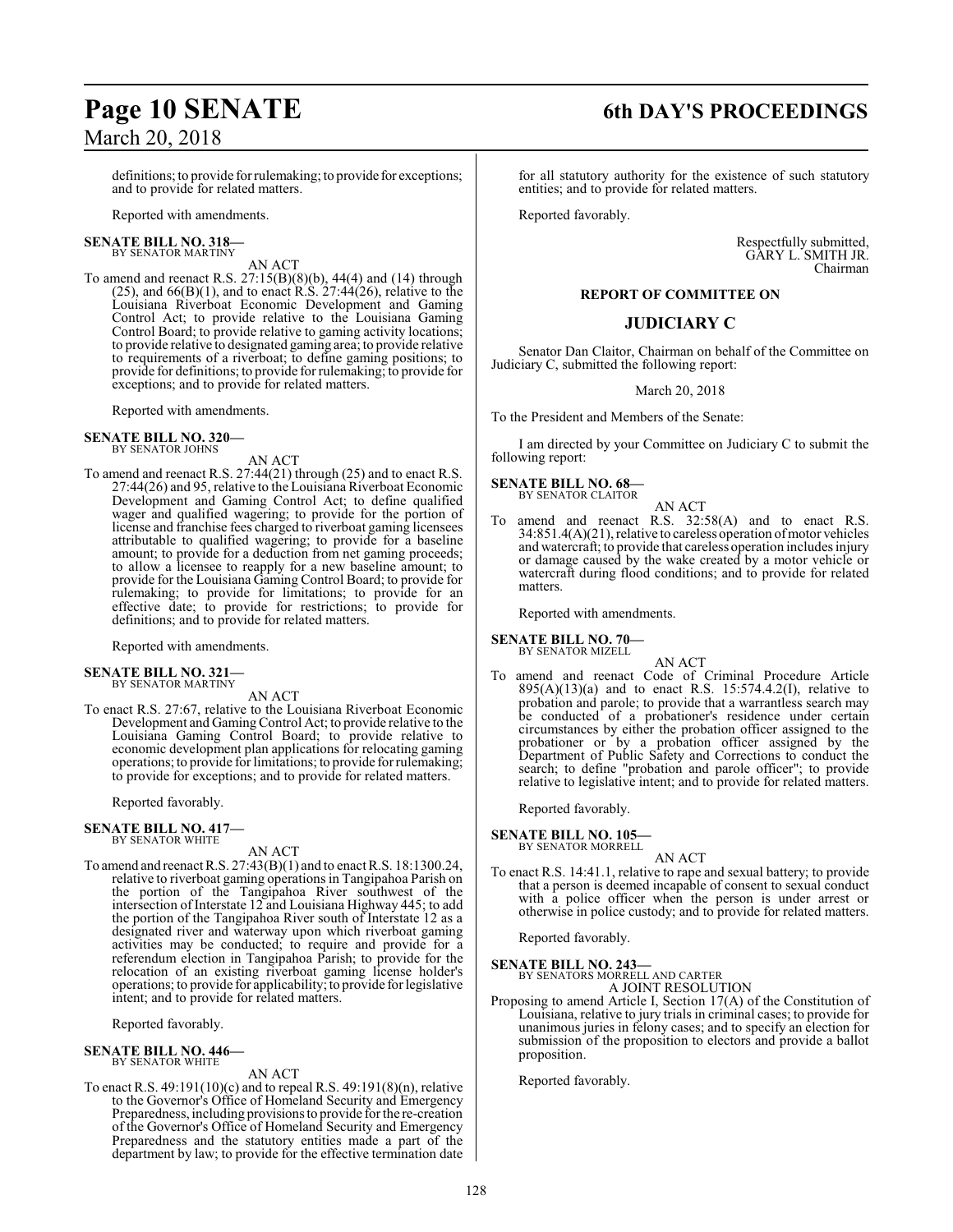### **SENATE BILL NO. 317—** BY SENATOR CLAITOR

AN ACT

To amend and reenact R.S.  $15:146(B)(1)$ ,  $(B)(3)(e)$  and  $(C)$  and the enact R.S. 15:146(B)(3)(f) and (g), relative to the Louisiana Public Defender Board; to provide relative to the membership of the board; to provide for the expulsion of board members; to provide relative to notice requirements; and to provide for related matters.

Reported with amendments.

#### **SENATE BILL NO. 335—** BY SENATOR MIZELL

### AN ACT

To amend and reenact R.S. 14:82.2 and 83 and R.S. 15:243 and to enact R.S. 15:539.4, relative to prostitution; to provide for the crime of solicitation of prostitution; to provide for the crime of purchase of commercial sexual activity; to provide for fines; to provide for the distribution of fines; to provide for court costs; to provide for a programto educate defendants and offenders; to provide for the Buyer Beware program to educate relative to the negative effects of prostitution; and to provide for related matters.

Reported favorably.

### **SENATE BILL NO. 411—** BY SENATOR WHITE

AN ACT

To amend and reenact Code of Criminal Procedure Art. 655(A) and R.S. 14:95.1(A) and (C), relative to persons found not guilty by reason of insanity; to provide relative to insanity proceedings; to provide relative to the discharge or release on probation of a defendant found not guilty by reason of insanity; to require the unanimous recommendation of a three-member panel before the court can release the defendant from a mental institution; to prohibit persons found not guilty by reason of insanity from possessing firearms or carrying a concealed weapon; and to provide for related matters.

Reported favorably.

#### **SENATE BILL NO. 441—** BY SENATOR MORRELL

AN ACT

To enact R.S. 14:99.2, relative to criminal acts; to create the crime of reckless operation of an off-road vehicle; to provide for elements of the offense; to provide for penalties; to provide for forfeiture of the vehicle; to provide for exceptions; and to provide for related matters.

Reported favorably.

Respectfully submitted, DAN CLAITOR Chairman

### **Senate Bills and Joint Resolutions on Second Reading Reported by Committees**

#### **SENATE BILL NO. 2—** BY SENATOR PEACOCK

AN ACT

To grant a permanent benefit increase to retirees and beneficiaries of the Louisiana State Police Retirement System in conformity with the statutory provisions governing the system's experience account.

Reported favorably by the Committee on Finance. The bill was read by title and passed to a third reading.

### **6th DAY'S PROCEEDINGS Page 11 SENATE** March 20, 2018

### **SENATE BILL NO. 16—**

BY SENATOR MIZELL

AN ACT To amend and reenact R.S.  $47:463(A)(3)(a)$  and to enact R.S. 47:463.4.4, relative to special prestige license plates; to provide for a special prestige license plate to bear the international symbol of accessibility; to provide an effective date; and to provide for related matters.

Reported favorably by the Committee on Transportation, Highways and Public Works. The bill was read by title, ordered engrossed and passed to a third reading.

### **SENATE BILL NO. 21—**



To provide relative to state highways; to designate a portion of Interstate 20 in Bossier Parish as the "Louisiana State Trooper Huey P. Grace Memorial Highway"; and to provide for related matters.

Reported with amendments by the Committee on Transportation, Highways and Public Works.

### **SENATE COMMITTEE AMENDMENTS**

Amendments proposed by Senate Committee on Transportation, Highways and Public Works to Original Senate Bill No. 21 by Senator Gatti

### AMENDMENT NO. 1

On page 1, at the end of line 12, delete "five" and on line 13, delete "hundred fifty" and insert "one thousand six hundred eighty"

On motion of Senator Cortez, the committee amendment was adopted. The amended bill was read by title, ordered engrossed and passed to a third reading.

### **SENATE BILL NO. 23—**

BY SENATORS BOUDREAUX, LAFLEUR, MILLS AND PERRY AND REPRESENTATIVES DEVILLIER, EMERSON, LEBAS, DUSTIN MILLER AND PIERRE

### AN ACT

To provide relative to state highways; to designate the interchange of Interstate 49 Exit 11 and Louisiana Highway 93 near the towns of Sunset and Grand Coteau, Louisiana, in St. Landry Parish, as the "Armand J. Brinkhaus Interchange"; and to provide for related matters.

Reported with amendments by the Committee on Transportation, Highways and Public Works.

### **SENATE COMMITTEE AMENDMENTS**

Amendments proposed by Senate Committee on Transportation, Highways and Public Works to Original Senate Bill No. 23 by Senator Boudreaux

### AMENDMENT NO. 1

On page 1, line 4, after "Brinkhaus" and before "Interchange" insert "Memorial"

### AMENDMENT NO. 2

On page 1, line 9, after "Brinkhaus" and before "Interchange" insert "Memorial"

On motion of Senator Cortez, the committee amendment was adopted. The amended bill was read by title, ordered engrossed and passed to a third reading.

### **SENATE BILL NO. 46—**

### BY SENATORS APPEL AND HEWITT AN ACT

To amend and reenact R.S. 17:3128(A) and (B)(1) and (2), relative to postsecondary education; to provide relative to the master plan for postsecondary education; to provide for the review and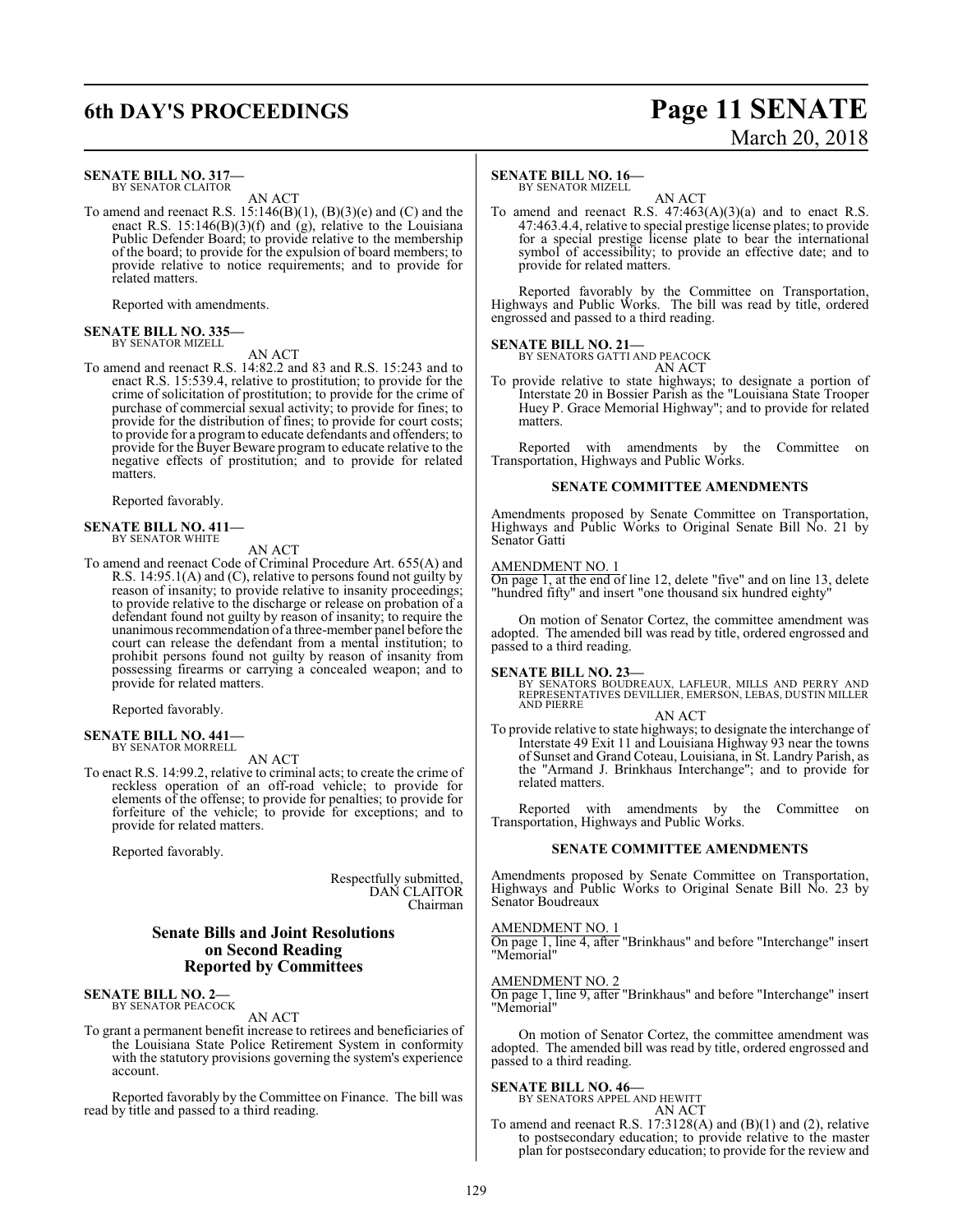## **Page 12 SENATE 6th DAY'S PROCEEDINGS**

revision of the master plan and mission statements for public postsecondaryeducation systems and institutions; and to provide for related matters.

Reported favorably by the Committee on Education. The bill was read by title, ordered engrossed and passed to a third reading.

### **SENATE BILL NO. 59—** BY SENATOR CORTEZ

A JOINT RESOLUTION

Proposing to amend Article VII, Section 27(B)(1) of the Constitution of Louisiana, relative to the Transportation Trust Fund; to remove authority to appropriate or dedicate monies in the trust fund to state police for traffic control purposes; and to specify an election for submission of the proposition to electors and provide a ballot proposition.

Reported favorably by the Committee on Transportation, Highways and Public Works. The bill was read by title, ordered engrossed and passed to a third reading.

### **SENATE BILL NO. 83—**

BY SENATOR PERRY

AN ACT

To amend and reenact R.S. 33:385.1(A), relative to the town of Gueydan; to provide relative to qualifications of an elected chief of police; and to provide for related matters.

Reported favorably by the Committee on Local and Municipal Affairs. The bill was read by title, ordered engrossed and passed to a third reading.

### **SENATE BILL NO. 88—**

- BY SENATORS MILLS AND BOUDREAUX AND REPRESENTATIVES BARRAS, HUVAL AND TERRY LANDRY AN ACT
- To provide relative to state highways; to designate Louisiana Highway 352 (Henderson Highway) in St. Martin Parish as the "Pat Huval Memorial Highway"; and to provide for related matters.

Reported favorably by the Committee on Transportation, Highways and Public Works. The bill was read by title, ordered engrossed and passed to a third reading.

### **SENATE BILL NO. 94—** BY SENATOR APPEL

AN ACT

To amend and reenact R.S. 38:2191(B), relative to public contracts; to provide for payment of interest on amounts due for failure to pay progressive stage or final payments under certain circumstances; and to provide for related matters.

Reported with amendments by the Committee on Finance.

### **SENATE COMMITTEE AMENDMENTS**

Amendments proposed by Senate Committee on Finance to Original Senate Bill No. 94 by Senator Appel

### AMENDMENT NO. 1

On page 1, line 12, delete "**one and**"

### AMENDMENT NO. 2 On page 1, line 16, delete "**one and**"

On motion of Senator Allain, the committee amendment was adopted. The amended bill was read by title, ordered engrossed and passed to a third reading.

### **SENATE BILL NO. 117—**

BY SENATOR MORRELL AND REPRESENTATIVE HUNTER AN ACT

To amend and reenact R.S. 23:663(3) and R.S. 39:1625 and to enact R.S. 38:2216(N), relative to the Louisiana Equal Pay for Women Act; to provide for employment by employers who

contract with the state; to provide for state procurement contracts; to provide for state services contracts; to provide for definitions; to require certain acknowledgments in contacts; and to provide for related matters.

Reported favorably by the Committee on Labor and Industrial Relations. The bill was read by title, ordered engrossed and passed to a third reading.

#### **SENATE BILL NO. 119—** BY SENATOR MORRELL

AN ACT

To amend and reenact R.S. 47:1508(B)(33), relative to the confidentiality of taxpayer information; to authorize the disclosure of taxpayer information to the Department of Health to verify eligibility for Medicaid; to provide for an effective date; and to provide for related matters.

Reported with amendments by the Committee on Revenue and Fiscal Affairs.

### **SENATE COMMITTEE AMENDMENTS**

Amendments proposed by Senate Committee on Revenue and Fiscal Affairs to Original Senate Bill No. 119 by Senator Morrell

### AMENDMENT NO. 1

On page 1, line 2, between "47:1508 $(B)(33)$ " and the comma "," insert "and to enact R.S.  $47:1508(B)(42)$ "

### AMENDMENT NO. 2

On page 1, line 4, after "Medicaid;" insert "to authorize disclosure of certain tax credit information for publication on the state's fiscal transparency website;"

AMENDMENT NO. 3

On page 1, line 7, after "reenacted" insert "and R.S. 47:1508(B)(42) is hereby enacted"

### AMENDMENT NO. 4

On page 1, after line 17, insert:

"**(42) Beginning January 1, 2019, the sharing or furnishing with the division of administration the total amount of tax credits claimed by taxpayers for the purpose of publication on the state's fiscal transparency website as follows:**

**(a) The name of all taxpayers claiming two hundred fifty thousand dollars or more of total tax credits during the previous tax year including the state of incorporation for taxpayers filing Louisiana corporation income and franchise tax returns.**

**(b) The information shall not set forth the specific amount of tax credits claimed by a taxpayer, but shall be reported by range with increments of not more than five hundred thousand dollars, beginning with two hundred fifty thousand dollars.** \* \* \*"

On motion of Senator Erdey, the committee amendment was adopted. The amended bill was read by title, ordered engrossed and passed to a third reading.

### **SENATE BILL NO. 122—** BY SENATOR PERRY

AN ACT

To repeal R.S. 33:423.24, relative to the city of Kaplan; to repeal authority of the elected chief of police to manage police personnel; and to provide for related matters.

Reported favorably by the Committee on Local and Municipal Affairs. The bill was read by title, ordered engrossed and passed to a third reading.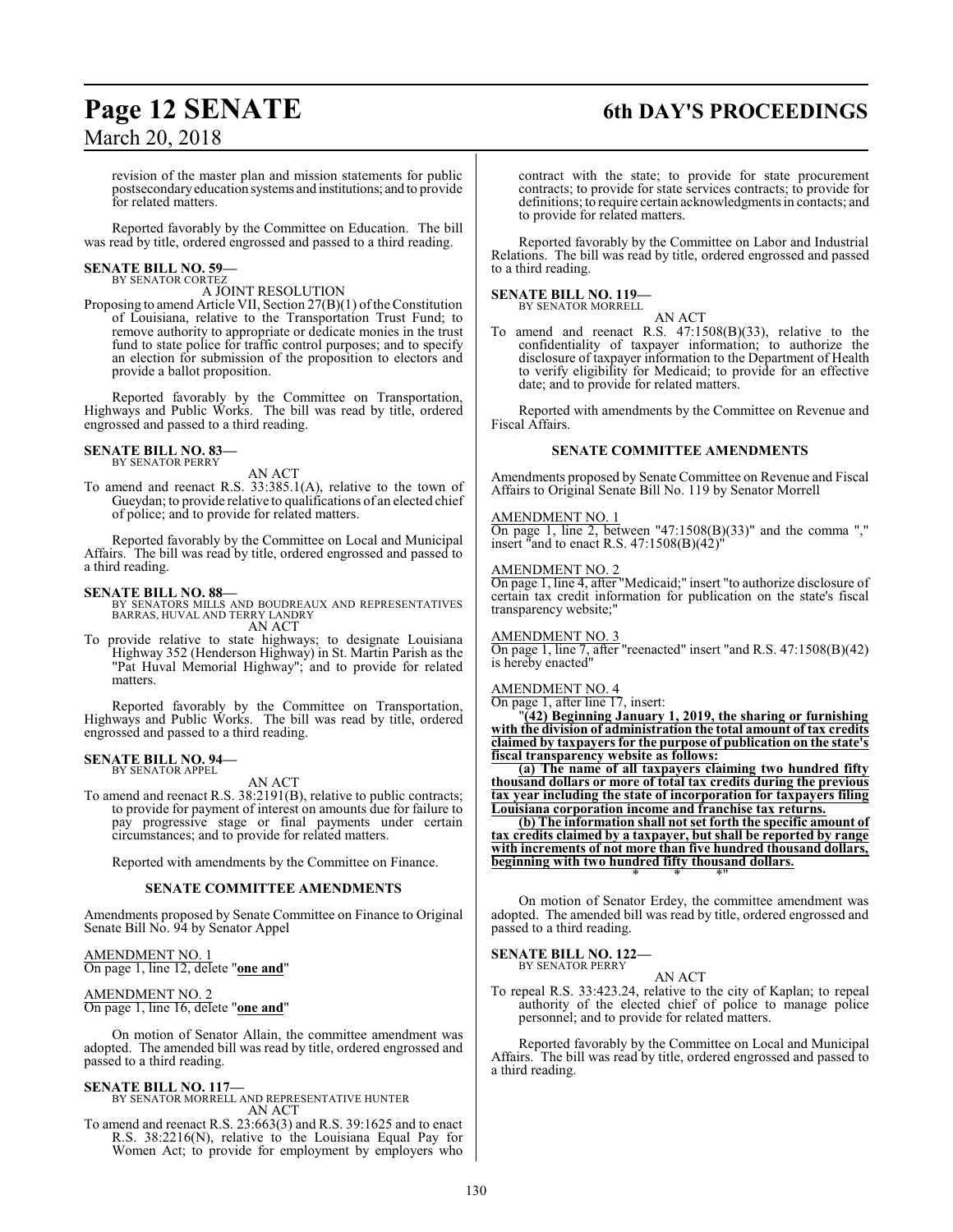## **6th DAY'S PROCEEDINGS Page 13 SENATE**

### **SENATE BILL NO. 148—**

BY SENATOR MORRELL A JOINT RESOLUTION

Proposing to amend Article VII, Section 21(F) of the Constitution of Louisiana, relative to the industrial property tax exemption; to require local government approval of contracts pursuant to the industrial property tax exemption program; to reduce the renewal period for the exemptions granted pursuant to the program; to provide for the determination of best interest of the state; and to specify an election for submission of the proposition to electors and provide a ballot proposition.

Reported with amendments by the Committee on Revenue and Fiscal Affairs.

### **SENATE COMMITTEE AMENDMENTS**

Amendments proposed by Senate Committee on Revenue and Fiscal Affairs to Original Senate Bill No. 148 by Senator Morrell

### AMENDMENT NO. 1

On page 2, line 5, after "**school board,**" insert "**assessor,**"

AMENDMENT NO. 2

On page 2, line 7, after "**school board,**" insert "**assessor,**"

AMENDMENT NO. 3

On page 2, line 9, at the end of the line, insert: "**The endorsement of the sheriff, school board, assessor, municipality, and parish governing authority shall be as provided by law.**"

On motion of Senator Erdey, the committee amendment was adopted. The amended bill was read by title, ordered engrossed and passed to a third reading.

### **SENATE BILL NO. 149—**

BY SENATORS MORRELL, BARROW, BISHOP AND CARTER AND REPRESENTATIVE HUNTER AN ACT

To amend and reenact R.S. 23:332(H)(3) and to enact R.S.  $23:332(A)(4)$ , relative to employment wages; to prohibit discrimination against an employee who discloses his wages; to prohibit discrimination against an employee who inquires about the wages of another employee; to prohibit certain nondisclosure agreements; to provide for exceptions; and to provide for related matters.

Reported with amendments by the Committee on Labor and Industrial Relations.

### **SENATE COMMITTEE AMENDMENTS**

Amendments proposed by Senate Committee on Labor and Industrial Relations to Original Senate Bill No. 149 by Senator Morrell

AMENDMENT NO. 1

On page 1, line 16, after "**wages**" insert "**or the wages of another employee**"

AMENDMENT NO. 2 On page 1, line 17, after "**(ii)**" delete "**Require**" and insert "**Intentionally require**"

AMENDMENT NO. 3

On page 2, delete lines 3 through 13, and insert:

"**(iii) Intentionally retaliate, discipline, discharge, or otherwise discriminate against an employee for inquiring about, discussing, or disclosing the wages of the employee or another employee.**

**(b) Nothing in this Paragraph shall be construed to create an obligation for an employee to disclose the employee's wage information.**

**(c) The protections provided in this Paragraph do not apply to instances in which an employee who has access to wage information of other employees as a part of the employee's**

### **essential job functions discloses the wages of another employee to individuals who do not otherwise have access to the information, unless the disclosure is in response to a complaint or charge or in furtherance of an investigation, proceeding, hearing or action pursuant to this Chapter including an investigation conducted by the employer.**"

### AMENDMENT NO. 4

On page 2, line 22, delete "**disclosure of wages**" and insert "**prior salary history**"

On motion of Senator Riser, the committee amendment was adopted. The amended bill was read by title, ordered engrossed and passed to a third reading.

### **SENATE BILL NO. 157—** BY SENATOR LAMBERT

AN ACT To authorize and provide for the transfer of certain state property; to authorize the transfer of certain state property in Ascension Parish; to provide for the property description; to provide for reservation of mineral rights; to provide terms and conditions; to provide an effective date; and to provide for related matters.

Reported favorably by the Committee on Natural Resources. The bill was read by title, ordered engrossed and passed to a third reading.

### **SENATE BILL NO. 158—** BY SENATOR COLOMB

AN ACT

To enact R.S. 23:388.1 and R.S. 51:934, relative to apprenticeship; to provide for apprenticeship agreements for economic development participants; to require certain employers that receive economic development incentives for new construction or existing construction projects to employ certain apprentices; to provide for agreements; to provide for waivers; and to provide for related matters.

Reported with amendments by the Committee on Labor and Industrial Relations.

### **SENATE COMMITTEE AMENDMENTS**

Amendments proposed by Senate Committee on Labor and Industrial Relations to Original Senate Bill No. 158 by Senator Colomb

### AMENDMENT NO. 1

On page 1, line 15, after "**apprenticeable occupation**" insert "**, as defined by the United States Department of Labor,**"

AMENDMENT NO. 2 On page 2, line 23, after "**occupation**" insert "**, as defined by the**

**United States Department of Labor,** 

On motion of Senator Riser, the committee amendment was adopted. The amended bill was read by title, ordered engrossed and passed to a third reading.

**SENATE BILL NO. 162—**<br>BY SENATORS CARTER, BARROW AND BISHOP AND<br>REPRESENTATIVE HUNTER AN ACT

To enact Chapter 6-B of Title 23 of the Louisiana Revised Statutes of 1950, to be comprised of R.S. 23:671 through 678, and R.S. 23:1516, relative to minimum wage; to establish a state minimum wage; to provide for an increase of the minimum wage; to provide for enforcement; to provide for civil remedies; to provide for damages; to provide for venue; to provide for the limitation of actions; to provide for notifications; to provide for the creation of an account within a fund; to provide for exceptions; and to provide for related matters.

# March 20, 2018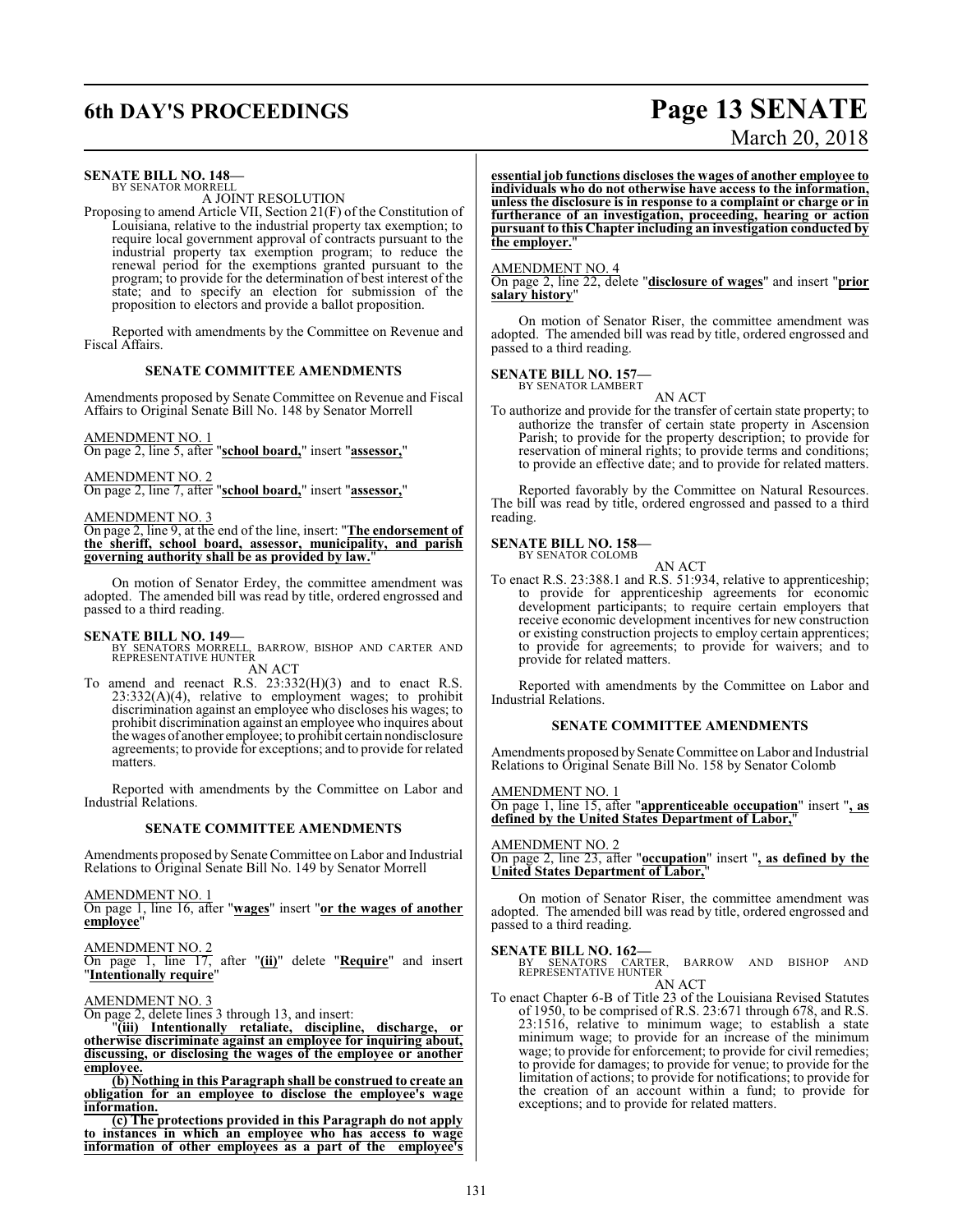### **Page 14 SENATE 6th DAY'S PROCEEDINGS**

Reported favorably by the Committee on Labor and Industrial Relations. The bill was read by title, ordered engrossed and passed to a third reading.

#### **SENATE BILL NO. 164—** BY SENATOR MORRELL

### A JOINT RESOLUTION

Proposing to amend Article VII, Section 18(A) and (F) of the Constitution of Louisiana, to provide relative to ad valorem taxation; to provide for the reappraisal of property subject to ad valorem taxation; to require the phase-in of the amount of an increase in assessed value of certain property following reappraisal under certain circumstances; to provide for certain limitations; and to specify an election for submission of the proposition to electors and provide a ballot proposition.

Reported favorably by the Committee on Revenue and Fiscal Affairs. The bill was read by title, ordered engrossed and passed to a third reading.

#### **SENATE BILL NO. 172—** BY SENATOR PERRY

AN ACT

To enact R.S. 47:338.24.5, relative to municipal sales and use taxes; to authorize the governing authority for the city of Scott to levy and collect an additional sales and use tax; to require voter approval; to provide for the use of the tax revenue; and to provide for related matters.

Reported favorably by the Committee on Local and Municipal Affairs. The bill was read by title, ordered engrossed and passed to a third reading.

#### **SENATE BILL NO. 210—** BY SENATOR GATTI

AN ACT

To authorize and provide for the transfer of certain state property; to authorize the transfer of certain state property in Webster Parish; to provide for the property description; to provide for reservation of mineral rights; to provide terms and conditions; to provide an effective date; and to provide for related matters.

Reported with amendments by the Committee on Natural Resources.

### **SENATE COMMITTEE AMENDMENTS**

Amendments proposed by Senate Committee on Natural Resources to Original Senate Bill No. 210 by Senator Gatti

### AMENDMENT NO. 1

On page 2, line 7, after "**thereof.**" delete the remainder of the line, and delete lines 8 through 10

### AMENDMENT NO. 2

On page 2, line 11, after "**above**" change "**parcels**" to "**parcel**"

On motion of Senator Chabert, the committee amendment was adopted. The amended bill was read by title, ordered engrossed and passed to a third reading.

## **SENATE BILL NO. 212—** BY SENATOR GATTI

AN ACT

To amend and reenact R.S. 48:262(A), relative to the Department of Transportation and Development; to authorize the department to purchase, rent, or lease maintenance equipment; and to provide for related matters.

Reported with amendments by the Committee on Transportation, Highways and Public Works.

### **SENATE COMMITTEE AMENDMENTS**

Amendments proposed by Senate Committee on Transportation, Highways and Public Works to Original Senate Bill No. 212 by Senator Gatti

### AMENDMENT NO. 1

On page 1, line 3, change "purchase, rent," to "rent"

### AMENDMENT NO. 2

On page 1, line 7, at the end of line 7 delete "**purchase,**"

AMENDMENT NO. 3

On page 1, line 8, at the beginning of line 8 change "**rent,**" to "**rent**"

### AMENDMENT NO. 4

On page 1, line 11, after "department may" change "**purchase, rent,**" to "**rent**"

### AMENDMENT NO. 5

On page 1, line 15, after "jurisdiction." delete the remainder of line 15 and delete lines 16 and 17 and on page 2, delete line 1, and insert the following: "**The department is not required to accept equipment offered at the lowest price when such a practice would result in the use of so many different types or brands that economic operation of the equipment would be impracticable.**"

On motion of Senator Cortez, the committee amendment was adopted. The amended bill was read by title, ordered engrossed and passed to a third reading.

### **SENATE BILL NO. 219—**

BY SENATORS CARTER AND BISHOP AN ACT

To amend and reenact R.S. 23:332(A), (B), (C)(1) and (2), (D), (E), (H)(1), (3) and (4), R.S. 37:1025(B), 1107(C), 1360.23(H), 1437(D), 2719, 3425(C), 3447(C), and R.S. 40:1133.1(C), and to enact R.S.  $23:302(9)$  and  $(10)$ ,  $332(1)$  and  $(J)$ , relative to employment discrimination; to provide definitions; to provide regarding intentional discrimination in employment; to provide exceptions based upon the First Amendment of the United States Constitution; to provide exceptions for certain entities; to provide regarding applicants to certain programs; to provide regarding requirements for certain programs; to provide regarding licensure for certain professions; and to provide for related matters.

Reported favorably by the Committee on Labor and Industrial Relations. The bill was read by title, ordered engrossed and passed to a third reading.

### **SENATE BILL NO. 221—** BY SENATORS CARTER AND BISHOP

AN ACT

To amend and reenact R.S. 23:1(A), the introductory paragraph of (B) and (C) and R.S. 36:301, relative to the Louisiana Workforce Commission; to provide for the name change to the Louisiana Department of Labor; to change the title of the executive director of the Louisiana Workforce Commission to the secretary of the Louisiana Department of Labor; and to provide for related matters.

Reported favorably by the Committee on Labor and Industrial Relations. The bill was read by title, ordered engrossed and passed to a third reading.

### **SENATE BILL NO. 229—** BY SENATOR MORRELL

AN ACT To amend and reenact R.S. 34:1(A)(3) and (2), relative to the Board of Commissioners of the Port of New Orleans; to remove exception for individuals employed in the maritime industry from the Code of Governmental Ethics for public servants; to require Senate confirmation of board members appointed by the governor; and to provide for related matters.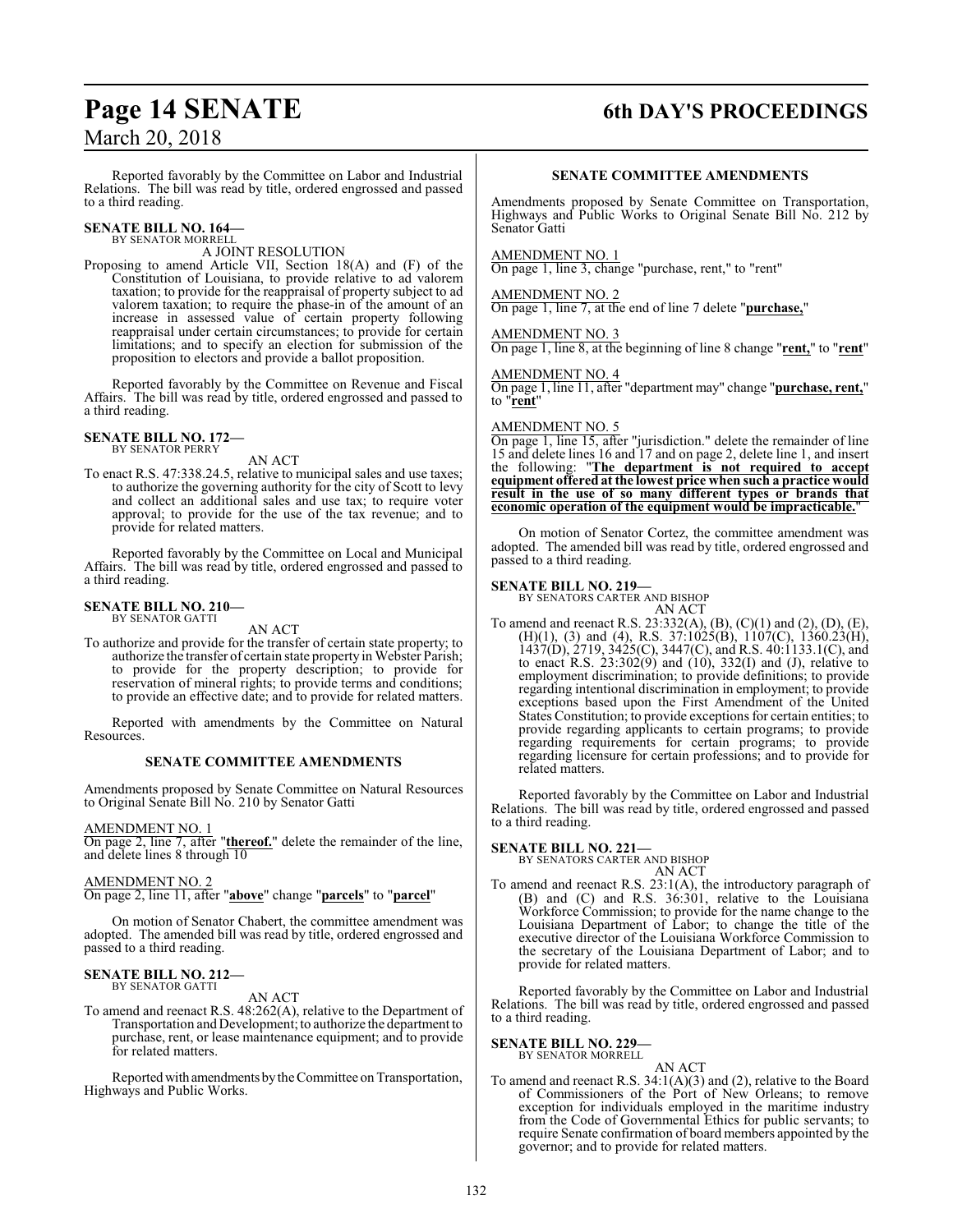### **6th DAY'S PROCEEDINGS Page 15 SENATE** March 20, 2018

Reported with amendments by the Committee on Transportation, Highways and Public Works.

### **SENATE COMMITTEE AMENDMENTS**

Amendments proposed by Senate Committee on Transportation, Highways and Public Works to Original Senate Bill No. 229 by Senator Morrell

### AMENDMENT NO. 1 On page 1, line 2, change "(2)" to "2"

### AMENDMENT NO. 2

On page 1, line 8, change "(2)" to "2"

On motion of Senator Cortez, the committee amendment was adopted. The amended bill was read by title, ordered engrossed and passed to a third reading.

#### **SENATE BILL NO. 232—** BY SENATOR MORRELL

AN ACT

To enact R.S. 34:31, relative to the Board of Commissioners of the Port of New Orleans; to provide relative to contracts for projects; to provide relative to the interest of board members in board contracts; and to provide for related matters.

Reported favorably by the Committee on Transportation, Highways and Public Works. The bill was read by title, ordered engrossed and passed to a third reading.

#### **SENATE BILL NO. 234—** BY SENATOR COLOMB

AN ACT

To enact R.S. 23:388.1 and R.S. 39:103(A)(1)(g) and 121(8), relative to apprenticeship; to require contractors for state construction projects to employ certain apprentices; to provide for agreements; to provide for contracts; to provide for waivers; and to provide for related matters.

Reported with amendments by the Committee on Labor and Industrial Relations.

### **SENATE COMMITTEE AMENDMENTS**

Amendments proposed by Senate Committee on Labor and Industrial Relations to Original Senate Bill No. 234 by Senator Colomb

AMENDMENT NO. 1

On page 1, line 13, after "**apprenticeable occupation,**" insert "**as defined by the United States Department of Labor and**"

### AMENDMENT NO. 2

On page 2, line 29, after "**apprenticeable occupation**" insert "**, as defined by the United States Department of Labor,**"

On motion of Senator Riser, the committee amendment was adopted. The amended bill was read by title, ordered engrossed and passed to a third reading.

### **SENATE BILL NO. 237—** BY SENATOR MORRELL

AN ACT

To enact R.S. 47:1679, relative to requirements for paid tax preparers; requiring paid tax return preparers to sign tax returns and claims for refund and to provide identifying information; to provide for penalties; to provide for a maximum annual penalty; to provide for an effective date; and to provide for related matters.

Reported with amendments by the Committee on Revenue and Fiscal Affairs.

### **SENATE COMMITTEE AMENDMENTS**

Amendments proposed by Senate Committee on Revenue and Fiscal Affairs to Original Senate Bill No. 237 by Senator Morrell

### AMENDMENT NO. 1

On page 1, line 2, before "preparers" delete "tax"

### AMENDMENT NO. 2

On page 1, line 2, at the end of the line, delete "tax"

### AMENDMENT NO. 3

On page 1, line 3, at the beginning of the line, delete "return preparers to sign tax returns and claims for refund" and insert preparers to sign returns, reports, claims for refund, and other claims"

### AMENDMENT NO. 4

On page 1, delete lines 8 through 17, and on page 2, delete lines 1 through 10, and insert:

"**§1679. Paid preparers; required information on returns, reports, claims for refund, and other claims**

**A.(1) Any return, report, claim for refund, or other claim prepared by a paid preparer shall be signed by the preparer and shall bear the preparer's preparer tax identification number, federal employer identification number, or Louisiana Department of Revenue account number.**

**(2)(a) Any person who is a paid preparer with respect to any return, report, claim for refund, or other claim who fails to sign the return, report, claim for refund, or other claim or provide one of the identification numbers required by this Section shall pay a penalty of fifty dollars for each failure to sign and for each failure to provide one of the required identification numbers unless it can be shown that the failure was due to reasonable cause.**

**(b) The penalty that may be imposed on a paid preparer pursuant to this Section for returns, reports, claims for refund, and other claims filed during any calendar year shall not exceed twenty-five thousand dollars.**

**(c) The penalty provided for by this Section shall be an obligation to be assessed, collected, and enforced against the paid preparer in the same manner as if it were a tax due.**

**B. This Section shall apply to any return, report, claim for refund, or other claim prepared by a paid preparer as follows:**

**(1) For income taxes, all taxable periods ending on or after June 30, 2018, and filed on or after January 1, 2019.**

**(2) For corporation franchise tax, all taxable periods ending on or after June 30, 2018, and filed on or after January 1, 2019.**

**(3) For taxes other than income and corporation franchise taxes, all taxable periods beginning on or after July 1, 2018.**

**(4) For any return, report, claim, or other filing not included in Paragraphs (1) through (3) of this Subsection, all filed on or after January 1, 2019.**

**C. "Paid preparer" means any person who prepares for compensation, or who employs one or more persons to prepare for compensation any return, report, claim for refund, or other claim that is filed with the secretary of the Department of Revenue. The preparation of a substantial portion of a return, report, claim for refund, or other claim shall be considered the preparation of the return, report, claim for refund, or other claim for purposes of this Section.**"

On motion of Senator Erdey, the committee amendment was adopted. The amended bill was read by title, ordered engrossed and passed to a third reading.

### **SENATE BILL NO. 238—**

BY SENATOR MORRELL

### AN ACT

To enact R.S. 47:1574.2, relative to tax administration; to authorize the secretary of revenue to bring suit to enjoin tax preparers who engage in certain conduct; to provide a list of the conduct that may be enjoined; to authorize the enjoining oftax preparers who repeatedly engage in prohibited conduct from preparing tax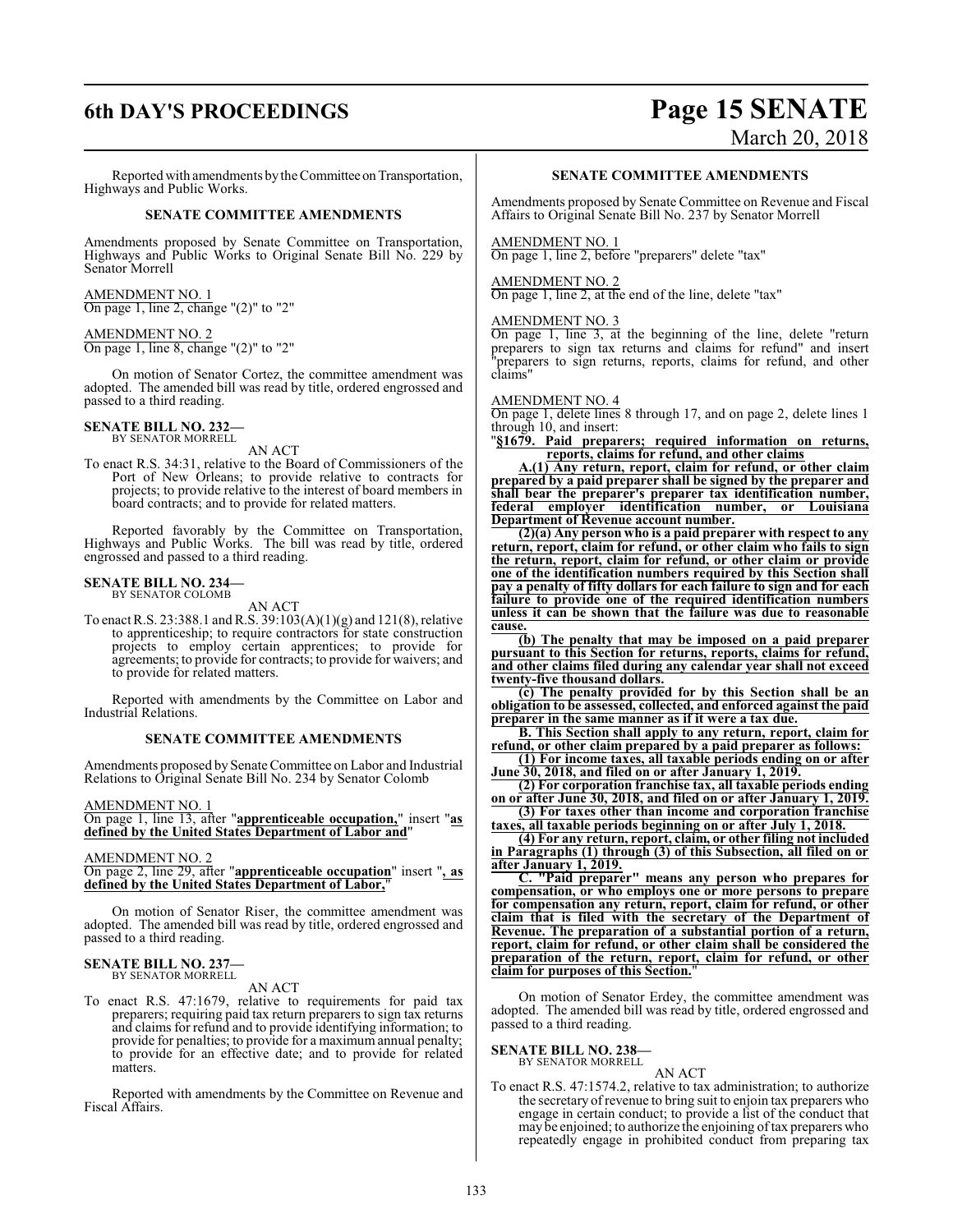## **Page 16 SENATE 6th DAY'S PROCEEDINGS** March 20, 2018

| returns for this state; to provide for definitions; and to provide<br>for related matters.                                                                                                                                                                                           | <b>AMENDMENT NO. 18</b><br>On page 2, line 28, before "preparer" delete "tax"                                                                                                                                                                                             |
|--------------------------------------------------------------------------------------------------------------------------------------------------------------------------------------------------------------------------------------------------------------------------------------|---------------------------------------------------------------------------------------------------------------------------------------------------------------------------------------------------------------------------------------------------------------------------|
| Reported with amendments by the Committee on Revenue and<br>Fiscal Affairs.                                                                                                                                                                                                          | <b>AMENDMENT NO. 19</b><br>On page 2, line 29, after "described in" insert "Paragraphs (1), (3),                                                                                                                                                                          |
| <b>SENATE COMMITTEE AMENDMENTS</b>                                                                                                                                                                                                                                                   | $(4), (5), (6), (7),$ or $(8)$ of"                                                                                                                                                                                                                                        |
| Amendments proposed by Senate Committee on Revenue and Fiscal<br>Affairs to Original Senate Bill No. 238 by Senator Morrell                                                                                                                                                          | <b>AMENDMENT NO. 20</b><br>On page 3, line 3, before "preparer" delete "tax"                                                                                                                                                                                              |
| AMENDMENT NO. 1<br>On page 1, line 3, before "preparers" delete "tax"                                                                                                                                                                                                                | <b>AMENDMENT NO. 21</b><br>On page 3, line 5, delete $"(2)"$ and insert $"(3)"$                                                                                                                                                                                           |
| AMENDMENT NO. 2<br>On page 1, line 4, before "preparers" delete "tax"                                                                                                                                                                                                                | <b>AMENDMENT NO. 22</b><br>On page 3, delete lines 12 through 22, and insert:<br><sup>'</sup> "D. The term "preparer" means any person who prepares or who employs one or more persons to prepare any return,                                                             |
| AMENDMENT NO. 3<br>On page 1, line 5, at the beginning of the line, delete "repeatedly"                                                                                                                                                                                              | report, claim for refund, or other claim that is filed with the<br>secretary of the Department of Revenue. The preparation of a                                                                                                                                           |
| <u>AMENDMENT NO. 4</u><br>On page 1, line 5, after "preparing" delete "tax"                                                                                                                                                                                                          | substantial portion of a return, report, claim for refund, or other<br>claim shall be considered the preparation of the return, report,<br>claim for refund, or other claim for purposes of this Section.<br>Section 2. This Act shall become effective on July 1, 2018." |
| <u>AMENDMENT NO. 5</u><br>On page 1, line 9, before "preparers" delete "tax"                                                                                                                                                                                                         | On motion of Senator Erdey, the committee amendment was<br>adopted. The amended bill was read by title, ordered engrossed and                                                                                                                                             |
| <b>AMENDMENT NO. 6</b><br>On page 1, line 11, before "preparer" delete "tax"                                                                                                                                                                                                         | passed to a third reading.<br><b>SENATE BILL NO. 249-</b>                                                                                                                                                                                                                 |
| <u>AMENDMENT NO. 7</u><br>On page 1, line 12, before "preparer" delete "tax"                                                                                                                                                                                                         | BY SENATOR ALLAIN<br>AN ACT<br>To authorize and provide for the transfer of certain state property; to                                                                                                                                                                    |
| <u>AMENDMENT NO. 8</u><br>On page 1, line 14, before "preparer" delete "tax"                                                                                                                                                                                                         | authorize the transfer of certain state property in St. Mary<br>Parish; to provide for the property description; to provide for<br>reservation of mineral rights; to provide terms and conditions;                                                                        |
| <u>AMENDMENT NO. 9</u><br>On page 1, line 16, before "preparer" delete "tax"                                                                                                                                                                                                         | to provide an effective date; and to provide for related matters.<br>Reported favorably by the Committee on Natural Resources.                                                                                                                                            |
| AMENDMENT NO. 10<br>On page 2, line 1, delete "return or claim for refund" and insert<br>"return, report, claim for refund, or other claim"                                                                                                                                          | The bill was read by title, ordered engrossed and passed to a third<br>reading.                                                                                                                                                                                           |
| AMENDMENT NO. 11                                                                                                                                                                                                                                                                     | <b>SENATE BILL NO. 250—</b><br>BY SENATOR MIZELL                                                                                                                                                                                                                          |
| On page 2, line 5, delete "return or claim for refund" and insert<br>"return, report, claim for refund, or other claim"                                                                                                                                                              | AN ACT<br>To amend and reenact R.S. 17:100.7, relative to public elementary<br>and secondary schools; to require the state Department of                                                                                                                                  |
| <b>AMENDMENT NO. 12</b><br>On page 2, line 9, delete "return or claim for refund" and insert<br>"return, report, claim for refund, or other claim"                                                                                                                                   | Education to produce a handout containing information<br>regarding the public health risks associated with pornography;<br>to require distribution of this information to the parents of<br>public school students; to provide for legislative intent; and to             |
| AMENDMENT NO. 13<br>On page 2, line 10, delete "return or claim for refund" and insert<br>"return, report, claim for refund, or other claim"                                                                                                                                         | provide for related matters.<br>Reported with amendments by the Committee on Education.                                                                                                                                                                                   |
| <b>AMENDMENT NO. 14</b>                                                                                                                                                                                                                                                              | <b>SENATE COMMITTEE AMENDMENTS</b>                                                                                                                                                                                                                                        |
| On page 2, line 20, before "preparer's" delete "tax"                                                                                                                                                                                                                                 | Amendments proposed by Senate Committee on Education to<br>Original Senate Bill No. 250 by Senator Mizell                                                                                                                                                                 |
| AMENDMENT NO. 15<br>On page 2, line 21, before " <mark>preparer's</mark> " delete " <u>tax</u> "                                                                                                                                                                                     | AMENDMENT NO. 1                                                                                                                                                                                                                                                           |
| <u>AMENDMENT NO. 16</u><br>On page 2, line 24, after "credit" insert "or rebate"                                                                                                                                                                                                     | On page 1, line 13, after "with" delete the remainder of the line and<br>insert "policies adopted by the State Board of Elementary and<br><b>Secondary Education,"</b>                                                                                                    |
| AMENDMENT NO. 17<br>On page 2, line $28$ , after "C.(1)" insert: "If the court finds that a                                                                                                                                                                                          | <b>AMENDMENT NO. 2</b><br>On page 2, line 10, change "Subsection A" to "Subsection $(A)(1)$ "                                                                                                                                                                             |
| preparer has engaged in any conduct described in Paragraphs<br>$(2), (9), (10), (11), (12),$ or $(13)$ of Subsection B of this Section and<br>that an injunction prohibiting the conduct would not be sufficient<br>prevent the person's interference<br>with<br>the<br>to<br>proper | <b>AMENDMENT NO. 3</b><br>On page 2, delete lines 20 through 29, and on page 3, delete lines 1                                                                                                                                                                            |
| administration of the tay laws of Louisiana, the court may enjoin                                                                                                                                                                                                                    | through 5 and insert the following:                                                                                                                                                                                                                                       |

"**B. (1) The state Department of Education shall compile a handout to be distributed to each public school governing authority for dissemination to the parent of each student enrolled in a school under its jurisdiction regarding the public health risks and harms associated with pornography.**

**administration of the tax laws of Louisiana, the court may enjoin the person from acting as a preparer in the state of Louisiana.**

**(2)**"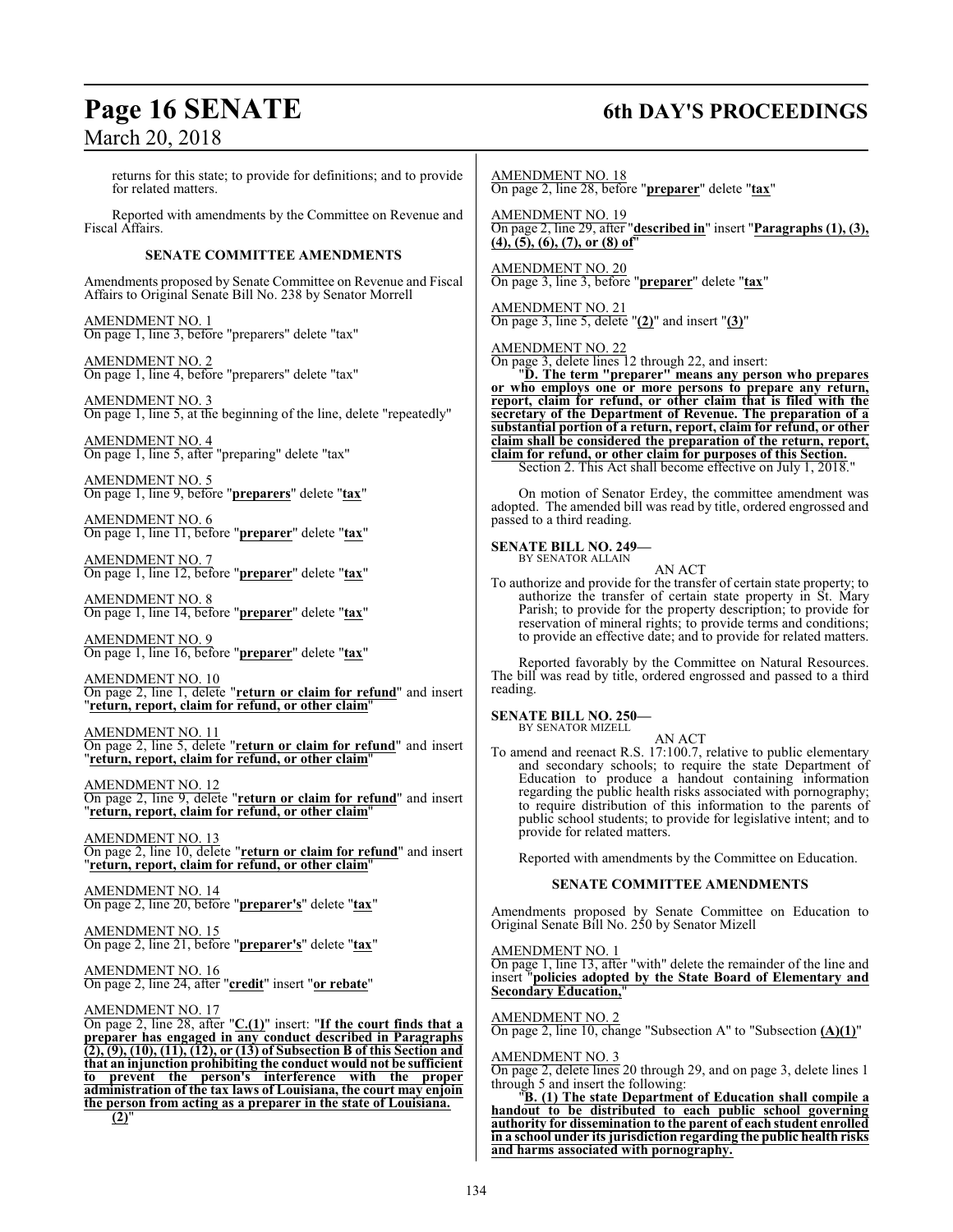### **6th DAY'S PROCEEDINGS Page 17 SENATE**

# March 20, 2018

**(2) The handout shall include the following information: (a) The dangers of sexually charged cyberbullying.**

**(b) The addictive and destructive nature of pornographic and illicit materials.**

**(c) The dangers of internet interaction with strangers.**

**(d) Resources available to parents who are seeking information regarding child safeguards and free internet filters for home computers. A list of free internet filters that filter out pornography, including but not limited to filters found at www.netsmartz.org shall also be provided.**"

On motion of Senator Morrish, the committee amendment was adopted. The amended bill was read by title, ordered engrossed and passed to a third reading.

**SENATE BILL NO. 252—**<br>BY SENATORS CARTER, BARROW AND BISHOP AND<br>REPRESENTATIVE HUNTER<br>A JOINT RESOLUTION

Proposing to add Article XII, Section 17 of the Constitution of Louisiana, relative to the establishment of a state minimum wage; to provide relative to employers with fifty full-time employees or more; to provide for a minimum hourly wage; to provide relative to employees eighteen years of age and older; to provide that the legislature shall provide for certain definitions and exemptions; to provide relative to certain student employees; to provide relative to certain tip credits available to employers; and to specify an election for submission of the proposition to electors and provide a ballot proposition.

Reported with amendments by the Committee on Labor and Industrial Relations.

### **SENATE COMMITTEE AMENDMENTS**

Amendments proposed by Senate Committee on Labor and Industrial Relations to Original Senate Bill No. 252 by Senator Carter

AMENDMENT NO. 1

On page 1, delete lines line 15 through 17, and insert the following: "**Section 17. Every employer with fifty or more full-time employees shall pay each employee eighteen years or older wages**

**which are equal to the state's minimum wage. Beginning August 1, 2019, the state minimum wage shall be**

**not less than eight dollars per hour or the federal minimum wage whichever is higher.**

**Beginning August 1, 2020, the state minimum wage shall be not less than eight dollars and fifty cents per hour, thereafter annually adjusted for inflation, or the federal minimum wage, whichever is higher.**

**The legislature shall provide for definitions and for certain**"

AMENDMENT NO. 2 On page 2, delete lines 1 and 2

### AMENDMENT NO. 3

On page 2, delete lines 14 through 18 and insert the following: "Do you support an amendment to establish a state minimum wage which would require every employer with fifty or more employees to pay each employee eighteen years or older a minimum hourly wage of eight dollars beginning August 1, 2019, and eight dollars and fifty cents beginning August 1, 2020, adjusted annually for inflation, or the federal minimum wage, whichever is higher?"

On motion of Senator Riser, the committee amendment was adopted. The amended bill was read by title, ordered engrossed and recommitted to the Committee on Finance.

### **SENATE BILL NO. 303—**

BY SENATOR MILKOVICH

AN ACT To amend and reenact R.S.  $17:416.13(D)(2)(a)$ , (c), and (d), and  $(3)(f)(i)$ , to enact R.S. 17:416.13(I) and  $(j)$ , and to repeal R.S.  $17:416.13(D)(3)(d)(iii)$ , relative to student behavior and conduct; to provide relative to bullying; to provide relative to

required reporting of incidences of bullying; to provide relative to record keeping; to provide relative to permitted actions by school employees to prevent bullying; to provide relative to protection of school employees from retaliation; to provide relative to parental notification; to provide relative to parental relief; and to provide for related matters.

Reported with amendments by the Committee on Education.

### **SENATE COMMITTEE AMENDMENTS**

Amendments proposed by Senate Committee on Education to Original Senate Bill No. 303 by Senator Milkovich

### AMENDMENT NO. 1

On page 2, line 15, between "**least**" and "**years**" change "**ten**" to "**four**"

### AMENDMENT NO. 2

On page 4, line 23, between "**be**" and "**false**" insert "**based upon**"

On motion of Senator Morrish, the committee amendment was adopted. The amended bill was read by title, ordered engrossed and passed to a third reading.

### **SENATE BILL NO. 311—**

BY SENATORS PERRY, APPEL, BOUDREAUX, MILKOVICH, MIZELL, MORRISH AND WALSWORTH AN ACT

To enact R.S. 17:176(G), relative to interscholastic athletics; to require that the dugout area of any baseball or softball field used for high school interscholastic athletics be enclosed; and to provide for related matters.

Reported with amendments by the Committee on Education.

### **SENATE COMMITTEE AMENDMENTS**

Amendments proposed by Senate Committee on Education to Original Senate Bill No. 311 by Senator Perry

### AMENDMENT NO. 1

On page 1, line 10, between "**G.**" and "**dugout**" change "**The**" to "**Not later than October 1, 2018, the**"

### AMENDMENT NO. 2

On page 1, after line 14, insert the following:

"Section 2. This Act shall be known and may be cited as the "Angelle Trahan Act".

On motion of Senator Morrish, the committee amendment was adopted. The amended bill was read by title, ordered engrossed and passed to a third reading.

### **SENATE BILL NO. 327—**

BY SENATOR LAMBERT AN ACT

To amend and reenact R.S.  $56:325(B)(4)$  and  $325.1(C)(1)$  and  $(2)(a)$ and (c) and to enact R.S.  $56:325.1(A)(4)$ , relative to possession limits for recreational fishing; to remove a sunset provision for possession limits for largemouth bass and spotted bass taken in saltwater areas of the state; to provide for a possession limit for red drum and spotted sea trout taken in saltwater areas of the state; to provide for violations of certain possession limits; to provide for certain fines; to provide terms, conditions, and requirements; and to provide for related matters.

Reported with amendments by the Committee on Natural Resources.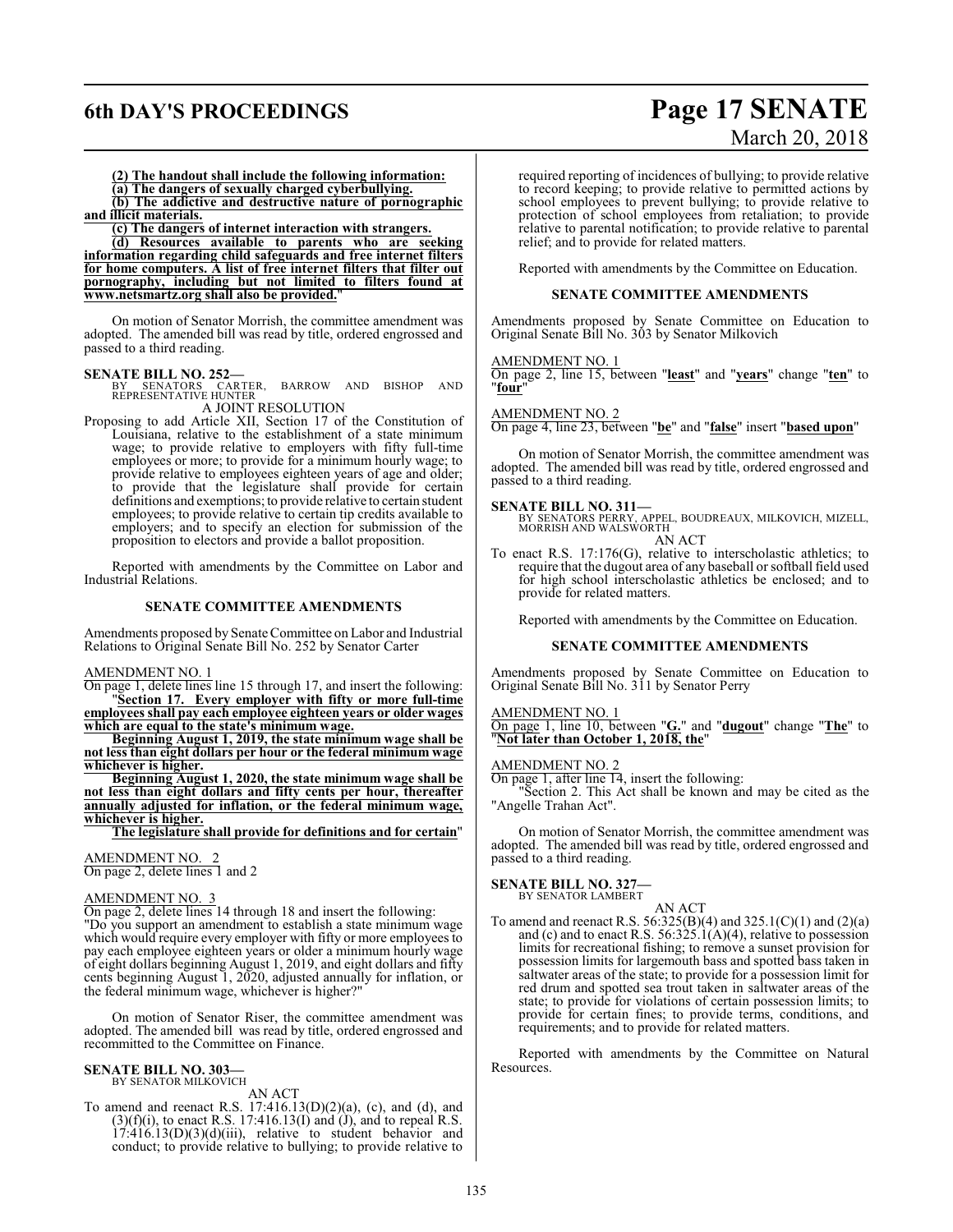## **Page 18 SENATE 6th DAY'S PROCEEDINGS**

### March 20, 2018

### **SENATE COMMITTEE AMENDMENTS**

Amendments proposed by Senate Committee on Natural Resources to Original Senate Bill No. 327 by Senator Lambert

### AMENDMENT NO. 1

On page 3, line 9, after "Paragraph" delete "B(1)" and insert "**(B)(1) of this Section**"

On motion of Senator Chabert, the committee amendment was adopted. The amended bill was read by title, ordered engrossed and passed to a third reading.

#### **SENATE BILL NO. 331—** BY SENATOR COLOMB

AN ACT

To amend and reenact R.S. 47:463.4(B)(1), relative to hang tags for persons with mobility impairments; to provide for a ten-year renewal period; and to provide for related matters.

Reported favorably by the Committee on Transportation, Highways and Public Works. The bill was read by title, ordered engrossed and passed to a third reading.

### **SENATE BILL NO. 336—**

BY SENATORS RISER, CARTER AND WALSWORTH AN ACT

To amend and reenacted R.S. 23:1553(G), to enact R.S.  $49:191(10)$ (c), and to repeal R.S.  $49:191(8)$ (a), relative to the Louisiana Workforce Commission, to provide for the re-creation of the Louisiana Workforce Commission and the statutory entities made a part of the Louisiana Workforce Commission by law; to provide for the effective termination date for all statutory authority for the existence of such statutory entities; to provide for the reauthorization of the incumbent worker training program with the Louisiana Workforce Commission; and to provide for related matters.

Reported favorably by the Committee on Labor and Industrial Relations. The bill was read by title, ordered engrossed and passed to a third reading.

### **SENATE BILL NO. 344—** BY SENATOR GATTI

AN ACT

To authorize and provide for the transfer of certain state property; to authorize the transfer of certain state property in Webster Parish; to provide for the property description; to provide for reservation of mineral rights; to provide terms and conditions; to provide an effective date; and to provide for related matters.

Reported with amendments by the Committee on Natural Resources.

### **SENATE COMMITTEE AMENDMENTS**

Amendments proposed by Senate Committee on Natural Resources to Original Senate Bill No. 344 by Senator Gatti

AMENDMENT NO. 1 On page 1, line 10, after "**property**" insert "**lying below the 148.6' contour line per NGVD 29 elevation datum**"

### AMENDMENT NO. 2

On page 2, after line 12, insert the following:

### "**Section 3. The proceeds of any sale of all or any portion of the above parcel of property shall be paid into the Aquatic Plant Control Fund and dedicated to aquatic weed control and eradication in Lake Bistineau.**

Section 4. This Act shall become effective upon signature by the governor or, if not signed by the governor, upon expiration of the time for bills to become law without signature by the governor, as provided by Article III, Section 18 of the Constitution of Louisiana. If vetoed by the governor and subsequently approved by the legislature, this Act shall become effective on the day following such approval."

On motion of Senator Cortez, the committee amendment was adopted. The amended bill was read by title, ordered engrossed and passed to a third reading.

### **SENATE BILL NO. 349—** BY SENATOR APPEL

AN ACT To enact R.S. 17:3921.3, relative to the statewide educational technology plan; to require the Department of Education to establish a technology strategy task force to review the statewide plan; and to provide for related matters.

Reported with amendments by the Committee on Education.

### **SENATE COMMITTEE AMENDMENTS**

Amendments proposed by Senate Committee on Education to Original Senate Bill No. 349 by Senator Appel

AMENDMENT NO. 1

On page 1, line 3, between "establish" and "to" change "a technology strategy task force" to "the Technology Strategy Task Force"

AMENDMENT NO. 2

On page 1, line 7, change "**Technology strategy task force**" to "**Technology Strategy Task Force**"

AMENDMENT NO. 3

On page 1, line 8, change "**technology strategy task force**" to "**Technology Strategy Task Force**"

AMENDMENT NO. 4 On page 1, line 13, change "**eleven**" to "**fourteen**"

AMEND<u>MENT NO. 5</u>

On page 2, delete line 7, and insert the following:

"**(7) Four members with expertise in technology, one appointed by the Louisiana Publishers Association, one appointed by Greater New Orleans, Inc., one appointed by the Baton Rouge Area Chamber, and one appointed by the Louisiana Association of Business and Industry.**"

AMENDMENT NO. 6 On page 2, line 22, change "**forces**" to "**force**"

AMENDMENT NO. 7 On page 3, line 2, change "**cost effective**"to "**cost-effective**"

AMENDMENT NO. 8 On page 3, line 7, between "**students**" and the period "**.**" insert "**and schools**"

AMENDMENT NO. 9

On page 3, at the end of line 9, insert "**current and future**"

On motion of Senator Morrish, the committee amendment was adopted. The amended bill was read by title, ordered engrossed and passed to a third reading.

#### **SENATE BILL NO. 362—** BY SENATOR WARD

AN ACT To enact Part VIII of Chapter 2 of Title 48 of the Louisiana Revised Statutes of 1950, to be comprised ofR.S. 48:771 through 780.1, relative to the Capital Area Road and Bridge District; to provide for the territorial jurisdiction of the district; to provide for the appointment and termofthe board of commissioners; to provide for meetings of the board of commissioners and the officers thereof; to provide relative to the powers of the district; to authorize the district to levy special taxes, parcel fees, and sales taxes if approved by a majority of the voters in the district; to provide for the authorization of the district to impose a gasoline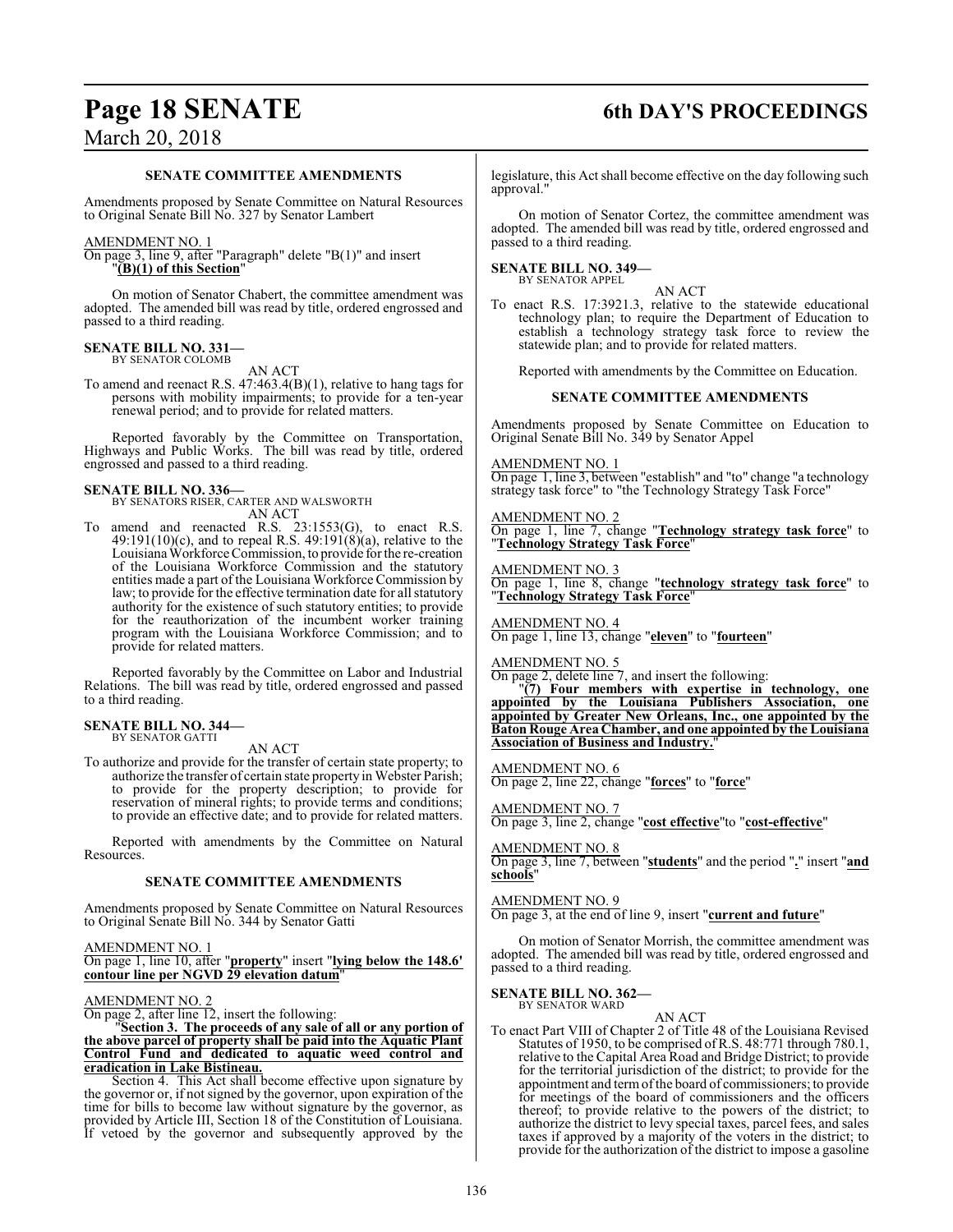### **6th DAY'S PROCEEDINGS Page 19 SENATE**

# March 20, 2018

tax provided the Constitution of Louisiana is amended to so allow; to provide for an effective date; and to provide for related matters.

Reported with amendments by the Committee on Revenue and Fiscal Affairs.

### **SENATE COMMITTEE AMENDMENTS**

Amendments proposed by Senate Committee on Revenue and Fiscal Affairs to Original Senate Bill No. 362 by Senator Ward

AMENDMENT NO. 1 On page 1, line 3, delete "780.1" and insert "780"

AMENDMENT NO. 2 On page 1, line 14, delete "780.1" and insert "780"

### AMENDMENT NO. 3

On page 1, line 8, at the end of the line delete "to provide for the" delete line 9, and on line 10 delete "Louisiana is amended to so allow;"

AMENDMENT NO. 4 On page 3, line 4, change "**eleven**" to "**six**"

### AMENDMENT NO. 5

On page 3, line 7, after "**remaining**" delete the remainder of the line, delete lines 8 through 14, and insert the following: "**five members with one member appointed by the governing authority of each parish which participates in the district and which member shall be a qualified elector domiciled in the parish.**"

### AMENDMENT NO. 6

On page 3, at the beginning of line 15, delete "**(c)**"

AMENDMENT NO. 7 On page 3, line 19, delete "**by the governor**"

AMENDMENT NO. 8

On page 3, line 21, after "**C.**" delete the remainder of the line, delete line 22, and on line 23 delete "**D.**"

AMENDMENT NO. 9

On page 4, line 10, delete "**the governor**" and insert "**the governing authority that appointed the commissioner**"

AMENDMENT NO. 10 On page 6, line 22, after "**term**" delete "**of no more than twenty years,**" and insert "**as determined by the board of commissioners,**"

### AMENDMENT NO. 11 On page 6, line 25, after "**projects,**" insert "**which shall include a new Mississippi River bridge located within the boundaries of the district,**"

AMENDMENT NO. 12 On page 7, line 13, after "**works**" insert "**, which shall include a new Mississippi River bridge located within the boundaries of the district**"

AMENDMENT NO. 13

On page 7, line 28, delete "**, not to exceed twenty years,**"

### AMENDMENT NO. 14

On page 8, line 2, after "**road and bridge projects**" insert "**, which shall include a new Mississippi River bridge located within the boundaries of the district,**"

### AMENDMENT NO. 15

On page 9, line 22, after "**district.**" and before "**However**" insert "**The proceeds of the sales tax shall be expended for road and bridge projects**, **which shall include a new Mississippi River bridge located within the boundaries of the district.**"

### AMENDMENT NO. 16

On page 10, delete lines 22 through 28, and on page 11, delete lines 1 through 13

On motion of Senator Erdey, the committee amendment was adopted. The amended bill was read by title, ordered engrossed and recommitted to the Committee on Finance.

**SENATE BILL NO. 382—** BY SENATORS HEWITT, ERDEY, LONG, PRICE AND GARY SMITH AN ACT

To amend and reenact R.S. 32:295.1(D)(6), (7), (8), and (9), relative to safety belts; to remove certain penalties relative to special tags that exempt persons with a mental or physical disability from using safety belts; and to provide for related matters.

Reported with amendments by the Committee on Transportation, Highways and Public Works.

### **SENATE COMMITTEE AMENDMENTS**

Amendments proposed by Senate Committee on Transportation, Highways and Public Works to Original Senate Bill No. 382 by Senator Hewitt

AMENDMENT NO. 1

On page 1, line 2, after  $"(9)$ ," insert "and  $(E)$ ,"

AMENDMENT NO. 2 On page 1, line 4, after "safety belts;" insert "to provide relative to failure to wear a safety belt;"

AMENDMENT NO. 3 On page 1, line 6, after  $"(9)"$  insert ", and  $(E)"$ 

AMENDMENT NO. 4

On page 2, after line 21, insert the following:

"E. In any action to recover damages arising out of the ownership, common maintenance, or operation of a motor vehicle, failure to wear a safety belt in violation of this Section shall not **may** be considered evidence of comparative negligence. Failure to wear a safety belt in violation of this Section shall not be admitted to mitigate damages.

\* \* \*"

On motion of Senator Cortez, the committee amendment was adopted. The amended bill was read by title, ordered engrossed and passed to a third reading.

**SENATE BILL NO. 385—** BY SENATOR CHABERT

AN ACT

To amend and reenact R.S. 41:14, 51(1), 1001 through 1006, 1008, 1009, 1042, 1044, 1082, 1084, 1132, 1133, 1213, 1701, 1703, 1706(B), 1713(A) and R.S. 50.171(A), relative to the state land office; to correct statutory references that remain from the transfer of the state land office to the division of administration; and to provide for related matters.

Reported with amendments by the Committee on Natural Resources.

### **SENATE COMMITTEE AMENDMENTS**

Amendments proposed by Senate Committee on Natural Resources to Original Senate Bill No. 385 by Senator Chabert

### AMENDMENT NO. 1

On page 1, line 2, after "14," insert "the introductory paragraph of  $R.S. 41:51,$ 

### AMENDMENT NO. 2

On page 1, line 8, after "14," insert "the introductory paragraph of  $R.S. 41:51,$ "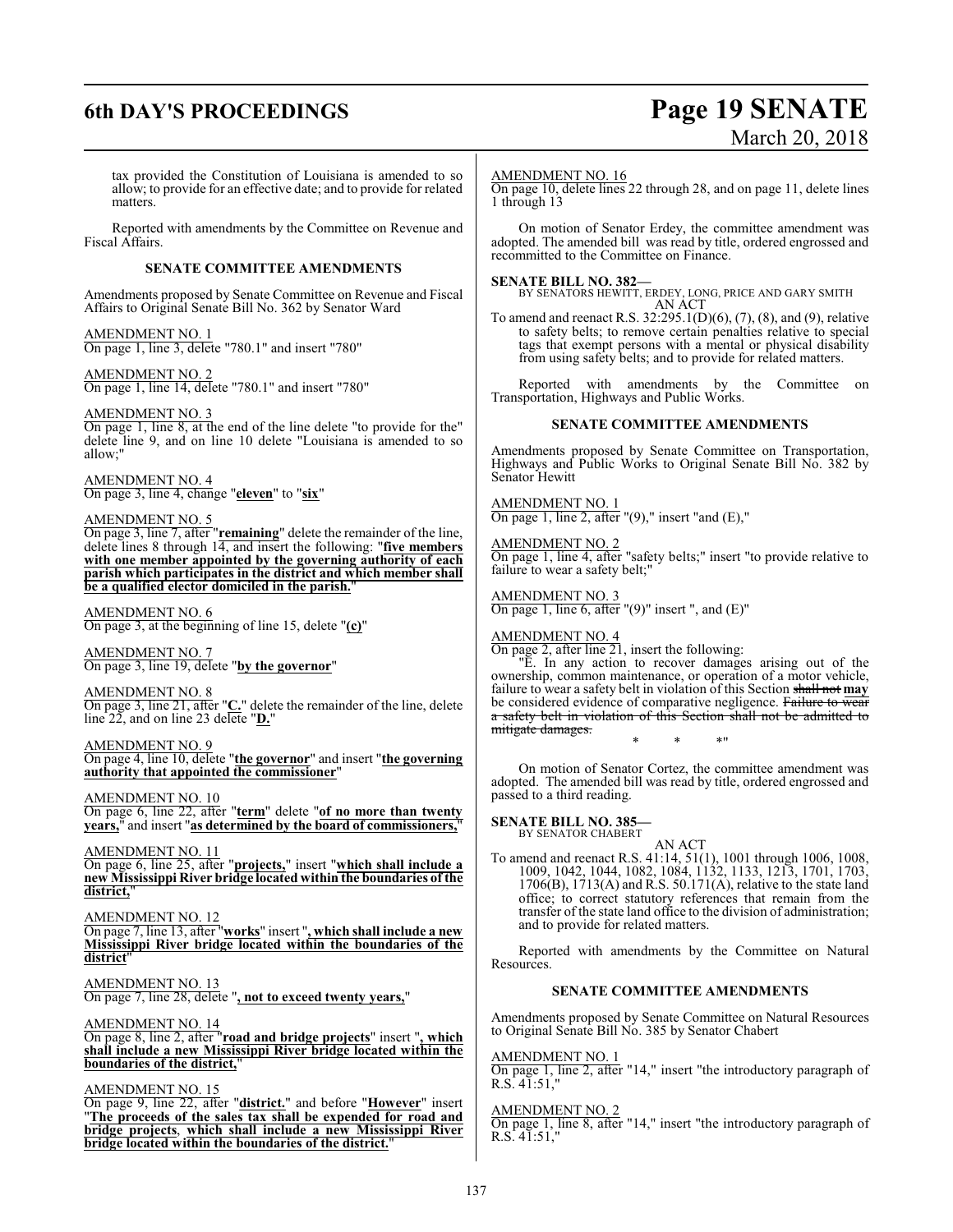## **Page 20 SENATE 6th DAY'S PROCEEDINGS**

AMENDMENT NO. 3 On page 2, line 1, delete "herein" and insert "**in this Section**"

AMENDMENT NO. 4 On page 3, line 13, delete "wherein" and insert "**where**"

AMENDMENT NO. 5 On page 3, line 19, delete "wherein" and insert "**where**"

AMENDMENT NO. 6 On page 4, line 11, delete "wherein he shall give" and insert "**showing**"

AMENDMENT NO. 7 On page 4, line 16, delete "under" and insert "**pursuant to**"

AMENDMENT NO. 8 On page 5, line 2, delete "under" and insert "**pursuant to**"

AMENDMENT NO. 9 On page 5, line 23, delete "herein" and insert "**in this Part**"

AMENDMENT NO. 10 On page 5, line 27, delete "wherein" and insert "**where**"

AMENDMENT NO. 11 On page 6, line 16, delete "herein" and insert "**in this Part**"

AMENDMENT NO. 12 On page 6, line 20, delete "wherein" and insert "**where**"

AMENDMENT NO. 13 On page 8, line 9, delete "therein" and insert "**in the application**" and delete "under" and insert "**pursuant to**"

AMENDMENT NO. 14 On page 9, delete line 7, and insert "B. As provided herein, the State Land Office **The office**, with the aid"

AMENDMENT NO. 15 On page 9, line 23, delete "herein" and insert "**by this Chapter**"

AMENDMENT NO. 16 On page 9, line 25, delete "thereunder"

AMENDMENT NO. 17 On page 10, line 3, delete "thereunder"

AMENDMENT NO. 18 On page 10, between lines 12 and 13, insert the following: " \* \* \*"

On motion of Senator Chabert, the committee amendment was adopted. The amended bill was read by title, ordered engrossed and passed to a third reading.

### **SENATE BILL NO. 401—**

BY SENATOR MIZELL AND REPRESENTATIVE WHITE AN ACT

To enact R.S. 17:1381, relative to the consolidation of school systems; to create a commission to study the feasibility of consolidating the Bogalusa City and Washington Parish school systems; to provide for the membership, meetings, and duties and responsibilities of the commission; to provide for reporting; to provide for a public hearing; to provide for termination of the commission; and to provide for related matters.

Reported favorably by the Committee on Education. The bill was read by title, ordered engrossed and passed to a third reading.

### **SENATE BILL NO. 422—**

BY SENATORS WHITE, BOUDREAUX, MILKOVICH, MIZELL, MORRISH AND WALSWORTH

AN ACT To amend and reenact R.S. 37:2156(C)(3)(d)(i), relative to contractor fees; to distribute certain fees collected by the State Licensing Board for Contractors to certain universities and colleges; to require each accredited public university receive twice as much funds as each community college; and to provide for related matters.

Reported favorably by the Committee on Education. The bill was read by title, ordered engrossed and passed to a third reading.

## **SENATE BILL NO. 426—** BY SENATOR LAFLEUR

AN ACT To enact Subparts A, B, and C of Part II of Chapter 4 of Subtitle II of Title 39 of the Louisiana Revised Statutes of 1950, to be comprised of R.S. 39:501 through 517, 521 through 531, and 541, and to repeal R.S. 17:98, R.S. 39:563 through 578, 611 through 618, and Subpart C, comprised of R.S. 39:661 through 672, Subpart D, comprised ofR.S. 39:681 through 684, Subpart E, comprised of R.S. 39:691 through 697, Subpart F, comprised of R.S. 39:698.1 through 698.13, all as part of Part III of Chapter 4 of Subtitle II of Title 39 of the Louisiana Revised Statutes of 1950, R.S. 39:741 through 742.2, 743 through 748, and Part VII, comprised of R.S. 39:821 through 842, Part IX, comprised of R.S. 39:911 through 914, Part  $\bar{X}$ , comprised of R.S. 39:931 through 934, Part XI, comprised of R.S. 39:971 through 974, all as part of Chapter 4 of Subtitle II of Title 39 of the Louisiana Revised Statutes of 1950, R.S. 39:1011 through 1024, and Chapter 14-B, comprised of R.S. 39:1460.1 and 1460.2, and Chapter 18, comprised of R.S. 39:1801 through 1811, all as part of Subtitle III of Title 39 of the Louisiana Revised Statutes of 1950, relative to the Consolidated Local Government Indebtedness Act; to consolidate and make uniform local government laws relative to the issuance of certain bonds and other evidences of indebtedness; to provide definitions; to provide for the statutory lien; to provide relative to the authorization, sale, execution, and registration of bonds; to provide relative to the rights of bondholders; to provide relative to the validity of bonds; to provide for the applicability of general bond laws; to provide for peremption; to provide for notice of default; to provide for the bonds to be exempt from taxation and to be legal investments; to provide for the negotiability and incontestability ofthe bonds; to provide for the application of proceeds; to provide for bond validation; to provide relative to lost, destroyed, or cancelled bonds; to provide relative to counsel fees; to provide relative to general obligation bonds; to provide relative to limited tax bonds and bonds payable from the general alimony tax; to provide relative to sales tax bonds; to provide relative to revenue bonds; to provide relative to limited revenue bonds; to provide relative to excess revenue bonds and certificates of indebtedness; to provide relative to bond anticipation notes; to provide relative to grant anticipation notes; to provide relative to assessment certificates; to provide relative to refunding bonds; to provide transitional provisions; to provide for an effective date; and to provide for related matters.

Reported with amendments by the Committee on Revenue and Fiscal Affairs.

### **SENATE COMMITTEE AMENDMENTS**

Amendments proposed by Senate Committee on Revenue and Fiscal Affairs to Original Senate Bill No. 426 by Senator LaFleur

### AMENDMENT NO. 1

On page 1, line 2, after "To" and before "enact" insert "amend and reenact R.S.  $39:562(C)$  and (D) and to"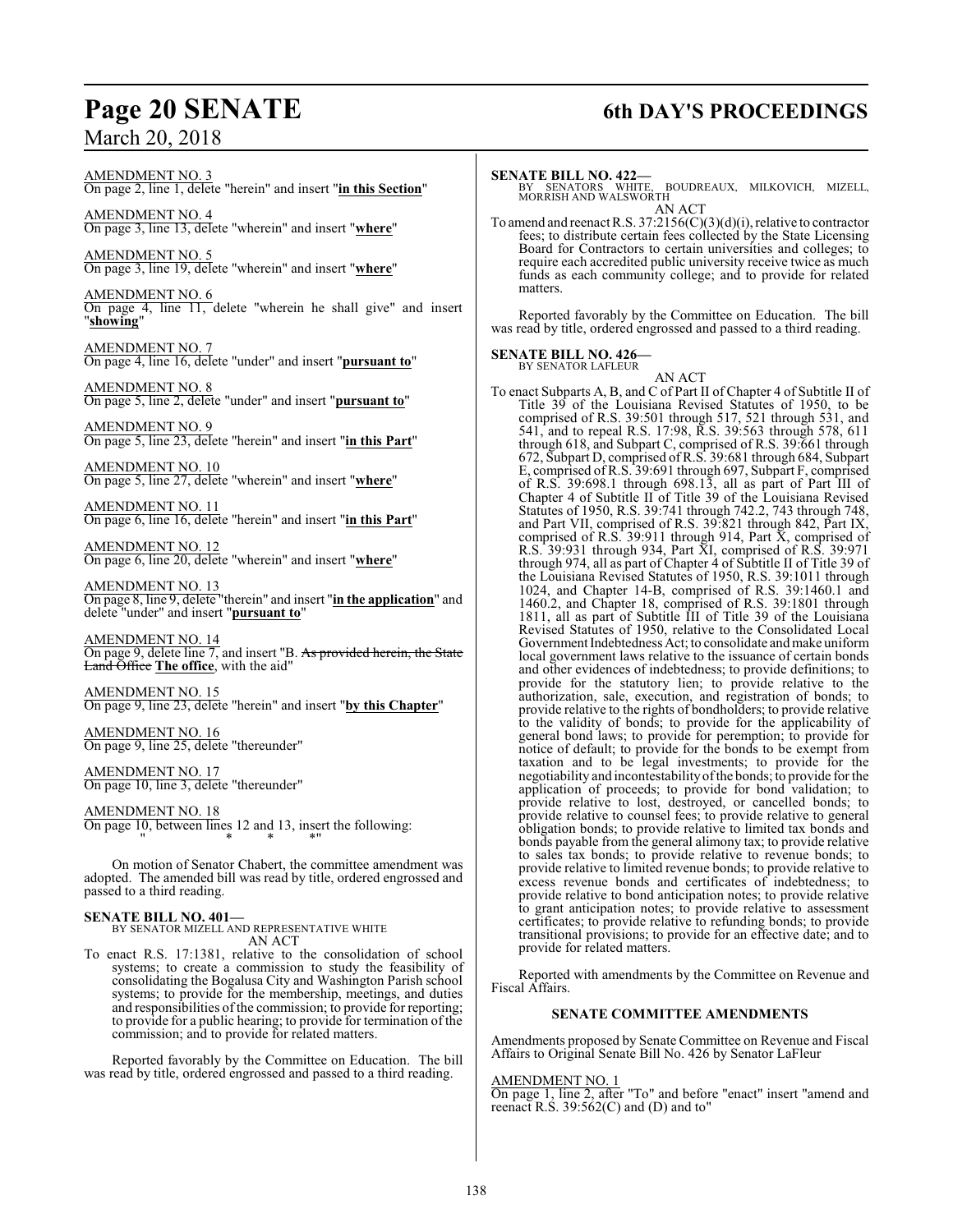## **6th DAY'S PROCEEDINGS**

# Page 21 SENATE<br>March 20, 2018

| AMENDMENT NO. 2<br>On page 1, line 13, after "1024," insert "1410.62,"                                                                                                                     | <b>AMENDMENT NO. 21</b><br>On page 12, line 19, after "needed" and before "for" insert "or<br>required"                                                                                                                                                                                                                 |
|--------------------------------------------------------------------------------------------------------------------------------------------------------------------------------------------|-------------------------------------------------------------------------------------------------------------------------------------------------------------------------------------------------------------------------------------------------------------------------------------------------------------------------|
| <b>AMENDMENT NO. 3</b><br>On page 2, line 18, after "Section 1." and before "Subparts" insert<br>$"R.\dot{S}.\dot{3}9:562(C)$ and (D) are hereby amended and reenacted and "               | <b>AMENDMENT NO. 22</b><br>On page 14, at the beginning of line 5, change "Employment" to<br>"The employment"                                                                                                                                                                                                           |
| <u>AMENDMENT NO. 4</u><br>On page 4, line 6, delete "employed"<br>AMENDMENT NO. 5                                                                                                          | AMENDMENT NO. 23<br>On page 14, line 6, after " <b>bonds</b> " and before " <b>shall</b> " insert " <b>under</b><br>this Part, and the fees and compensation of such counsel,"                                                                                                                                          |
| On page 4, delete lines 24 through 29, and on page 5, delete lines 1<br>and 2                                                                                                              | <b>AMENDMENT NO. 24</b><br>On page 14, line 7, after "compensation" and before "do not" delete<br>"of counsel"                                                                                                                                                                                                          |
| $\frac{\text{AMENDMENT NO. 6}}{\text{On page 5, line 3, change}}$ "(6)" to "(5)"<br><u>AMENDMENT NO. 7</u><br>On page 5, line 9, change " $(7)$ " to " $(6)$ "                             | <b>AMENDMENT NO. 25</b><br>On page 14, line 8, change "and" to "in which case"                                                                                                                                                                                                                                          |
| <b>AMENDMENT NO. 8</b><br>On page 5, line 18, change " $(8)$ " to " $(7)$ "                                                                                                                | <b>AMENDMENT NO. 26</b><br>On page 14, line 9, after "lawful" delete "and approved"                                                                                                                                                                                                                                     |
| <b>AMENDMENT NO. 9</b><br>On page 5, line 19, change " $(9)$ " to " $(8)$ "                                                                                                                | AMENDMENT NO. 27<br>On page 15, line 13, after "entity," and before "shall not" insert "as<br>calculated on the total assessed value of the governmental entity,<br>as shown on the most recent assessment prior to the delivery of                                                                                     |
| <b>AMENDMENT NO. 10</b><br>On page 6, at the end of line 2 delete "or"                                                                                                                     | the bonds, regardless of the date on which the election was held,"<br>AMENDMENT NO. 28                                                                                                                                                                                                                                  |
| AMENDMENT NO. 11<br>On page 6, line 3, after " <mark>rights</mark> " insert " <u>, funds, or accounts</u> "                                                                                | On page 15, line 18, change " <b>purposes</b> ," to " <b>purposes</b> .", delete the remainder of line 18, and delete lines 19 and 20                                                                                                                                                                                   |
| <u>AMENDMENT NO. 12</u><br>On page 6, line 6, after "net revenues" insert ", monies, payments,<br>receipts, agreements, contract rights, funds, or accounts                                | <b>AMENDMENT NO. 29</b><br>On page 16, line 16, change " $(5)$ " to " $(6)$ "                                                                                                                                                                                                                                           |
| AMENDMENT NO. 13<br>On page 6, line 8, change "The" to "Such"                                                                                                                              | <b>AMENDMENT NO. 30</b><br>On page 18, line 5, after "bonds" insert "secured by special ad<br>valorem taxes"                                                                                                                                                                                                            |
| <b>AMENDMENT NO. 14</b><br>On page 6, line 9, delete "or net revenues" and insert "net revenues,<br>monies, payments, receipts, agreements, contract rights, funds, or                     | <b>AMENDMENT NO. 31</b><br>On page 18, line 7, after "special" insert "ad valorem"                                                                                                                                                                                                                                      |
| accounts"<br>AMENDMENT NO. 15<br>On page 6, line 15, delete "or net revenues" and insert "net<br>revenues, monies, payments, receipts, agreements, contract<br>rights, funds, or accounts" | <u>AMENDMENT NO. 32</u><br>On page 18, at the end of line 17, after "received." insert: "A<br>governmental entity shall not anticipate such revenues for a<br>period that exceeds the remaining number of years for which the<br>special ad valorem or limited tax, as the case may be, is<br>authorized to be levied." |
| <b>AMENDMENT NO. 16</b><br>On page 6, line 19, delete "or net revenues" and insert "net<br>revenues, monies, payments, receipts, agreements, contract<br>rights, funds, or accounts"       | <b>AMENDMENT NO. 33</b><br>On page 18, at the end of line 22, insert the following: " $or a$<br>municipality or school board that receives an allocation of a sales<br>tax levied by a parish,"                                                                                                                         |
| <b>AMENDMENT NO. 17</b><br>On page 8, line 28, after "proceedings" insert ", or as may be agreed<br>to by the owners of any series of bonds"                                               | AMENDMENT NO. 34<br>On page 24, line 7, after "bonds" insert "secured by a parcel fee or<br>service charge"                                                                                                                                                                                                             |
| <b>AMENDMENT NO. 18</b><br>On page 8, line 29, after "provision," and before "if more" insert "or<br>agreement of the owners,                                                              | <b>AMENDMENT NO. 35</b><br>On page 24, line 20, change "seventy-five" to "eighty"                                                                                                                                                                                                                                       |
| <b>AMENDMENT NO. 19</b><br>On page 11, delete line 20, and insert "Any"                                                                                                                    | <b>AMENDMENT NO. 36</b><br>On page 24, line 29, change "March" to "June"                                                                                                                                                                                                                                                |
| AMENDMENT NO. 20<br>On page 11, line 22, after "writing" delete the remainder of the line,<br>delete lines 23 through 25, and insert the following:                                        | $\frac{\text{AMENDMENT NO. 37}}{\text{On page 25, line 20, after "resolution" insert ", excluding}$<br>depreciation"                                                                                                                                                                                                    |
| "whenever:"<br>$\overline{(1)}$ Any required deposit to any debt service sinking fund in<br>connection with such bonds has not been made timely.                                           | <b>AMENDMENT NO. 38</b><br>On page 29, line 15, delete "Capitalized" and insert "The"                                                                                                                                                                                                                                   |
| (2) The principal, interest, premium, or any other payment<br>due on such bonds has not been made timely.                                                                                  | <b>AMENDMENT NO. 39</b><br>On page 30, line 4, delete "under" and insert "pursuant to R.S.<br>30:2034 or"                                                                                                                                                                                                               |
|                                                                                                                                                                                            |                                                                                                                                                                                                                                                                                                                         |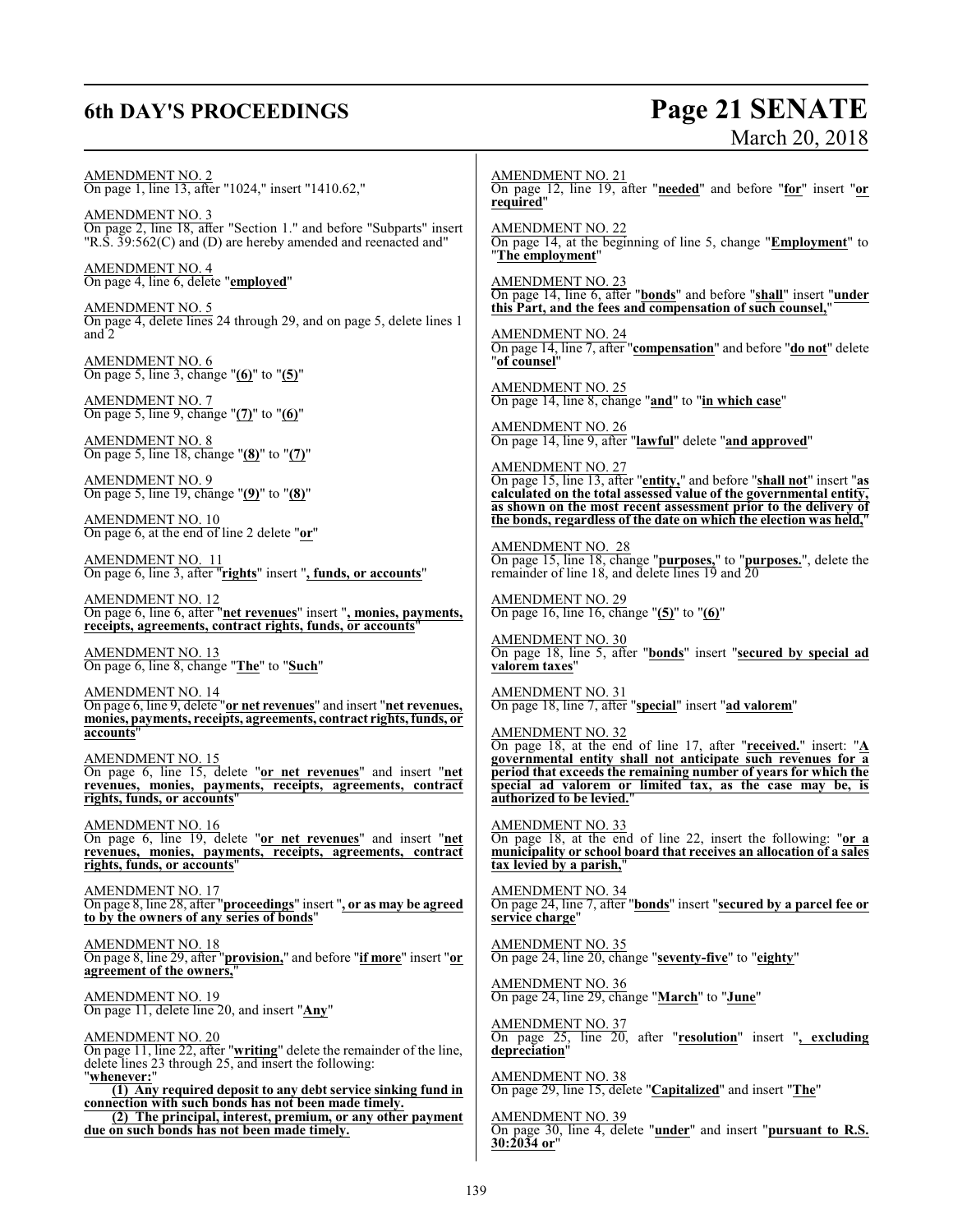### AMENDMENT NO. 40

On page 31, between lines 6 and 7, insert the following: "\* \* \*

### §562. Limit of indebtedness

\* \* \* C. Notwithstanding any contrary provision of this Section or of other law, the **The** governing authority of parishwide school districts and of special school districts, including the city school boards of the cities of Bogalusa and Monroe, which cities shall be treated as special school districts, may incur debt and issue bonds therefor for the purposes set out in R.S. 39:554 which, including the existing bonded debt of the subdivision for such purposes, may exceed ten percentum but shall not exceed twenty-five **thirty-five** percentum of the assessed valuation of the taxable property of such subdivision, including both (1) homestead exempt property, which shall be included on the assessment roll for the purposes of calculating debt limitation, and (2) nonexempt property, as ascertained by the last assessment for the parish or local purposes prior to delivery ofthe bonds representing such debt, regardless ofthe date of the election at which said bonds were approved.

D. Notwithstanding any contrary provision of this Section or of any other law, the **The** governing authority of the parishwide school districts and of special school districts in the parishes of DeSoto, Livingston, and Sabine may incur debt and issue bonds therefor for the purposes set out in R.S. 39:554 which, including the existing bonded debt of such subdivision for such purposes, may exceed ten percent but shall not exceed thirty-five percent of the assessed valuation of the taxable property of such subdivision, including both (1) homestead exempt property, which shall be included on the assessment roll forthe purposes of calculating debt limitation, and (2) nonexempt property, as ascertained by the last assessment for the parish for local purposes prior to delivery of the bonds representing such debt, regardless of the date of the election at which said bonds were approved. \* \* \*"

AMENDMENT NO. 41

On page 31, between lines 23 and 24, insert: "Section 3. R.S. 39:1410.62 is hereby repealed in its entirety."

### AMENDMENT NO. 42

On page 31, line 24, change "Section 3. The provisions of Sections 1 and 3" to "Section 4. The provisions of Sections 1, 3, and 4"

### AMENDMENT NO. 43

On page 31, line 28, change "January" to "July"

On motion of Senator Erdey, the committee amendment was adopted. The amended bill was read by title, ordered engrossed and passed to a third reading.

### **SENATE BILL NO. 438—** BY SENATOR CHABERT

AN ACT

To amend and reenact R.S. 41:1004, relative to the sale of timber on state lands; to make technical changes; to provide for the sale of timber by the state land office; to prohibit accepting bids less than the minimum price established by the Department of Agriculture and Forestry; to provide terms, conditions, and requirements; and to provide for related matters.

Reported favorably by the Committee on Natural Resources. The bill was read by title, ordered engrossed and passed to a third reading.

### **Rules Suspended**

Senator Claitor asked for and obtained a suspension of the rules to recall Senate Bill No. 80 from the Committee on Judiciary B.

## **Page 22 SENATE 6th DAY'S PROCEEDINGS**

### **SENATE BILL NO. 80—**

BY SENATOR CLAITOR AN ACT

To amend and reenact R.S. 13:5715(A)(2), relative to coroners; to provide relative to the disposition of paupers; to provide for disposition expenses; and to provide for related matters.

On motion of Senator Claitor, Senate Bill No. 80 was read by title and recommitted to the Committee on Judiciary C.

Senator Claitor asked for and obtained a suspension of the rules to recall Senate Bill No. 81 from the Committee on Judiciary B.

#### **SENATE BILL NO. 81—** BY SENATOR CLAITOR

AN ACT

To enact R.S. 13:3734(H), relative to coroners; to provide relative to coroners' investigations; to provide relative to certain biological fluids or samples; to provide relative to the release of biological fluids or samples to coroners; to provide relative to custodians of records; to provide relative to liability; to provide for exceptions; and to provide for related matters.

On motion of Senator Claitor, Senate Bill No. 81 was read by title and recommitted to the Committee on Judiciary C.

Senator Claitor asked for and obtained a suspension of the rules to recall Senate Bill No. 278 from the Committee on Judiciary A.

### **SENATE BILL NO. 278—**

BY SENATOR CLAITOR A JOINT RESOLUTION

Proposing to amend Article V, Section 23 of the Constitution of Louisiana, relative to judges; to remove the mandatory retirement age for judges; and to specify an election for submission of the proposition to electors and provide a ballot proposition.

On motion of Senator Claitor, Senate Bill No. 278 was read by title and recommitted to the Committee on Senate and Governmental Affairs.

### **Senate Bills and Joint Resolutions on Third Reading and Final Passage, Subject to Call**

### **Called from the Calendar**

Senator Martiny asked that Senate Bill No. 63 be called fromthe Calendar.

### **SENATE BILL NO. 63—** BY SENATOR MARTINY

AN ACT

To enact R.S. 49:191(10)(c) and to repeal R.S. 49:191(8)(h), relative to the Department of Economic Development; to provide for the re-creation of the Department of Economic Development and all statutory entities made a part of the department by law; to provide for the effective termination date for all statutory authority for the existence of such statutory entities; and to provide for related matters.

The bill was read by title. Senator Martiny moved the final passage of the bill.

### **ROLL CALL**

The roll was called with the following result:

### YEAS

| Mr. President | Fannin | Morrish |
|---------------|--------|---------|
| Allain        | Gatti  | Peacock |
| Appel         | Hewitt | Perry   |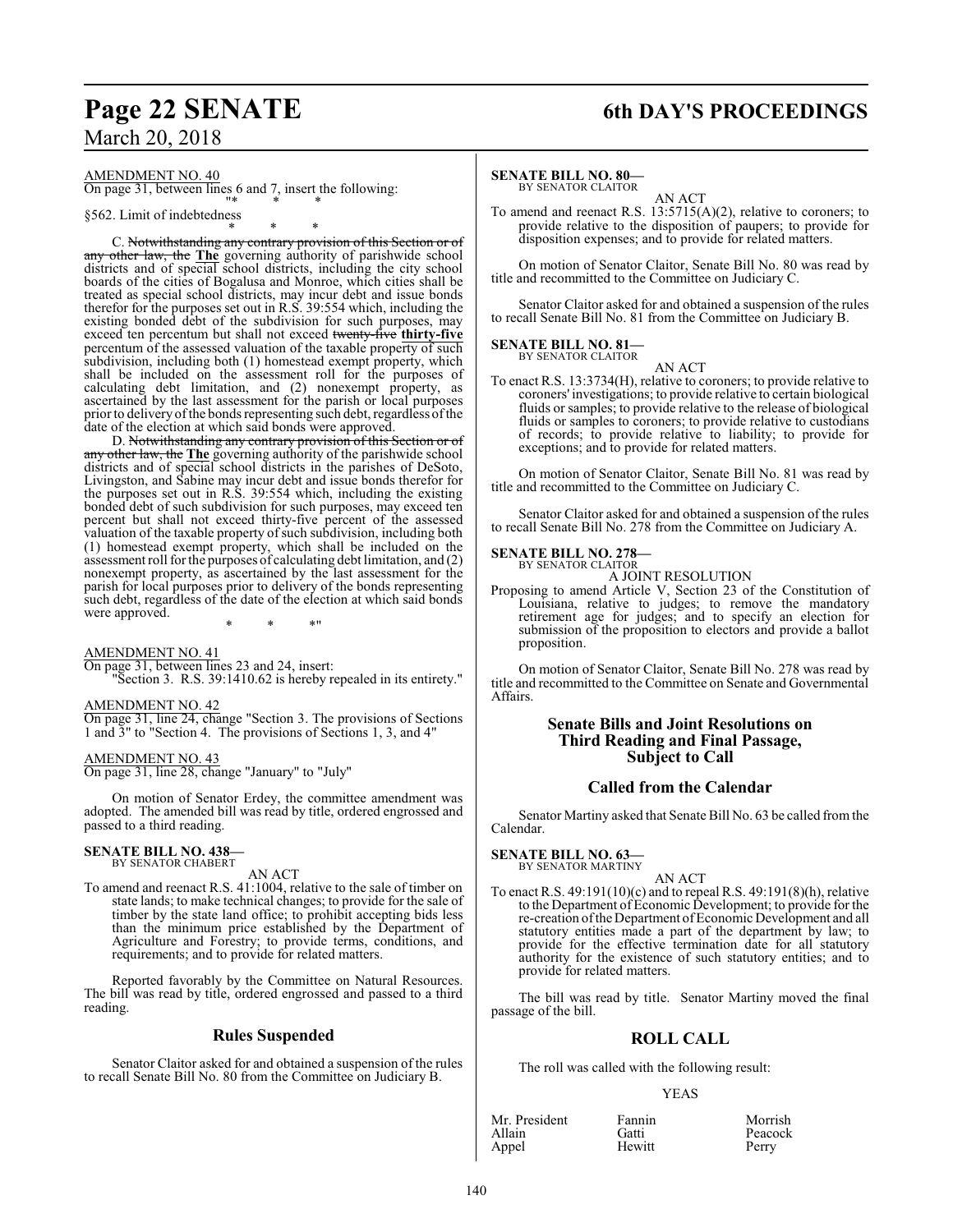| Johns       | Price   |
|-------------|---------|
| Lambert     | Riser   |
| Long        | Smith   |
| Luneau      | Thom    |
|             | Walsy   |
| Milkovich   | Ward    |
| Mills       | White   |
|             |         |
| <b>NAYS</b> |         |
|             | Martiny |

Total - 0

ABSENT

Smith, G. Thompson Walsworth<br>Ward

| Barrow    | LaFleur | Peterson  |
|-----------|---------|-----------|
| Carter    | Mizell  | Smith, J. |
| Colomb    | Morrell | Tarver    |
| Total - 9 |         |           |

The Chair declared the bill was passed and ordered it sent to the House. Senator Martiny moved to reconsider the vote by which the bill was passed and laid the motion on the table.

### **Called from the Calendar**

Senator Martiny asked that Senate Bill No. 64 be called fromthe Calendar.

### **SENATE BILL NO. 64—** BY SENATOR MARTINY

AN ACT

To enact R.S. 49:191(10)(c) and to repeal R.S. 49:191(8)(i), relative to the Department of Public Service; to provide for the recreation of the Department of Public Service and all statutory entities made a part of the department by law; to provide for the effective termination date for all statutory authority for the existence of such statutory entities; and to provide for related matters.

The bill was read by title. Senator Martiny moved the final passage of the bill.

### **ROLL CALL**

The roll was called with the following result:

### YEAS

| Mr. President<br>Allain<br>Appel<br><b>Bishop</b><br>Boudreaux<br>Chabert<br>Claitor<br>Cortez<br>Donahue<br>Erdey<br>Total $-30$ | Fannin<br>Gatti<br>Hewitt<br>Johns<br>Lambert<br>Long<br>Luneau<br>Martiny<br>Milkovich<br>Mills<br><b>NAYS</b> | Morrish<br>Peacock<br>Perry<br>Price<br>Riser<br>Smith, G.<br>Thompson<br>Walsworth<br>Ward<br>White |
|-----------------------------------------------------------------------------------------------------------------------------------|-----------------------------------------------------------------------------------------------------------------|------------------------------------------------------------------------------------------------------|
| Total $-0$                                                                                                                        | <b>ABSENT</b>                                                                                                   |                                                                                                      |
| Barrow                                                                                                                            | LaFleur                                                                                                         | Peterson                                                                                             |

Carter Mizell Smith, J. Colomb Total - 9

The Chair declared the bill was passed and ordered it sent to the House. Senator Martiny moved to reconsider the vote by which the bill was passed and laid the motion on the table.

## **6th DAY'S PROCEEDINGS Page 23 SENATE** March 20, 2018

### **Called from the Calendar**

Senator Martiny asked that Senate Bill No. 126 be called from the Calendar.

#### **SENATE BILL NO. 126—** BY SENATOR MARTINY

AN ACT

To enact R.S. 32:1264.2, relative to recall repairs; to provide for definitions; to provide for reimbursement claims; to provide for compensation to a dealer under certain circumstances; to provide for terms, conditions, and procedures; and to provide for related matters.

### **Floor Amendments**

Senator Martiny sent up floor amendments.

### **SENATE FLOOR AMENDMENTS**

Amendments proposed by Senator Martiny on behalf of the Legislative Bureau to Engrossed Senate Bill No. 126 by Senator Martiny

AMENDMENT NO. 1 On page 2, line 28, change "**Subsection (B)(1) of this Section**" to "**Paragraph (B)(1) of this Section**"

### AMENDMENT NO. 2

On page 3, line 9, change "**Subsection (B)(1) of this Section**" to "**Paragraph (B)(1) of this Section**"

AMENDMENT NO. 3

On page 3, line 29, change "**Subsection (B)(1) of this Section**" to "**Paragraph (B)(1) of this Section**"

AMENDMENT NO. 4 On page 4, lines 9 and 10, change "**Subsection (B)(1) of this Section**" to "**Paragraph (B)(1) of this Section**"

On motion of Senator Martiny, the amendments were adopted.

### **Floor Amendments**

Senator Martiny proposed the following amendments.

### **SENATE FLOOR AMENDMENTS**

Amendments proposed by Senator Martiny to Engrossed Senate Bill No. 126 by Senator Martiny

### AMENDMENT NO. 1

On page 1, line 2, after "To" and before "enact" insert "amend and reenact R.S. 32:1254(E)(5) and to"

### AMENDMENT NO. 2

On page 1, line 4, after "circumstances;" insert "to provide for motor vehicle repair and servicing facilities;"

### AMENDMENT NO. 3

On page 1, line 7, after "Section 1." insert "R.S.  $32:1254(E)(5)$  is hereby amended and reenacted and"

### AMENDMENT NO. 4

On page 1, between lines 7 and 8 insert "§1254. Application for license; requirements for licensure; contents; licenses; franchise filings; exceptions \* \* \*

E. Additional licensing and compliance requirements for motor vehicle and recreational products dealers. \* \* \*

(5)**(a)** The applicant must also furnish satisfactory evidence that the applicant maintains adequate space in the building or structure wherein the applicant's established business is conducted for the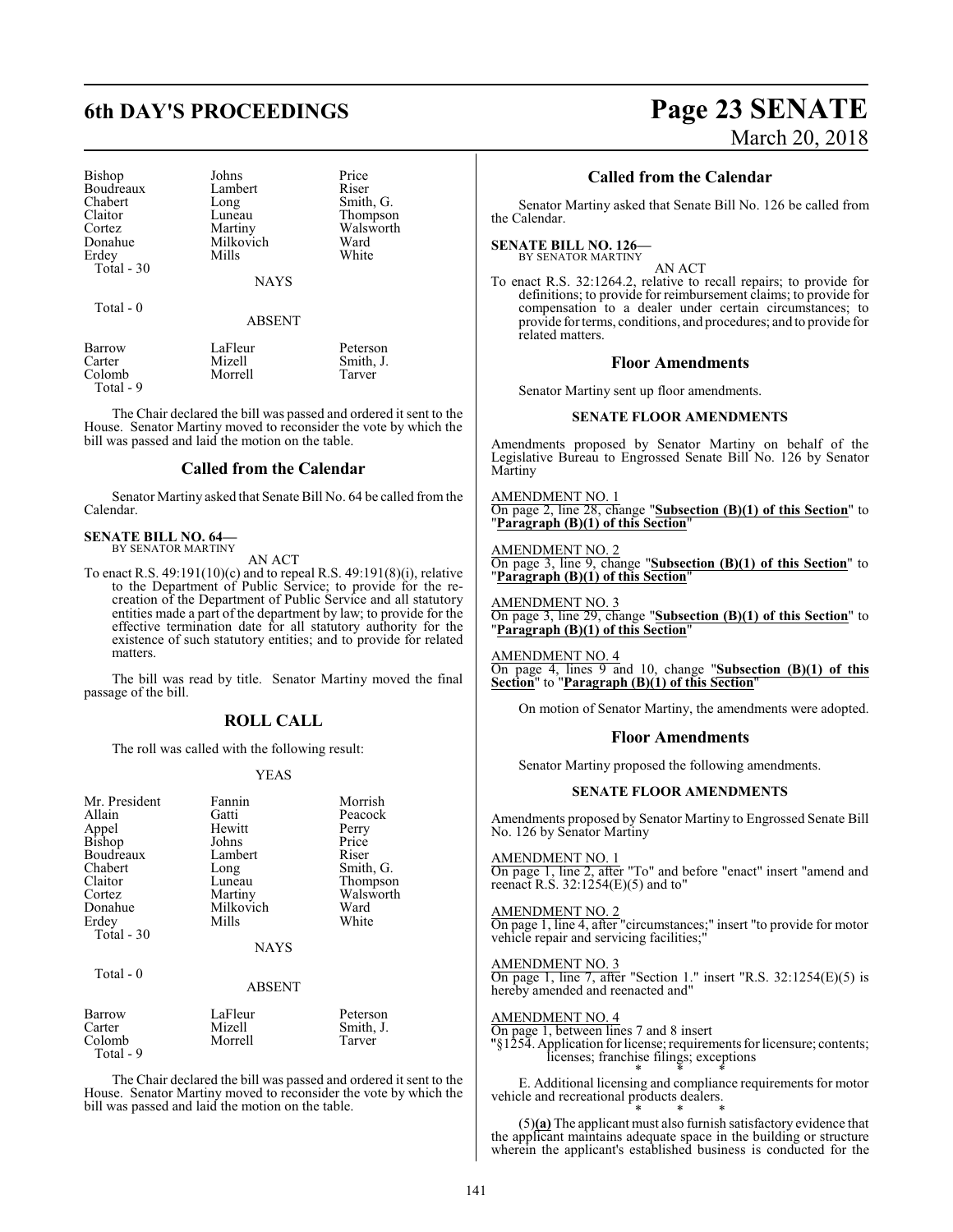### **Page 24 SENATE 6th DAY'S PROCEEDINGS**

display of new motor vehicles or recreational products, together with adequate facilities for the repair and servicing of motor vehicles or recreational products and the storage of new parts and accessories for same.

**(b) Notwithstanding the provisions of Subparagraph (E)(5)(a) of this Section and subject to written approval by the franchisor, adequate facilities for the repair and servicing of motor vehicles may be physically located in a building directly across a dedicated municipal street, but not more than one thousand feet from the applicant's established place of business.** \* \* \*"

On motion of Senator Martiny, the amendments were adopted.

The bill was read by title. Senator Martiny moved the final passage of the amended bill.

### **ROLL CALL**

The roll was called with the following result:

#### YEAS

| Mr. President | Fannin        | Peacock   |
|---------------|---------------|-----------|
| Allain        | Gatti         | Perry     |
| Appel         | Hewitt        | Price     |
| <b>Bishop</b> | Johns         | Riser     |
| Boudreaux     | Lambert       | Smith, G. |
| Carter        | Long          | Thompson  |
| Chabert       | Luneau        | Walsworth |
| Claitor       | Martiny       | Ward      |
| Cortez        | Milkovich     | White     |
| Donahue       | Mills         |           |
| Erdey         | Morrish       |           |
| Total - 31    |               |           |
|               | <b>NAYS</b>   |           |
| Total $-0$    |               |           |
|               | <b>ABSENT</b> |           |
| Barrow        | Mizell        | Smith, J. |
| Colomb        | Morrell       | Tarver    |

 Total - 8 The Chair declared the amended bill was passed, ordered reengrossed and sent to the House. Senator Martiny moved to reconsider the vote by which the bill was passed and laid the motion on the table.

### **Called from the Calendar**

Senator Johns asked that Senate Bill No. 272 be called from the Calendar.

### **SENATE BILL NO. 272—** BY SENATOR JOHN SMITH

LaFleur Peterson

AN ACT

To enact R.S. 22:1056, relative to health insurance policy coverage of incarcerated persons prior to adjudication; to require insurance coverage for health care provided premiums are paid; and to provide for related matters.

### **Floor Amendments**

Senator Johns submitted the following amendments on behalf of Senator John Smith.

### **SENATE FLOOR AMENDMENTS**

Amendments proposed by Senator John Smith to Engrossed Senate Bill No. 272 by Senator John Smith

#### AMENDMENT NO. 1

On page 1, line 8, change "**August 1, 2018**" to "**January 1, 2019**"

AMENDMENT NO. 2

On page 1, at the end of line 16, insert: "**Nothing herein shall alter any of the terms and conditions of the applicable coverage which shall remain applicable to all such services provided.**"

### AMENDMENT NO. 3

On page 1, at the end of line 7, delete "**a**" and on page 2, delete line 1, and insert "**valid health care coverage in effect at the time medical treatment is received and any premiums for such coverage are current.**"

AMENDMENT NO. 4

On page 2, line 8, change "**2018**" to "**2019**"

On motion of Senator Johns, the amendments were adopted.

The bill was read by title. Senator Johns moved the final passage of the amended bill.

### **ROLL CALL**

The roll was called with the following result:

#### YEAS

| Mr. President<br>Allain<br>Appel<br>Bishop<br>Boudreaux<br>Carter<br>Chabert<br>Claitor<br>Cortez<br>Donahue<br>Erdev<br>Total - 32<br>Total $-0$ | Fannin<br>Gatti<br>Hewitt<br>Johns<br>Lambert<br>Long<br>Luneau<br>Martiny<br>Milkovich<br>Mills<br>Morrish<br><b>NAYS</b> | Peacock<br>Perry<br>Price<br>Riser<br>Smith, G.<br>Tarver<br>Thompson<br>Walsworth<br>Ward<br>White |
|---------------------------------------------------------------------------------------------------------------------------------------------------|----------------------------------------------------------------------------------------------------------------------------|-----------------------------------------------------------------------------------------------------|
|                                                                                                                                                   | <b>ABSENT</b>                                                                                                              |                                                                                                     |
| Barrow<br>Colomb<br>LaFleur<br>Total - 7                                                                                                          | Mizell<br>Morrell<br>Peterson                                                                                              | Smith, J.                                                                                           |

The Chair declared the amended bill was passed, ordered reengrossed and sent to the House. Senator Johns moved to reconsider the vote by which the bill was passed and laid the motion on the table.

### **Rules Suspended**

Senator Hewitt asked for and obtained a suspension of the rules to revert to the Morning Hour.

### **Introduction of Senate Resolutions**

Senator Tarver asked for and obtained a suspension of the rules to read Senate Resolutions a first and second time.

#### **SENATE RESOLUTION NO. 30—** BY SENATOR MORRELL

A RESOLUTION

To recognize Wednesday, March 21, 2018, as Stop the Bleed Day campaign at the Louisiana State Capitol.

On motion of Senator Tarver the resolution was read by title and adopted.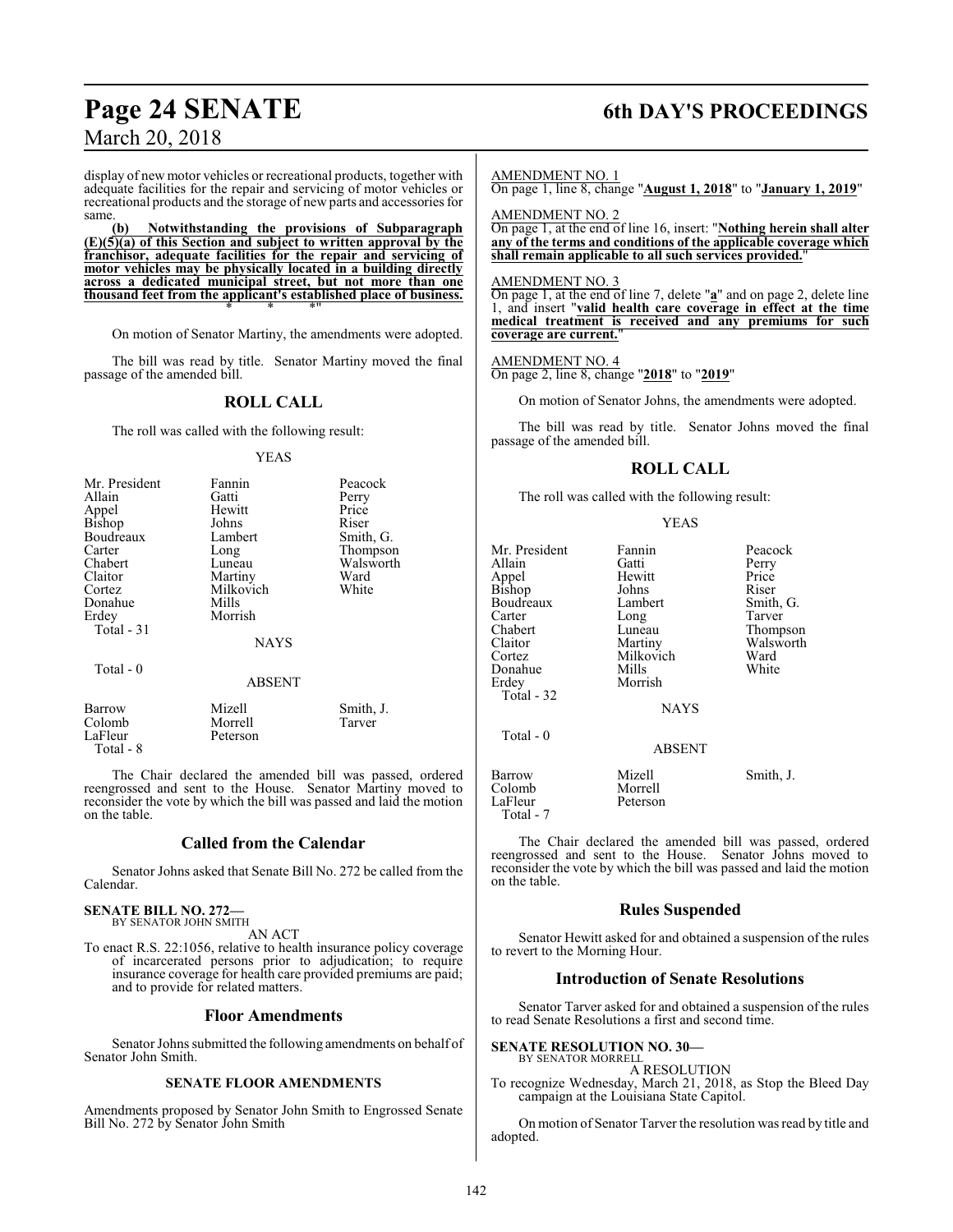## **6th DAY'S PROCEEDINGS Page 25 SENATE**

## **SENATE RESOLUTION NO. 31—**<br>BY SENATOR CORTEZ<br>A RESOLUTION

To recognize Wednesday, March 21, 2018, as "The705 Day at the Louisiana State Capitol" and to commend the members of The705 Young Professional Organization.

On motion of Senator Cortez the resolution was read by title and adopted.

### **SENATE RESOLUTION NO. 32—** BY SENATOR GATTI

A RESOLUTION

To express the sincere condolences of the Senate of the Legislature of Louisiana upon the death of Stephen James Shows of Elm Grove, Louisiana, former general manager of the Louisiana Army Ammunition Plant in Minden, Louisiana.

The resolution was read by title and placed on the Calendar for a second reading.

#### **SENATE RESOLUTION NO. 33—** BY SENATOR MILKOVICH

A RESOLUTION

To commend former Louisiana state Senator Bill Keith on his support and endorsement of teaching creationism in the public schools.

The resolution was read by title and placed on the Calendar for a second reading.

### **Introduction of Senate Concurrent Resolutions**

### **SENATE CONCURRENT RESOLUTION NO. 37—** BY SENATORS GATTI AND PEACOCK A CONCURRENT RESOLUTION

To commend Brammer Engineering upon the celebration of its fiftieth anniversary as a Louisiana oil and gas industry services company.

The resolution was read by title and placed on the Calendar for a second reading.

### **Message from the House**

### **ASKING CONCURRENCE IN HOUSE BILLS AND JOINT RESOLUTIONS**

### March 20, 2018

To the Honorable President and Members of the Senate:

I am directed to inform your honorable body that the House of Representatives has finally passed and asks your concurrence in the following House Bills and Joint Resolutions:

| HB No. 169 | HB No. 176 | HB No. 183        |
|------------|------------|-------------------|
| HB No. 206 | HB No. 294 | <b>HB</b> No. 330 |
| HB No. 346 | HB No. 366 | HB No. 367        |

HB No. 443

Respectfully submitted, ALFRED W. SPEER Clerk of the House of Representatives

### **House Bills and Joint Resolutions on First Reading**

### **HOUSE BILL NO. 169—**

BY REPRESENTATIVE TALBOT AN ACT

To amend and reenact R.S.  $22:1266(D)(1)$  and  $(3)(b)(ii)$ , relative to the cancellation of an insurance policy; to authorize notice of cancellation to be sent by first class mail using a tracking method; and to provide for related matters.

The bill was read by title and placed on the Calendar for a second reading.

**HOUSE BILL NO. 176—**

BY REPRESENTATIVE LEGER AN ACT

To amend and reenact R.S.  $17:170.4(A)(1)$  and  $(C)(2)$ , relative to immunizations; to require certain students to be immunized against meningococcal disease; to provide for exceptions; to provide relative to rules and regulations; and to provide for related matters.

The bill was read by title and placed on the Calendar for a second reading.

### **HOUSE BILL NO. 183—**

BY REPRESENTATIVE NANCY LANDRY AN ACT

To enact R.S. 49:191(10)(c) and to repeal R.S. 49:191(8)(m), relative to the Department of Education, including provisions to provide for the re-creation of the Department of Education and the statutory entities made a part of the department by law; to provide for the effective termination date for all statutory authority for the existence of such statutory entities; and to provide for related matters.

The bill was read by title and placed on the Calendar for a second reading.

**HOUSE BILL NO. 206—**

### BY REPRESENTATIVE ANDERS AN ACT

To amend and reenact R.S. 22:1554(A)(18), relative to the licensing of insurance producers; to provide for the consent of or waiver granted by the commissioner of insurance to the employment of a convicted felon in the business ofinsurance; and to provide for related matters.

The bill was read by title and placed on the Calendar for a second reading.

#### **HOUSE BILL NO. 294—** BY REPRESENTATIVE SMITH

- AN ACT To amend and reenact R.S. 17:7(2)(f)(i), 24.9(B)(introductory paragraph) and (2), 221.6(A), 392.1(B)(2)(c), 407(A)(2) and (3)
	- and (B), 407.2, 407.5(F), 407.6(introductory paragraph), 407.26(C) and (D), 407.91(C) and (D), 407.92(A), 3972(A), and 3991(B)(1)(c) and (7), and to repeal  $\hat{R}$ .S. 17:7(16) and 24.9(C), relative to students who are at risk; to remove references to atrisk students in various education laws in Title 17 of the Louisiana Revised Statutes of 1950; to refer to students who are economically disadvantaged; to provide relative to the definition of "economically disadvantaged" as defined by the State Board of Elementary and Secondary Education in certain instances; to repeal obsolete provisions; and to provide for related matters.

The bill was read by title and placed on the Calendar for a second reading.

# March 20, 2018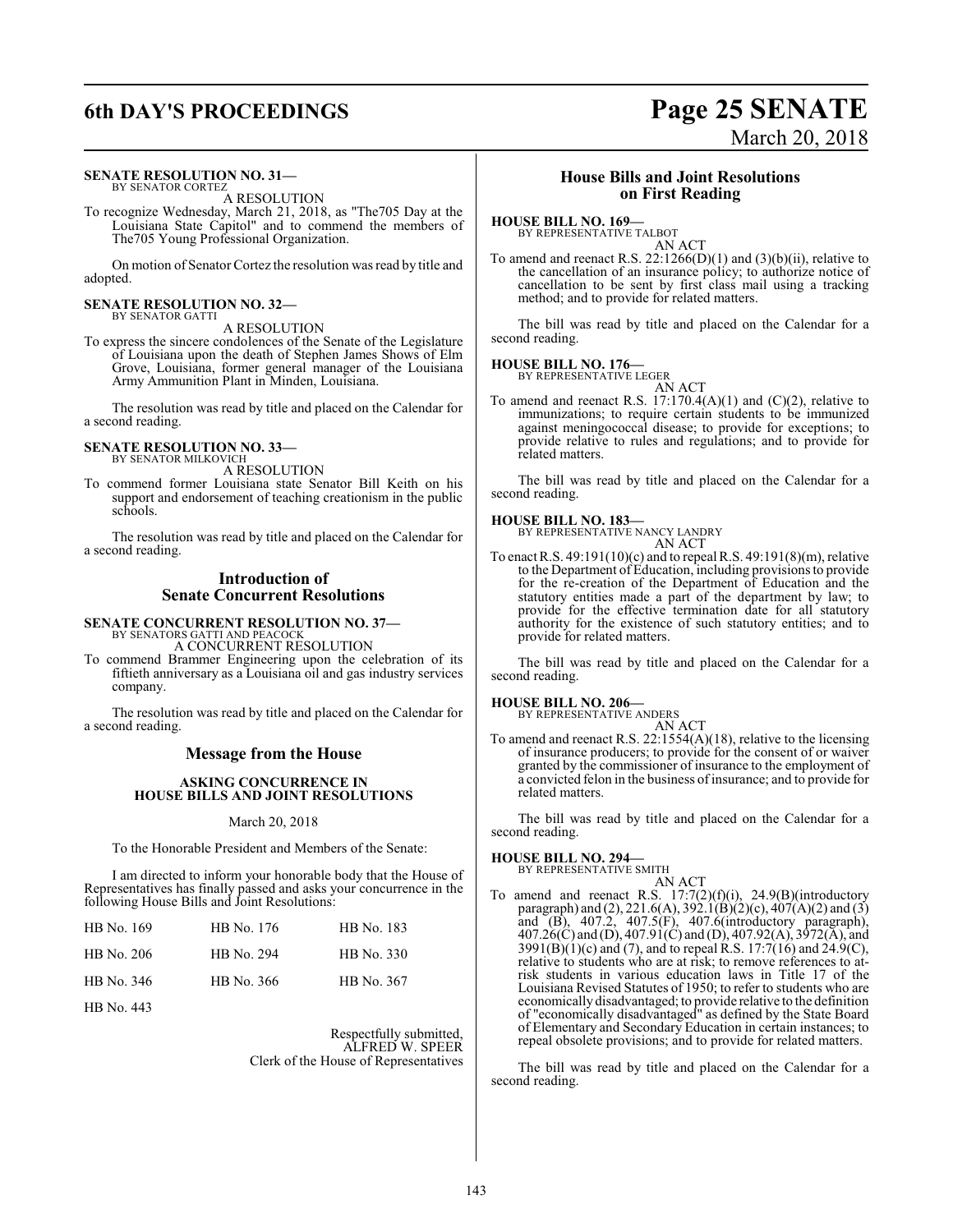### **HOUSE BILL NO. 330—**

BY REPRESENTATIVE JORDAN AN ACT

To amend and reenact R.S. 22:1571(E)(1), relative to insurance producers prelicensing programs; to exempt bail bond producer prelicensing programs fromcertain requirements; and to provide for related matters.

The bill was read by title and placed on the Calendar for a second reading.

### **HOUSE BILL NO. 346—** BY REPRESENTATIVE HILFERTY

AN ACT

To repeal R.S. 42:1123(43), to remove an exception to the Code of Governmental Ethics which allows a person to be employed by a board when the person has served as a member of the board as designee of a mayor of a municipality with a population of three hundred thousand or more.

The bill was read by title and placed on the Calendar for a second reading.

## **HOUSE BILL NO. 366—** BY REPRESENTATIVE JORDAN

AN ACT

To amend and reenact R.S. 22:200(A) and 213(B), relative to nonprofit funeral service associations; to provide for the qualifications of the board of directors; to authorize rehabilitation of an association; to make technical changes; to provide for an effective date; and to provide for related matters.

The bill was read by title and placed on the Calendar for a second reading.

## **HOUSE BILL NO. 367—** BY REPRESENTATIVE PIERRE

AN ACT

To amend and reenact R.S. 17:273.4(D)(1)(c) and (2)(a), relative to high school diplomas; to revise the academic requirements for a student to earn a State Seal of Biliteracy on his high school diploma or transcript; and to provide for related matters.

The bill was read by title and placed on the Calendar for a second reading.

### **HOUSE BILL NO. 443—**

BY REPRESENTATIVE SMITH AN ACT

To amend and reenact R.S.  $40:1216.1(A)(4)(a)$ , relative to the procedures for medical treatment of a victim of a sexuallyoriented criminal offense; to provide for the protection of a victim who is aged seventeen or younger; to provide for the requirements of mandatory reporting to law enforcement; and to provide for related matters.

The bill was read by title and placed on the Calendar for a second reading.

### **Privileged Report of the Committee on Senate and Governmental Affairs**

### **ENROLLMENTS**

Senator Peterson, Chairman on behalf of the Committee on Senate and Governmental Affairs, submitted the following report:

March 20, 2018

To the President and Members of the Senate:

I am directed by your Committee on Senate and Governmental Affairs to submit the following report:

The following Senate Resolutions have been properly enrolled:

## **Page 26 SENATE 6th DAY'S PROCEEDINGS**

### **SENATE RESOLUTION NO. 3—**

BY SENATORS HEWITT, MIZELL, PEACOCK AND WALSWORTH A RESOLUTION

To commend the Louisiana Federation of Republican Women and to welcome its members to the state capitol.

## **SENATE RESOLUTION NO. 4—**<br>BY SENATOR PETERSON

A RESOLUTION

To commend the St. Katharine Drexel Preparatory High School basketball team on winning its first Louisiana High School Athletic Association Division III state championship.

### **SENATE RESOLUTION NO. 5—** BY SENATOR CORTEZ

- A RESOLUTION
- To commend Ted Davidson, head coach of the Acadiana High School Wreckin' Rams, on his retirement.

### **SENATE RESOLUTION NO. 6—**

BY SENATOR ALLAIN A RESOLUTION

To express the sincere condolences of the Senate of the Legislature of Louisiana upon the death of William "Billy" Schwing Patout III, a Louisiana native, lifelong participant in the sugar cane industry in Louisiana, an industry that is especially vital to the economy and culture of South Louisiana, and an internationally recognized sugar industry leader and innovator.

### **SENATE RESOLUTION NO. 7—**<br>BY SENATOR BOUDREAUX

A RESOLUTION

To express the sincere condolences of the Senate of the Legislature of Louisiana upon the death of Donald Usie.

### **SENATE RESOLUTION NO. 8—**

BY SENATOR BOUDREAUX A RESOLUTION

To express the sincere condolences of the Senate of the Legislature of Louisiana upon the death of Excell Terrell.

### **SENATE RESOLUTION NO. 9—**

BY SENATOR BOUDREAUX A RESOLUTION

To express the sincere condolences of the Senate of the Legislature of Louisiana upon the death of John Melvin "Rock" Lee.

**SENATE RESOLUTION NO. 10—**

BY SENATOR BOUDREAUX A RESOLUTION

To express the sincere condolences of the Senate of the Legislature of Louisiana upon the death of Cecile Landry Daigle.

#### **SENATE RESOLUTION NO. 11—** BY SENATOR BOUDREAUX

### A RESOLUTION

To commend posthumously Corporal Edward Desselle for his bravery and service in the Montford Point Marines and honors him as a recipient of the Congressional Gold Medal.

### **SENATE RESOLUTION NO. 12—**<br>BY SENATOR BOUDREAUX

A RESOLUTION

To express the sincere condolences of the Senate of the Legislature of Louisiana upon the death of Sammie Wayne Cosper PhD, a veteran of the United States Navy and an outstanding academician over a long career in Louisiana.

#### **SENATE RESOLUTION NO. 13—** BY SENATOR BOUDREAUX

A RESOLUTION

To commend and congratulate the Teurlings Catholic High School Lady Rebel volleyball team upon winning the 2017 Division II state championship and achieving an undefeated season.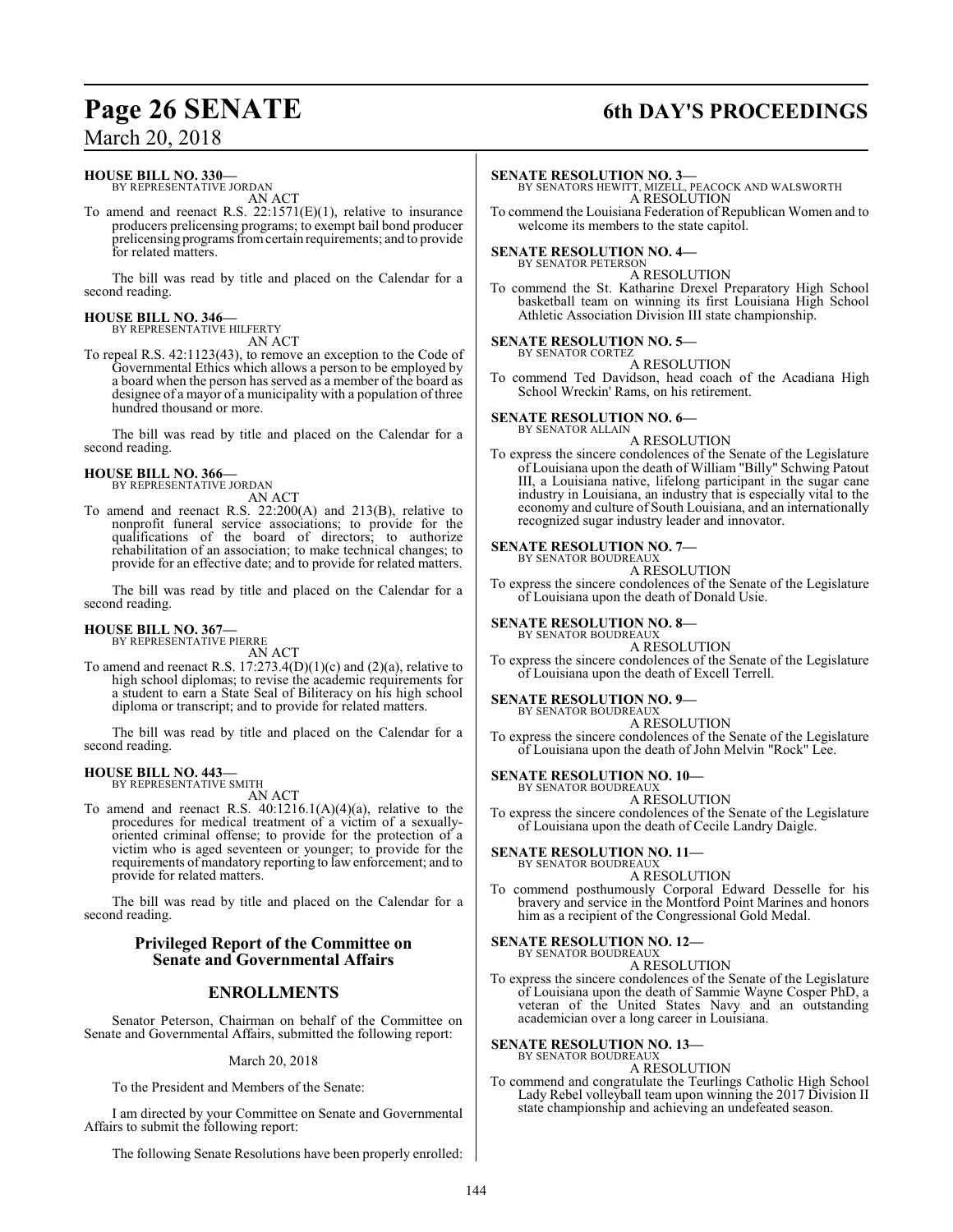## **6th DAY'S PROCEEDINGS Page 27 SENATE**

# March 20, 2018

#### **SENATE RESOLUTION NO. 14—** BY SENATOR BOUDREAUX

A RESOLUTION

To express the sincere condolences of the Senate of the Legislature of Louisiana upon the death of former Judge Kaliste Saloom Jr.

### **SENATE RESOLUTION NO. 15—**<br>BY SENATOR BOUDREAUX

A RESOLUTION To commend and congratulate Hospice of Acadiana for thirty-five years of service to the people of Acadiana.

#### **SENATE RESOLUTION NO. 16—** BY SENATOR BOUDREAUX

A RESOLUTION

To express sincere condolences of the Senate of the Legislature of Louisiana to the family and friends of Harold Joseph Johnson Sr. on the occasion of his passing.

### **SENATE RESOLUTION NO. 17—**

BY SENATOR BOUDREAUX A RESOLUTION

To express the sincere condolences of the Senate of the Legislature of Louisiana upon the death of Edward Desselle.

### **SENATE RESOLUTION NO. 19—** BY SENATOR BISHOP

A RESOLUTION

To urge and request the New Orleans City Council for the city of New Orleans to rename a portion of Higgins Boulevard in Orleans Parish as Johnny Jackson Jr. Boulevard to honor the memory of Johnny Jackson Jr., a former city councilman, state representative, and community leader.

SENATE RESOLUTION NO. 20—<br>BY SENATORS ALARIO, ALLAIN, APPEL, BARROW, BISHOP, BOUDREAUX, CARTER, CHABERT, CLAITOR, COLOMB, CORTEZ,<br>DONAHUE, ERDEY, FANNIN, GATTI, HEWITT, JOHNS, LAFLEUR,<br>LAMBERT, LONG, LUNEAU, MARTINY, MILKO WARD AND WHITE

### A RESOLUTION

To commend Commander Gregory Reed Koepp II of the United States Navy on his outstanding naval career and upon his service as the commanding officer of the soon-to-be, newly commissioned USS Colorado.

## **SENATE RESOLUTION NO. 24—** BY SENATORS BARROW AND GATTI

A RESOLUTION To designate Monday, March 19, 2018, as ExxonMobil Day at the State Capitol and to commend ExxonMobil for its long-term contributions to the economy of the state.

> Respectfully submitted, KAREN CARTER PETERSON Chairman

The foregoing Senate Resolutions were signed by the President of the Senate and presented to the Secretary of State by the Secretary.

### **Message to the Secretary of State**

### **SIGNED SENATE CONCURRENT RESOLUTIONS**

### March 20, 2018

To the Honorable Secretary of State:

The President of the Senate and the Speaker of the House of Representatives have signed the following Senate Concurrent Resolutions:

### **SENATE CONCURRENT RESOLUTION NO. 2—**

BY SENATOR CLAITOR AND REPRESENTATIVE FOIL A CONCURRENT RESOLUTION

To express the sincere condolences of the Legislature of Louisiana upon the death of former judge, World War II veteran, servant of the public in the justice system, and loving husband, father, and grandfather, Lewis S. Doherty III of Baton Rouge, Louisiana.

## **SENATE CONCURRENT RESOLUTION NO. 3—**<br>BY SENATOR CLAITOR AND REPRESENTATIVE FOIL<br>A CONCURRENT RESOLUTION

To express the sincere condolences of the Legislature of Louisiana upon the death of James Barrett Benton, Baton Rouge attorney and devoted family man.

## **SENATE CONCURRENT RESOLUTION NO. 4—**<br>BY SENATOR CLAITOR AND REPRESENTATIVE FOIL<br>A CONCURRENT RESOLUTION

To express the sincere condolences of the Legislature of Louisiana upon the death of United States Marine Corps veteran, former Ragin' Cajun football player, Certified Public Accountant (CPA), a man of faith, and outstanding citizen of Baton Rouge, George F. Ballard Jr.

### **SENATE CONCURRENT RESOLUTION NO. 11—** BY SENATOR MILLS AND REPRESENTATIVE HUVAL

A CONCURRENT RESOLUTION To recognize March 2018 as "National Kidney Month in Louisiana".

**SENATE CONCURRENT RESOLUTION NO. 15—**<br>BY SENATORS JOHNS, MORRISH AND JOHN SMITH AND<br>REPRESENTATIVES ABRAHAM, DANAHAY, DWIGHT, FRANKLIN, GUINN AND HILL

A CONCURRENT RESOLUTION

To commend Firestone Polymers, LLC upon seventy-five years as a maker of synthetic rubber, an endeavor that began in support of the United States war effort in World War II.

> Respectfully submitted, GLENN A. KOEPP Secretary of the Senate

### **ATTENDANCE ROLL CALL**

### PRESENT

| Mr. President   | Fannin                    | Morrish   |
|-----------------|---------------------------|-----------|
| Allain          | Gatti                     | Peacock   |
|                 | Hewitt                    | Perry     |
| Appel<br>Bishop | Johns                     | Price     |
| Boudreaux       | Lambert                   | Riser     |
| Carter          | Long                      | Smith, G. |
| Chabert         | Luneau                    | Tarver    |
| Claitor         | Martiny                   | Thompson  |
| Cortez          | Milkovich                 | Walsworth |
| Donahue         | Mills                     | Ward      |
| Erdey           | Mizell                    | White     |
| Total - 33      |                           |           |
|                 | <b>ABSENT</b>             |           |
| $\sqrt{ }$      | $\mathbf{r}$ $\mathbf{r}$ |           |

Barrow LaFleur Peterson<br>Colomb Morrell Smith, J.

### **Leaves of Absence**

The following leaves of absence were asked for and granted:

| Barrow 1 Day   | Colomb 1 Day    |  |
|----------------|-----------------|--|
| LaFleur 1 Day  | Morrell 1 Day   |  |
| Peterson 1 Day | Smith, J. 1 Day |  |

Colomb Total - 6